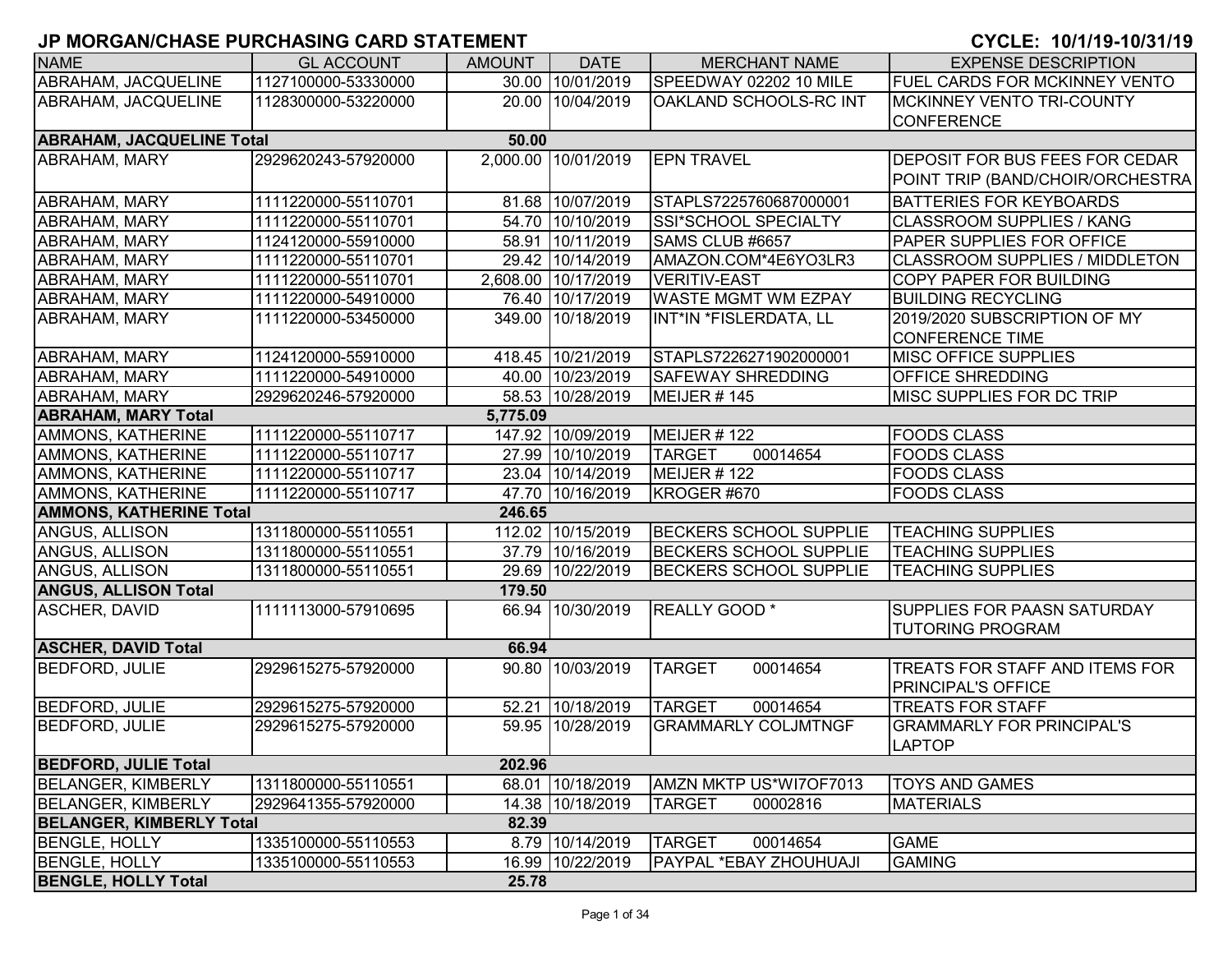| <b>NAME</b>                 | <b>GL ACCOUNT</b>   | <b>AMOUNT</b> | <b>DATE</b>       | <b>MERCHANT NAME</b>          | <b>EXPENSE DESCRIPTION</b>                                                           |
|-----------------------------|---------------------|---------------|-------------------|-------------------------------|--------------------------------------------------------------------------------------|
| <b>BOEDEKER, ERIN</b>       | 2929622125-57920000 |               | 150.88 10/18/2019 | VISTAPR*VISTAPRINT.COM        | SUPPLIES FOR DECA PER JODI                                                           |
|                             |                     |               |                   |                               | <b>FORSTER</b>                                                                       |
| <b>BOEDEKER, ERIN Total</b> |                     | 150.88        |                   |                               |                                                                                      |
| <b>BOOTZ, ASHLEY</b>        | 2929699095-57920000 |               | 608.46 10/01/2019 | <b>SERVOCITY</b>              | ROBOTEKS FTC TEAM #6155                                                              |
| <b>BOOTZ, ASHLEY</b>        | 2929661104-57920000 |               | 160.21 10/03/2019 | <b>BENITOS PIZZA-NOVI</b>     | <b>FALL CAPTAINS TRAINING FOOD</b>                                                   |
| <b>BOOTZ, ASHLEY</b>        | 2929661116-57920000 |               | 76.85 10/09/2019  | ETSY.COM - CHABACKSHAC        | <b>CHEER BOWS &amp; SASHES</b>                                                       |
| <b>BOOTZ, ASHLEY</b>        | 2929661104-57920000 |               | 36.10 10/11/2019  | DD/BR #336551                 | LOST RECEIPT FOOD FOR GOLF<br><b>TOURNAMENT</b>                                      |
| <b>BOOTZ, ASHLEY</b>        | 2929661104-57920000 |               | 24.14 10/11/2019  | <b>LENAS KITCHEN</b>          | <b>BREAKFAST FOR MHSAA GOLF</b><br><b>TOURNAMENT WE HOSTED</b>                       |
| <b>BOOTZ, ASHLEY</b>        | 2929661104-57920000 |               | 11.36 10/16/2019  | WAL-MART #5893                | <b>GIFT BAGS FOR OFFICE</b>                                                          |
| <b>BOOTZ, ASHLEY</b>        | 2929661104-57920000 |               | 73.98 10/17/2019  | <b>KOHL'S #0009</b>           | <b>KEURIG CUP REFILLS</b>                                                            |
| <b>BOOTZ, ASHLEY</b>        | 2929661116-57920000 | 200.34        | 10/21/2019        | <b>CROWNE PLAZA HOTELS</b>    | CHEER COACH CONFERENCE                                                               |
| <b>BOOTZ, ASHLEY</b>        | 2929661116-57920000 |               | 759.49 10/21/2019 | <b>ETSY.COM</b>               | <b>BANQUET GIFTS- CHEER</b>                                                          |
| <b>BOOTZ, ASHLEY</b>        | 2929661104-57920000 |               | 97.50 10/28/2019  | AMZN MKTP US*M38UA1IR1        | <b>REFILLS FOR KEURIG MACHINE</b>                                                    |
| <b>BOOTZ, ASHLEY</b>        | 2929661104-57920000 |               | 29.64 10/28/2019  | <b>BOSTON MARKET 1083</b>     | CORNBREAD FOR FOOTBALL DINNER                                                        |
| <b>BOOTZ, ASHLEY</b>        | 2929661104-57920000 |               | 159.79 10/31/2019 | <b>DECKER EQUIPMENT</b>       | HANDICAP SIGNS FOR HOSTING<br><b>EVENTS</b>                                          |
| <b>BOOTZ, ASHLEY Total</b>  |                     | 2,237.86      |                   |                               |                                                                                      |
| <b>BRASIL, SANDRA</b>       | 1121222349-55990000 |               | 84.26 10/04/2019  | AMZN MKTP US*8R6CM6NR3        | TONER FOR PRINTER IN THE MAIN<br><b>OFFICE</b>                                       |
| <b>BRASIL, SANDRA</b>       | 1124122000-55910000 |               | 18.01 10/09/2019  | AMAZON.COM*9C3OC5FT3          | POWER SURGE CORD FOR<br>COMPUTER IN THE MAIN OFFICE                                  |
| <b>BRASIL, SANDRA</b>       | 1124122000-55910000 |               | 31.96 10/09/2019  | AMAZON.COM*L531Z6VM3          | SYMPATHY CARDS FOR NICOLE<br>CARTER IN THE MAIN OFFICE TO MAIL<br><b>TO STUDENTS</b> |
| <b>BRASIL, SANDRA</b>       | 2929622275-57920000 |               | 21.24 10/17/2019  | <b>LEOS CONEY ISLAND 11</b>   | LUNCH FOR ASSISTANT PRINCIPAL<br><b>DAY</b>                                          |
| <b>BRASIL, SANDRA</b>       | 2929622186-57920000 |               | 23.00 10/21/2019  | AMAZON.COM*9I7WT3683          | PAINT SUPPLIES FOR STUDENT<br><b>COUNCIL</b>                                         |
| <b>BRASIL, SANDRA</b>       | 1124122000-55990000 |               | 35.32 10/21/2019  | AMAZON.COM*FC68L97T3          | <b>BOOKS FOR NICOLE CARTER</b><br><b>LEADERSHIP</b>                                  |
| <b>BRASIL, SANDRA Total</b> |                     | 213.79        |                   |                               |                                                                                      |
| <b>BRATNEY, BETHANY</b>     | 1122222000-57410000 |               | 260.00 10/01/2019 |                               | AMERLIBASSOC ECOMMERCE AMERICAN LIBRARY ASSOCIATION<br>MEMBERSHIP RENEWAL            |
| <b>BRATNEY, BETHANY</b>     | 1122222000-53450000 |               | 420.00 10/16/2019 | NOODLETOOLS, INC.             | ANNUAL NOODLETOOLS SERVICE<br><b>COST</b>                                            |
| <b>BRATNEY, BETHANY</b>     | 1122222000-55310000 |               | 318.05 10/18/2019 | FOLLETT SCHOOL SOLUTIO        | <b>NEW MATERIALS FOR LMC</b>                                                         |
| <b>BRATNEY, BETHANY</b>     | 1122222000-55310000 |               | 25.00 10/23/2019  | <b>BOOKSAMILLION.COM</b>      | NEW RELEASE MATERIALS FOR LMC                                                        |
| <b>BRATNEY, BETHANY</b>     | 1122222000-55310000 |               | 193.65 10/24/2019 | <b>BOOKSAMILLION.COM</b>      | NEW RELEASE MATERIALS FOR LMC                                                        |
| <b>BRATNEY, BETHANY</b>     | 1122222000-55310000 |               | 38.00 10/24/2019  | <b>FOLLETT SCHOOL SOLUTIO</b> | NEW MATERIALS FOR LMC                                                                |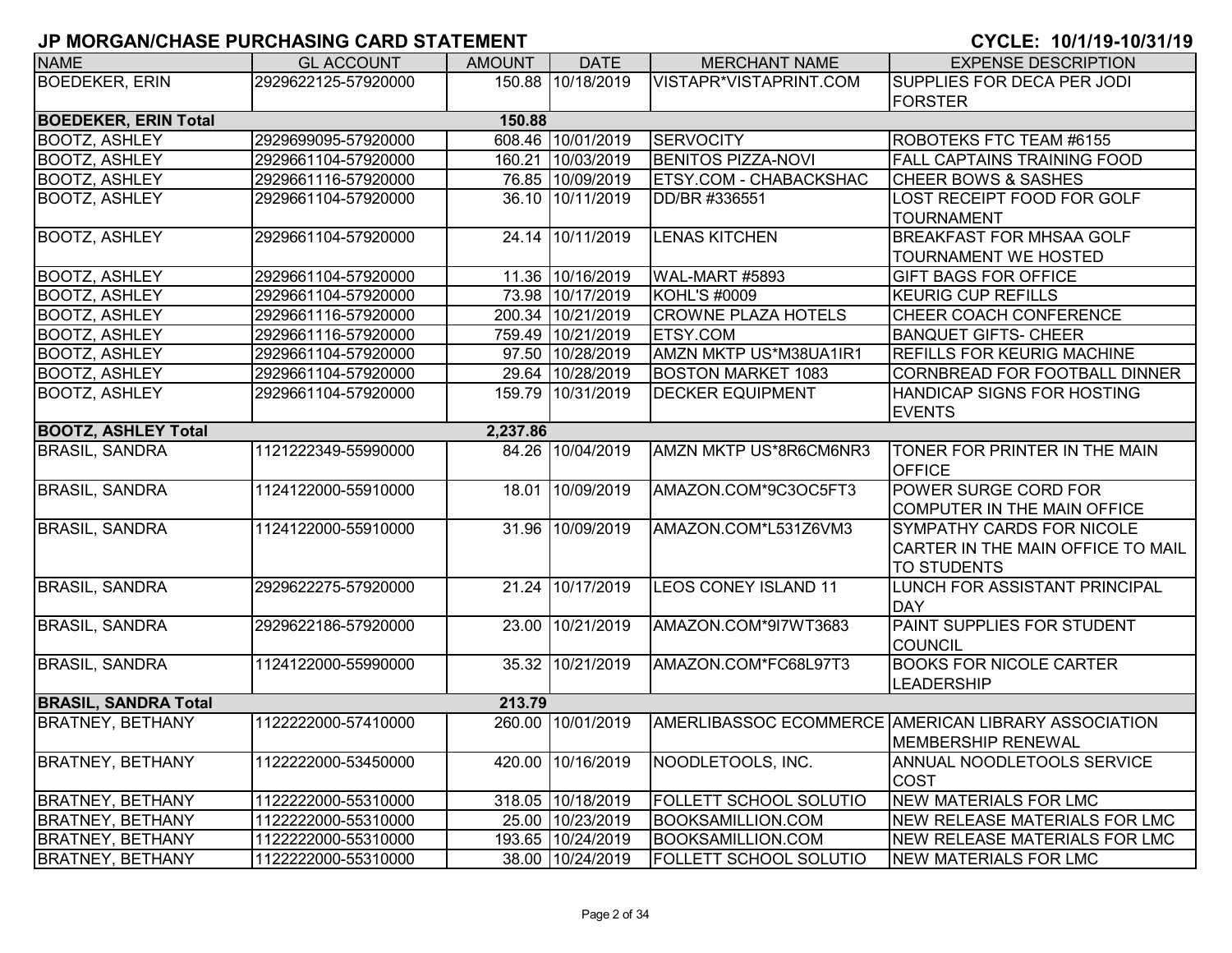| <b>NAME</b>                     | <b>GL ACCOUNT</b>   | <b>AMOUNT</b> | <b>DATE</b>          | <b>MERCHANT NAME</b>                        | <b>EXPENSE DESCRIPTION</b>                        |
|---------------------------------|---------------------|---------------|----------------------|---------------------------------------------|---------------------------------------------------|
| <b>BRATNEY, BETHANY</b>         | 1122222000-53450000 |               | 3,424.75 10/28/2019  | <b>PROQUEST LLC</b>                         | <b>RENEWAL OF PROQUEST</b>                        |
|                                 |                     |               |                      |                                             | <b>SUBSCRIPTION DATABASES</b>                     |
| <b>BRATNEY, BETHANY</b>         | 1122222000-55990000 |               | 92.34 10/31/2019     | <b>DEMCO INC</b>                            | <b>SUPPLIES FOR LMC</b>                           |
| <b>BRATNEY, BETHANY Total</b>   |                     | 4,771.79      |                      |                                             |                                                   |
| <b>BUNKER, JEFFREY</b>          | 1126160000-54120000 |               | 645.63 10/01/2019    | MARKS OUTDOOR POWER EQ MTCE Z MOWER REPAIRS |                                                   |
| <b>BUNKER, JEFFREY</b>          | 1126160000-55992000 |               | 37.30 10/01/2019     |                                             | MARKS OUTDOOR POWER EQ MTCE - Z MOWER TIRE REPAIR |
| <b>BUNKER, JEFFREY</b>          | 1126160000-55992000 |               | 196.74 10/02/2019    | J THOMAS                                    | <b>IMTCE EQUIPMENT REPAIR PARTS</b>               |
| <b>BUNKER, JEFFREY</b>          | 1126160000-55980000 |               | 19.94 10/11/2019     | THE HOME DEPOT #2737                        | MTCE - TAPE MEASURE                               |
| <b>BUNKER, JEFFREY</b>          | 1126160000-55993000 |               | 18.81 10/11/2019     | THE HOME DEPOT #2737                        | <b>DISTRICT TREE PLANTING MATERIALS</b>           |
| <b>BUNKER, JEFFREY</b>          | 1126160000-55993000 |               | 35.04 10/24/2019     | THE HOME DEPOT #2737                        | <b>MS SOCCER NET STAKES</b>                       |
| <b>BUNKER, JEFFREY</b>          | 1126160000-55993000 |               | 73.85 10/28/2019     | THE HOME DEPOT #2737                        | IMTCT - GROUND TOOLS - DIAGONAL                   |
|                                 |                     |               |                      |                                             | <b>PLIERS</b>                                     |
| <b>BUNKER, JEFFREY Total</b>    |                     | 1,027.31      |                      |                                             |                                                   |
| <b>BURKHARDT, LORETTA</b>       | 2929620415-57920000 |               | 49.97 10/03/2019     | THE HOME DEPOT #2737                        | <b>TECH SUPPORT ITEM</b>                          |
| <b>BURKHARDT, LORETTA</b>       | 2929620415-57920000 |               | 99.62 10/07/2019     | <b>GREAT LAKES ACE HDWE</b>                 | <b>PROPS FOR FALL PRODUCTION</b>                  |
| <b>BURKHARDT, LORETTA</b>       | 2929620415-57920000 |               | 82.24 10/07/2019     | PARTY CITY 4124                             | COSTUMES FOR FALL PRODUCTION                      |
| <b>BURKHARDT, LORETTA</b>       | 2929620415-57920000 |               | 8.47 10/07/2019      | THE HOME DEPOT #2737                        | <b>TECH SUPPORT ITEM</b>                          |
| <b>BURKHARDT, LORETTA</b>       | 2929620415-57920000 |               | 73.73 10/10/2019     | PARTY CITY 1002                             | COSTUMES FOR FALL PRODUCTION                      |
| <b>BURKHARDT, LORETTA</b>       | 2929620415-57920000 |               | 9.20 10/11/2019      | PARTY CITY 4124                             | COSTUMES FOR FALL PRODUCTION                      |
| <b>BURKHARDT, LORETTA</b>       | 2929620415-57920000 |               | 76.34 10/14/2019     | OTC BRANDS, INC.                            | <b>PROPS FOR FALL PRODUCTION</b>                  |
| <b>BURKHARDT, LORETTA</b>       | 2929620415-57920000 |               | 22.89 10/15/2019     | <b>STAPLES</b><br>00115659                  | <b>TECH SUPPORT ITEMS</b>                         |
| <b>BURKHARDT, LORETTA</b>       | 2929620415-57920000 |               | 364.59 10/15/2019    | 00115659<br><b>STAPLES</b>                  | <b>FLYERS FOR FALL PRODUCTION</b>                 |
| BURKHARDT, LORETTA              | 2929620415-57920000 |               | (54.99) 10/17/2019   | THE COSTUMER-CENTRAL A                      | COSTUMES FOR FALL PRODUCTION                      |
| BURKHARDT, LORETTA              | 2929620415-57920000 |               | 905.53 10/17/2019    | THE COSTUMER-CENTRAL A                      | <b>COSTUMES FOR FALL PRODUCTION</b>               |
| <b>BURKHARDT, LORETTA</b>       | 2929620415-57920000 |               | 309.00 10/21/2019    | APPLE STORE #R041                           | <b>TECH SUPPORT FOR FALL</b>                      |
|                                 |                     |               |                      |                                             | <b>PRODUCTION</b>                                 |
| <b>BURKHARDT, LORETTA</b>       | 2929620415-57920000 |               | 32.86 10/21/2019     | JOANN STORES #1933                          | <b>PROPS FOR FALL PRODUCTION</b>                  |
| <b>BURKHARDT, LORETTA</b>       | 2929620415-57920000 |               | 9.99 10/22/2019      | JOANN STORES #1933                          | <b>PROPS FOR FALL PRODUCTION</b>                  |
| BURKHARDT, LORETTA              | 2929620415-57920000 |               | 117.60 10/23/2019    | 4WALL ENTERTAI00 OF 00                      | <b>LIGHT FIXTURES TO RENT FOR FALL</b>            |
|                                 |                     |               |                      |                                             | <b>PRODUCTION</b>                                 |
| <b>BURKHARDT, LORETTA</b>       | 2929620415-57920000 |               | 5.00 10/23/2019      | PARTY CITY 4124                             | <b>PROPS FOR FALL PRODUCTION</b>                  |
| <b>BURKHARDT, LORETTA</b>       | 2929620415-57920000 |               | 54.98 10/23/2019     | SPIRIT HALLOWEEN 61049                      | COSTUMES FOR FALL PRODUCTION                      |
| <b>BURKHARDT, LORETTA</b>       | 2929620415-57920000 |               | 26.96 10/24/2019     | MEIJER #122                                 | <b>PROPS FOR FALL PRODUCTION</b>                  |
| <b>BURKHARDT, LORETTA</b>       | 2929620415-57920000 |               | 150.38 10/24/2019    | PARTY CITY 4124                             | COSTUMES FOR FALL PRODUCTION                      |
| <b>BURKHARDT, LORETTA</b>       | 2929620415-57920000 |               | (309.00) 10/28/2019  | APPLE STORE #R041                           | <b>TECH SUPPORT FOR FALL</b>                      |
|                                 |                     |               |                      |                                             | <b>PRODUCTION</b>                                 |
| <b>BURKHARDT, LORETTA</b>       | 2929620415-57920000 |               | $(37.02)$ 10/28/2019 | <b>GREAT LAKES ACE HDWE</b>                 | <b>PROPS FOR FALL PRODUCTION</b>                  |
| <b>BURKHARDT, LORETTA</b>       | 2929620415-57920000 |               | (49.97) 10/28/2019   | THE HOME DEPOT #2737                        | <b>TECH SUPPORT FOR FALL</b>                      |
|                                 |                     |               |                      |                                             | <b>PRODUCTION</b>                                 |
| <b>BURKHARDT, LORETTA</b>       | 2929620415-57920000 |               | $(8.47)$ 10/28/2019  | THE HOME DEPOT #2737                        | <b>TECH SUPPORT FOR FALL</b>                      |
|                                 |                     |               |                      |                                             | <b>PRODUCTION</b>                                 |
| <b>BURKHARDT, LORETTA Total</b> |                     | 1,939.90      |                      |                                             |                                                   |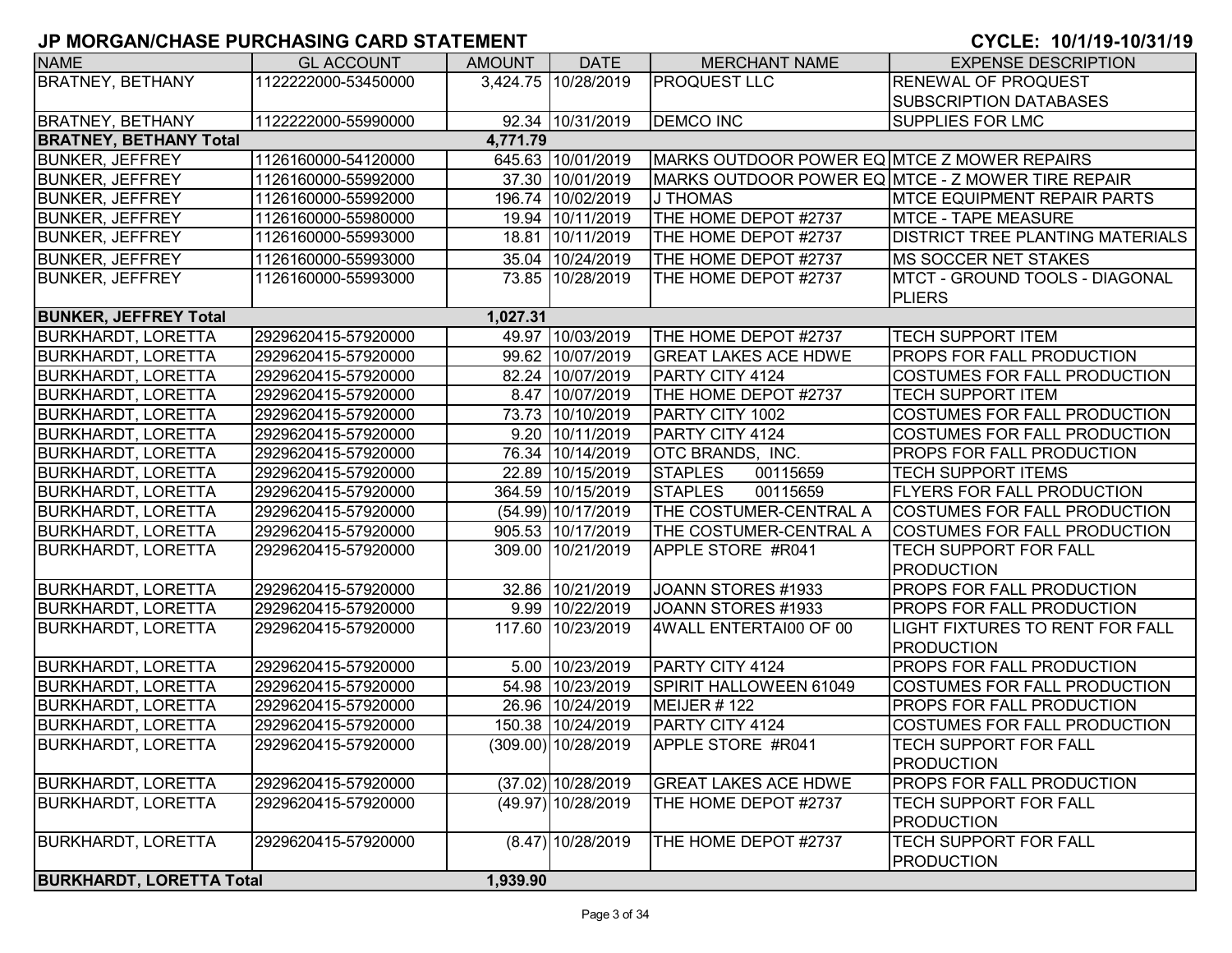| <b>NAME</b>                               | <b>GL ACCOUNT</b>   | <b>AMOUNT</b> | <b>DATE</b>       | <b>MERCHANT NAME</b>    | <b>EXPENSE DESCRIPTION</b>                                       |
|-------------------------------------------|---------------------|---------------|-------------------|-------------------------|------------------------------------------------------------------|
| CANALES, BETH                             | 1111322000-55110718 |               | 38.40 10/01/2019  | <b>MEIJER # 054</b>     | CLASSROOM SUPPLIES/PIZZA LAB                                     |
| <b>CANALES, BETH</b>                      | 1111322000-55110718 |               | 100.40 10/04/2019 | GFS STORE #1985         | PIZZA, LAB STAPLES, CANDY FOR                                    |
|                                           |                     |               |                   |                         | <b>SUGAR LAB</b>                                                 |
| <b>CANALES, BETH</b>                      | 1111322000-55110718 |               | 42.42 10/07/2019  | MEIJER #122             | <b>BREAKFAST LAB #2 OMELETTES</b>                                |
| <b>CANALES, BETH</b>                      | 1111322000-55110718 |               | 68.03 10/14/2019  | <b>MEIJER # 054</b>     | HALLOWEEN TREAT LAB, FRENCH                                      |
|                                           |                     |               |                   |                         | TOAST LAB, LAB SUPPLIES                                          |
| <b>CANALES, BETH</b>                      | 1111322000-55110718 |               | 31.90 10/21/2019  | MEIJER # 054            | OATMEAL COOKIE LAB, LAB SUPPLIES                                 |
|                                           |                     |               |                   |                         |                                                                  |
| CANALES, BETH                             | 1111322000-55110718 |               | 60.86 10/24/2019  | MEIJER # 054            | <b>GLUTEN FREE PRODUCTS (FOOD</b>                                |
| <b>CANALES, BETH</b>                      | 1111322000-55110718 |               | 81.74 10/28/2019  | WM SUPERCENTER #5893    | ALLERGIES), MONKEY BREAD LAB<br>MAC AND CHEESE LAB, LAB SUPPLIES |
|                                           |                     |               |                   |                         |                                                                  |
| <b>CANALES, BETH</b>                      | 1111322000-55110718 |               | 20.13 10/31/2019  | MEIJER $#054$           | <b>HALLOWEEN DECORATING LAB</b>                                  |
|                                           |                     |               |                   |                         | (CHOCOLATE COVERED OREOS)                                        |
| <b>CANALES, BETH Total</b>                |                     | 443.88        |                   |                         |                                                                  |
| <b>CARTER, NICOLE</b>                     | 1124122000-53220000 |               | 15.00 10/09/2019  | <b>PARKING EP/PS</b>    | <b>PARKING FOR CONFERENCE</b>                                    |
| <b>CARTER, NICOLE Total</b>               |                     | 15.00         |                   |                         |                                                                  |
| CHRISTOPOULOS, COURTN 1311800000-55110551 |                     |               | 19.98 10/21/2019  | AMZN MKTP US*530AF93C3  | <b>HALLOWEEN PARTY SUPPLIES</b>                                  |
| CHRISTOPOULOS, COURTN 1311800000-55110551 |                     |               | 35.97 10/21/2019  | AMZN MKTP US*HJ7ZE9MM3  | <b>HALLOWEEN PARTY SUPPLIES</b>                                  |
| CHRISTOPOULOS, COURTN 1311800000-55110551 |                     |               | 11.99 10/24/2019  | AMZN MKTP US*7462G1BN3  | <b>HALLOWEEN PARTY SUPPLIES</b>                                  |
| CHRISTOPOULOS, COURTN 1311800000-55110551 |                     |               | 21.76 10/24/2019  | AMZN MKTP US*X61BF5JC3  | <b>HALLOWEEN PARTY SUPPLIES</b>                                  |
| <b>CHRISTOPOULOS, COURTNEY Total</b>      |                     | 89.70         |                   |                         |                                                                  |
| CIANCIO, WANDA                            | 1122500000-55990000 |               | 23.57 10/07/2019  | AMAZON.COM*RF9XR7103    | <b>LIGHTNING HEADPHONE JACK</b><br><b>ADAPTERS</b>               |
| CIANCIO, WANDA                            | 1126114000-54120824 |               | 85.00 10/07/2019  | <b>SECURITY DESIGNS</b> | PARKVIEW ELEMENTARY INVOICE                                      |
|                                           |                     |               |                   |                         | #3003 WAS UNDERPAID. THIS IS THE                                 |
|                                           |                     |               |                   |                         | <b>BALANCE FOR REPAIRING PARKVIEW</b>                            |
|                                           |                     |               |                   |                         | <b>DOOR ACCESS</b>                                               |
| CIANCIO, WANDA                            | 4445620000-56422958 |               | 332.81 10/08/2019 | AMZN MKTP US*HJ7DE9YV3  | 20 OF: FINTIE CASE FOR APPLE IPAD                                |
|                                           |                     |               |                   |                         | 9.7 INCH 2018 (6TH GEN) / IPAD 9.7"                              |
|                                           |                     |               |                   |                         | 2017 (5TH GEN) / IPAD AIR 2 / IPAD                               |
|                                           |                     |               |                   |                         | <b>AIR</b>                                                       |
| CIANCIO, WANDA                            | 1122500000-55990000 |               | 91.96 10/08/2019  | AMZN MKTP US*NC1M24XY3  | 3 OF: USB C TO HDMI CABLE, QGEEM                                 |
|                                           |                     |               |                   |                         | 10FT BRAIDED 4K@60HZ CABLE                                       |
|                                           |                     |               |                   |                         | ADAPTER; 1 OF: 4K HDMI SWITCH 3 -                                |
|                                           |                     |               |                   |                         | PORT 3X1 4K 60HZ HDMI SWITCH BOX                                 |
|                                           |                     |               |                   |                         | SUPPORT 4K/HD/3D/1080P WITH IR                                   |
|                                           |                     |               |                   |                         | <b>REMOTE HIGH SPEED</b>                                         |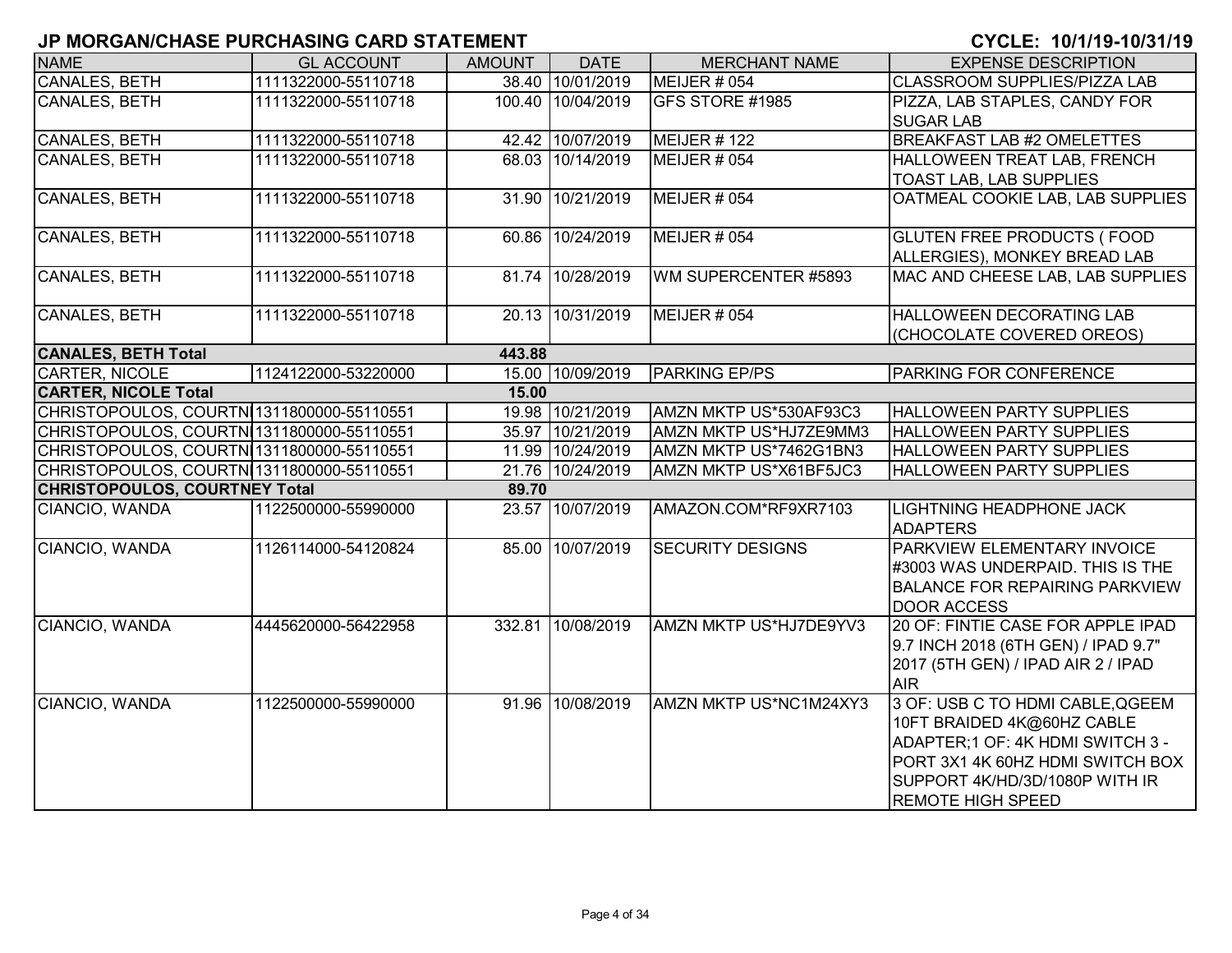| <b>NAME</b>    | <b>GL ACCOUNT</b>   | <b>AMOUNT</b> | <b>DATE</b>           | <b>MERCHANT NAME</b>   | <b>EXPENSE DESCRIPTION</b>                                                                                                                                                                 |
|----------------|---------------------|---------------|-----------------------|------------------------|--------------------------------------------------------------------------------------------------------------------------------------------------------------------------------------------|
| CIANCIO, WANDA | 1122500000-55990000 |               | 61.11 10/09/2019      | AMZN MKTP US*3E49B1MV3 | 1 OF: SFP TRANSCEIVER SINGLE-<br>MODE GIGABIT MINI-GBIC MODULE<br>1000BASE-LX/LH COMPATIBLE FOR                                                                                            |
|                |                     |               |                       |                        | CISCO GLC-LH-SMD;1 OF: OS2 LC TO                                                                                                                                                           |
|                |                     |               |                       |                        | <b>SC FIBER OPTIC PATCH CABLE SINGLE</b><br>MODE DUPLEX - 3M (10FT) - 9/125 -                                                                                                              |
|                |                     |               |                       |                        | IPOLEX; 1 OF: OS2 LC TO SC FIBER                                                                                                                                                           |
|                |                     |               |                       |                        | OPTIC PATCH CABLE SINGLE MODE D                                                                                                                                                            |
| CIANCIO, WANDA | 1122500000-55990000 |               | 78.00 10/09/2019      | AMZN MKTP US*6Y8LN1VP3 | 4 OF: QQING-US SURFACE PRO<br>CHARGER, 44W 15V 2.58A POWER<br><b>SUPPLY FOR MICROSOFT SURFACE</b><br>PRO 3/4/5/6/SURFACE LAPTOP<br>2/SURFACE GO & SURFACE BOOK<br>(NEW SURFACE PRO CHARGER |
| CIANCIO, WANDA | 1122500000-55990000 |               | 29.74 10/11/2019      | AMZN MKTP US*L76TF0MI3 | 1 OF: OREI HD-104 1X4 4 PORTS HDMI                                                                                                                                                         |
|                |                     |               |                       |                        | POWERED SPLITTER FOR FULL HD<br>1080P & 3D SUPPORT (ONE INPUT TO<br><b>FOUR OUTPUTS)</b>                                                                                                   |
| CIANCIO, WANDA | 1122500000-55990000 |               | 353.21 10/15/2019     | AMZ*MONOPRICE          | ORDERED AND CANCELED-SEE<br><b>REFUND</b>                                                                                                                                                  |
| CIANCIO, WANDA | 1122500000-55990000 |               | $(353.21)$ 10/15/2019 | <b>AMZ*MONOPRICE</b>   | ORDERED AND CANCELED-REFUND                                                                                                                                                                |
| CIANCIO, WANDA | 1122500000-55910000 |               | 20.76 10/16/2019      | AMAZON.COM*LN4BG4LW3   | <b>FILE FOLDERS</b>                                                                                                                                                                        |
| CIANCIO, WANDA | 1128300000-55990000 |               | 51.98 10/16/2019      | AMZN MKTP US*VD7NM7P13 | 2 O OF: B&S FEEL 100 PCS BLACK ID<br><b>BADGE HOLDER REEL RETRACTABLE</b><br><b>KEY CLIP</b>                                                                                               |
| CIANCIO, WANDA | 1122500000-53450000 |               | 2,696.87 10/16/2019   | <b>MCLS</b>            | SOFTWARE RENEWAL- ISSUES AND<br>CONTROVERSIES; TODAY'S SCIENCE;<br>WORLD NEWS DIGEST FOR SCIENCE<br>AT HIGH SCHOOL                                                                         |
| CIANCIO, WANDA | 4445620000-56422958 |               | (332.81) 10/18/2019   | <b>AMZN MKTP US</b>    | CASES NEVER ARRIVED- SO ACCOUNT<br><b>REFUNDED</b>                                                                                                                                         |
| CIANCIO, WANDA | 1122500000-55990000 |               | 835.41 10/22/2019     | AMZN MKTP US*DX2IG9OS3 | <b>BULB REPLACEMENT FOR HIGH</b><br><b>SCHOOL AUDITORIUM AREA A</b>                                                                                                                        |
| CIANCIO, WANDA | 4445620000-56422958 |               | 607.62 10/22/2019     | AMZN MKTP US*J88R93UW3 | 40 14 OF: FINTIE CASE FOR APPLE<br>IPAD 9.7 INCH 2018 (6TH GEN) / IPAD<br>9.7" 2017 (5TH GEN) / IPAD AIR 2 / IPAD<br>AIR - KIDDIE SERIES LIGHT WEIGHT<br><b>SHOCK PROOF CONVERT</b>        |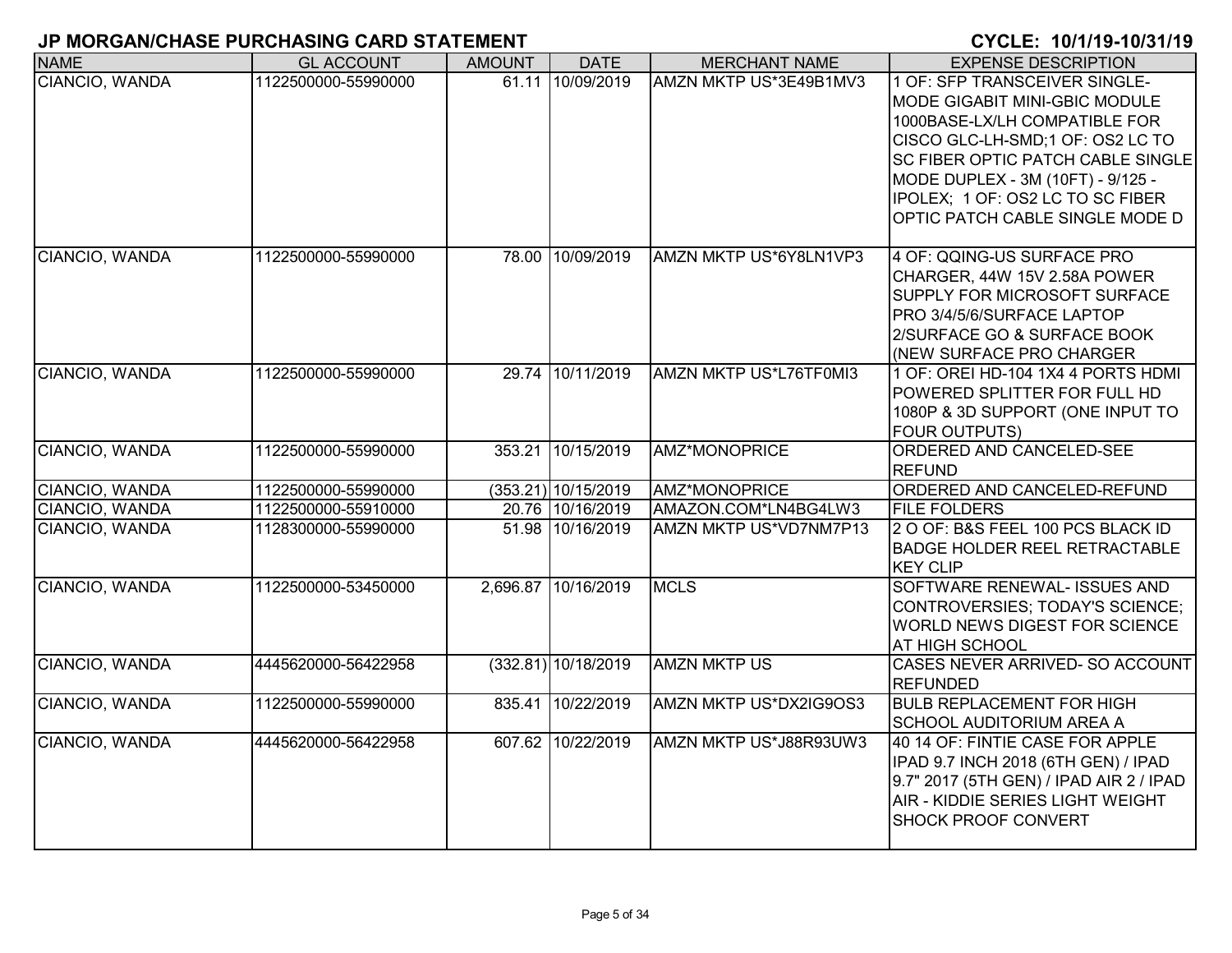| <b>NAME</b>                   | <b>GL ACCOUNT</b>   | <b>AMOUNT</b> | <b>DATE</b>         | <b>MERCHANT NAME</b>          | <b>EXPENSE DESCRIPTION</b>           |
|-------------------------------|---------------------|---------------|---------------------|-------------------------------|--------------------------------------|
| CIANCIO, WANDA                | 1122500000-53450000 |               | 2,195.00 10/22/2019 | EXPLORELEARNING, LLC          | SOFTWARE RENEWAL- HIGH SCHOOL        |
|                               |                     |               |                     |                               | <b>SCIENCE - GIZMOS FROM EXPLORE</b> |
|                               |                     |               |                     |                               | <b>LEARNING</b>                      |
| CIANCIO, WANDA                | 1126118000-54120824 |               | 1,411.70 10/22/2019 | <b>SECURITY DESIGNS</b>       | <b>MOVE EXISTING DOOR ACCESS AT</b>  |
|                               |                     |               |                     |                               | <b>NM5 FOR CARE</b>                  |
| CIANCIO, WANDA                | 1126101000-54120824 |               | 4,049.44 10/22/2019 | <b>SECURITY DESIGNS</b>       | <b>INSTALL INTERCOM SYSTEM AND</b>   |
|                               |                     |               |                     |                               | <b>READER AT ESB</b>                 |
| CIANCIO, WANDA                | 4445600000-56422958 |               | 988.56 10/23/2019   | AMAZON.COM*2Y8JN5OM3          | <b>WIRELESS KEYBOARDS AND MICE</b>   |
| CIANCIO, WANDA                | 4445612000-56422958 |               | 1,275.00 10/23/2019 | CDW GOVT #VLK4972             | KOSS HEADPHONES FOR OH               |
| CIANCIO, WANDA                | 1122500000-55990000 |               | 12.87 10/25/2019    | AMZN MKTP US*IL1F49E33        | HDMI TO VGA, MOREAD GOLD-PLATED      |
|                               |                     |               |                     |                               | HDMI TO VGA ADAPTER (MALE TO         |
|                               |                     |               |                     |                               | FEMALE) FOR COMPUTER, DESKTOP,       |
|                               |                     |               |                     |                               | LAPTOP, PC, MONITOR, PROJECTOR,      |
|                               |                     |               |                     |                               | HDTV, CHROMEBOOK, RASPBERRY PI,      |
|                               |                     |               |                     |                               | ROKU, XBOX AND MORE - BLACK          |
| <b>CIANCIO, WANDA Total</b>   |                     | 14,514.59     |                     |                               |                                      |
| CIANFERRA, LINDA              | 2929625301-57920000 |               | 12.50 10/03/2019    | KROGER #632                   | COUNT DAY ACTIVITIES - ICE CREAM     |
| CIANFERRA, LINDA              | 2929625301-57920000 |               | 330.99 10/03/2019   | <b>MISSION BBQ NORTHVILLE</b> | <b>COUNT DAY FOOD</b>                |
| <b>CIANFERRA, LINDA</b>       | 2929625301-57920000 |               | 30.00 10/03/2019    | <b>STARBUCKS STORE 26894</b>  | <b>GIFT CARDS COUNT DAY</b>          |
| CIANFERRA, LINDA              | 2929625301-57920000 |               | 25.00 10/03/2019    | TIM HORTON'S #914221          | <b>GIFT CARDS COUNT DAY</b>          |
| <b>CIANFERRA, LINDA</b>       | 2929625301-57920000 |               | 23.32 10/03/2019    | TST* NOVI COFFEE AND T        | SCHOOL BUSINESS COUNCIL MEETING      |
| CIANFERRA, LINDA              | 1513200332-55110000 |               | 65.14 10/11/2019    | <b>ERINCONDREN.COM</b>        | <b>WORK PLANNER</b>                  |
| <b>CIANFERRA, LINDA</b>       | 1528300331-53220000 |               | 547.56 10/21/2019   | <b>CRYSTAL MTN LODGING</b>    | <b>MACAE CONFERNCE</b>               |
| <b>CIANFERRA, LINDA</b>       | 1522100331-53220000 |               | (28.08) 10/21/2019  | <b>CRYSTAL MTN LODGING</b>    | CREDIT FROM HOTEL INVOICE            |
| CIANFERRA, LINDA              | 1331100000-57410000 |               | 10.00 10/25/2019    | PAYPAL *OAKLANDCOUN           | OAKLAND COUNTY COUNSELORS            |
|                               |                     |               |                     |                               | <b>ASSOCIATION</b>                   |
| CIANFERRA, LINDA              | 2929625301-57920000 |               | 25.74 10/28/2019    | <b>BENITOS PIZZA-NOVI</b>     | <b>CASAS TESTING STAFF</b>           |
| <b>CIANFERRA, LINDA Total</b> |                     | 1,042.17      |                     |                               |                                      |
| <b>CLARK, KIMBERLY</b>        | 1212220194-53220000 |               | 15.00 10/02/2019    | OAKLAND SCHOOLS-RC INT        | <b>MS PARA WORKSHOP</b>              |
| CLARK, KIMBERLY               | 1212215194-53220000 |               | 15.00 10/02/2019    | OAKLAND SCHOOLS-RC INT        | DF PARA WORKSHOP                     |
| <b>CLARK, KIMBERLY</b>        | 1222600000-55990000 |               | 66.13 10/10/2019    | PANERA BREAD #608009          | <b>BREAKFAST ALL-DAY DISPRO</b>      |
|                               |                     |               |                     |                               | <b>MEETING OS</b>                    |
| <b>CLARK, KIMBERLY</b>        | 1222600000-55910000 |               | 152.19 10/10/2019   | STAPLS7225893102000001        | SPECIAL ED OFFICE SUPPLIES           |
| <b>CLARK, KIMBERLY</b>        | 1212214194-55110000 |               | 31.24 10/28/2019    | AMZN MKTP US*RT5R53PK3        | <b>PV ADAPTIVE P.E. BLUETOOTH</b>    |
|                               |                     |               |                     |                               | <b>SPEAKER</b>                       |
| <b>CLARK, KIMBERLY</b>        | 1212220194-55110000 |               | 31.24 10/28/2019    | AMZN MKTP US*RT5R53PK3        | MS ADAPTIVE P.E. BLUETOOTH           |
|                               |                     |               |                     |                               | <b>SPEAKER</b>                       |
| <b>CLARK, KIMBERLY</b>        | 1212215194-55110000 |               | 31.24 10/28/2019    | AMZN MKTP US*RT5R53PK3        | DF ADAPTIVE P.E. BLUETOOTH           |
|                               |                     |               |                     |                               | <b>SPEAKER</b>                       |
| <b>CLARK, KIMBERLY</b>        | 1212218194-55110000 | 31.23         | 10/28/2019          | AMZN MKTP US*RT5R53PK3        | NM ADAPTIVE P.E. BLUETOOTH           |
|                               |                     |               |                     |                               | <b>SPEAKER</b>                       |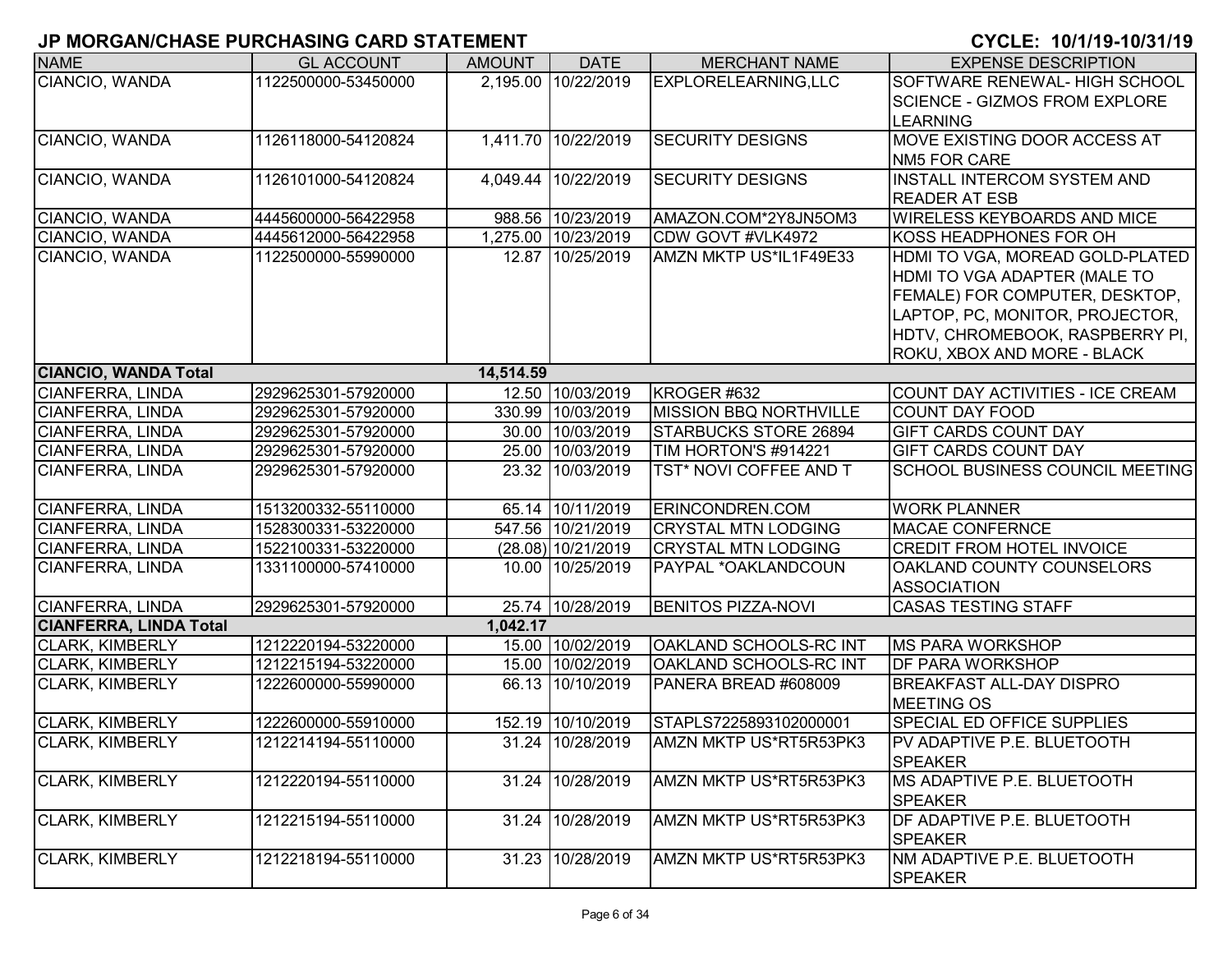| <b>NAME</b>                   | <b>GL ACCOUNT</b>   | <b>AMOUNT</b> | <b>DATE</b>          | <b>MERCHANT NAME</b>          | <b>EXPENSE DESCRIPTION</b>              |
|-------------------------------|---------------------|---------------|----------------------|-------------------------------|-----------------------------------------|
| <b>CLARK, KIMBERLY</b>        | 1212215194-56420000 |               | 31.56 10/28/2019     | AMZN MKTP US*RX7R68X83        | TEACHER PACKS FOR CARRYING              |
|                               |                     |               |                      |                               | <b>EMERGENCY SUPPLIES.</b>              |
| <b>CLARK, KIMBERLY</b>        | 1221618000-53220000 |               | 45.00 10/28/2019     | OAKLAND SCHOOLS-RC INT        | NM SSW IEP COACH: COMPLIANCE TO         |
|                               |                     |               |                      |                               | <b>QUALITY</b>                          |
| CLARK, KIMBERLY               | 1221611000-53220000 |               | 45.00 10/28/2019     | OAKLAND SCHOOLS-RC INT        | VO SSW IEP COACH: COMPLIANCE TO         |
|                               |                     |               |                      |                               | <b>QUALITY</b>                          |
| <b>CLARK, KIMBERLY</b>        | 1212220194-53220000 |               | 45.00 10/28/2019     | OAKLAND SCHOOLS-RC INT        | MS IEP COACH: COMPLIANCE TO             |
|                               |                     |               |                      |                               | <b>QUALITY</b>                          |
| <b>CLARK, KIMBERLY</b>        | 1221615000-53220000 |               | 45.00 10/28/2019     | OAKLAND SCHOOLS-RC INT        | DF SSW IEP COACH: COMPLIANCE TO         |
|                               |                     |               |                      |                               | <b>QUALITY</b>                          |
| <b>CLARK, KIMBERLY</b>        | 1212214194-55110000 |               | 66.74 10/28/2019     | <b>PALOS SPORTS</b>           | PV ADAPTIVE P.E. PARACHUTE              |
| <b>CLARK, KIMBERLY</b>        | 1212220194-55110000 |               | 66.74 10/28/2019     | <b>PALOS SPORTS</b>           | <b>MS ADAPTIVE P.E. PARACHUTE</b>       |
| <b>CLARK, KIMBERLY</b>        | 1212215194-55110000 |               | 66.74 10/28/2019     | <b>PALOS SPORTS</b>           | <b>DF ADAPTIVE P.E. PARACHUTE</b>       |
| <b>CLARK, KIMBERLY</b>        | 1212218194-55110000 |               | 66.75 10/28/2019     | <b>PALOS SPORTS</b>           | <b>NM ADAPTIVE P.E. PARACHUTE</b>       |
| <b>CLARK, KIMBERLY</b>        | 1212214194-55110000 |               | 36.98 10/28/2019     | <b>REHABMART.COM</b>          | PV SPECIAL ED. BOWLLING RAMP            |
| <b>CLARK, KIMBERLY</b>        | 1212220194-55110000 |               | 36.98 10/28/2019     | <b>REHABMART.COM</b>          | MS SPECIAL ED. BOWLLING RAMP            |
| <b>CLARK, KIMBERLY</b>        | 1212215194-55110000 |               | 36.99 10/28/2019     | <b>REHABMART.COM</b>          | DF SPECIAL ED. BOWLLING RAMP            |
| <b>CLARK, KIMBERLY</b>        | 1212218194-55110000 |               | 37.00 10/28/2019     | <b>REHABMART.COM</b>          | NM SPECIAL ED. BOWLLING RAMP            |
| <b>CLARK, KIMBERLY</b>        | 1222600000-53229000 |               | 313.40 10/30/2019    | <b>GALT HOUSE HOTEL</b>       | <b>CASE NASDSE CONFERENCE</b>           |
|                               |                     |               |                      |                               | <b>LOUISVILLE</b>                       |
| <b>CLARK, KIMBERLY</b>        | 1212215194-55110000 |               | 217.69 10/30/2019    | <b>VOYAGER SOPRIS LEARN'G</b> | DF REWARDS WORKBOOKS                    |
| <b>CLARK, KIMBERLY</b>        | 1212213194-55110000 |               | 217.69 10/30/2019    | <b>VOYAGER SOPRIS LEARN'G</b> | <b>NW REWARDS WORKBOOKS</b>             |
| <b>CLARK, KIMBERLY</b>        | 1212212194-55110000 |               | 217.69 10/30/2019    | <b>VOYAGER SOPRIS LEARN'G</b> | OH REWARDS WORKBOOKS                    |
| <b>CLARK, KIMBERLY</b>        | 1212214194-55110000 |               | 217.69 10/30/2019    | <b>VOYAGER SOPRIS LEARN'G</b> | <b>PV REWARDS WORKBOOKS</b>             |
| <b>CLARK, KIMBERLY</b>        | 1212211194-55110000 |               | 217.69 10/30/2019    | <b>VOYAGER SOPRIS LEARN'G</b> | VO REWARDS WORKBOOKS                    |
| <b>CLARK, KIMBERLY Total</b>  |                     | 2,401.60      |                      |                               |                                         |
| <b>COOLMAN, ROBERT</b>        | 1126160000-55992000 |               | 129.50 10/02/2019    | <b>CONSERVA ELECTRIC SUPP</b> | <b>MTCE - BALLAST STOCK</b>             |
| <b>COOLMAN, ROBERT</b>        | 1126160000-55992000 |               | 223.48 10/03/2019    | <b>CITY ELECTRIC</b>          | <b>IMTCE - FLOOR COVER STOCK</b>        |
| <b>COOLMAN, ROBERT</b>        | 1126160000-55992000 |               | 119.98 10/04/2019    | <b>CONSERVA ELECTRIC SUPP</b> | <b>IMTCE - TRANSFORMER KITS - STOCK</b> |
| <b>COOLMAN, ROBERT</b>        | 1126160000-55992000 |               | 223.75 10/14/2019    | <b>CONSERVA ELECTRIC SUPP</b> | <b>MTCE - LAMP STOCK</b>                |
| <b>COOLMAN, ROBERT Total</b>  |                     | 696.71        |                      |                               |                                         |
| <b>CORRION, KRISTIN</b>       | 1221926000-53220000 |               | 60.00 10/24/2019     | OAKLAND SCHOOLS-RC INT        | <b>REGISTRATION FEE FOR ADULT</b>       |
|                               |                     |               |                      |                               | <b>TRANSITION PROGRAMS AND</b>          |
|                               |                     |               |                      |                               | <b>SERVICES 2 DAY INSERVICE EVENT</b>   |
| <b>CORRION, KRISTIN Total</b> |                     | 60.00         |                      |                               |                                         |
| <b>CROAD, LORI</b>            | 1335100000-55110553 |               | 20.00 10/14/2019     | <b>DOLLAR TREE</b>            | <b>PHOTO ALBUMS FOR SCRAPBOOKING</b>    |
| CROAD, LORI                   | 1335100000-55110553 |               | 1.56 10/14/2019      | WM SUPERCENTER #5893          | <b>PING PONG BALLS</b>                  |
| CROAD, LORI                   | 1335100000-55110553 |               | 5.00 10/28/2019      | <b>MEIJER # 054</b>           | PUMPKIN GOURDS FOR PAINTING             |
|                               |                     |               |                      |                               | <b>CRAFT</b>                            |
| <b>CROAD, LORI Total</b>      |                     | 26.56         |                      |                               |                                         |
| <b>DIATIKAR, CHRISTINE</b>    | 1128300000-53120000 |               | 23,750.00 10/03/2019 | HR EXECUTIVE EDUCATION        | <b>MSU CERTIFIED HR SPECIALIST</b>      |
|                               |                     |               |                      |                               | <b>PROGRAM</b>                          |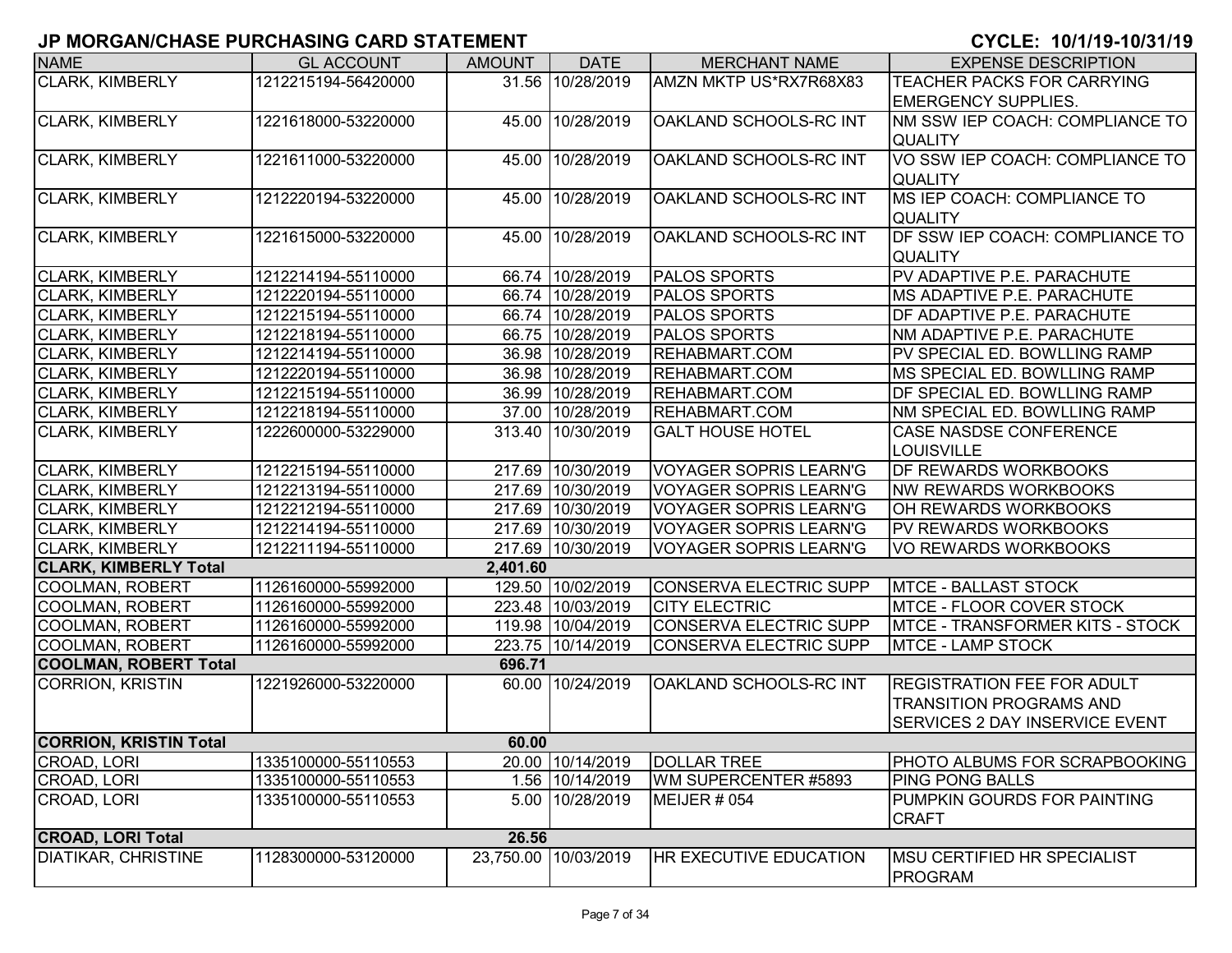| <b>NAME</b>                | <b>GL ACCOUNT</b>   | <b>AMOUNT</b> | <b>DATE</b>         | <b>MERCHANT NAME</b> | <b>EXPENSE DESCRIPTION</b>       |
|----------------------------|---------------------|---------------|---------------------|----------------------|----------------------------------|
| <b>DIATIKAR, CHRISTINE</b> | 1429300000-55990000 |               | 150.00 10/03/2019   | <b>TEAM SPORTS</b>   | INV 508928/1-MOUTHPIECES         |
| <b>DIATIKAR, CHRISTINE</b> | 2929661172-57920000 |               | 240.00 10/03/2019   | <b>TEAM SPORTS</b>   | <b>INV 508928/1-POLOS</b>        |
| <b>DIATIKAR, CHRISTINE</b> | 1429300000-55990000 |               | 90.00 10/03/2019    | <b>TEAM SPORTS</b>   | INV 513315/1-KICKING TEES        |
| <b>DIATIKAR, CHRISTINE</b> | 1429300000-55998000 |               | 1,199.76 10/03/2019 | <b>TEAM SPORTS</b>   | INV 513060/1-VOLLEYBALL BALLS    |
| <b>DIATIKAR, CHRISTINE</b> | 1429300000-55990000 |               | 299.98 10/03/2019   | <b>TEAM SPORTS</b>   | INV 513060/1-BALL CART           |
| <b>DIATIKAR, CHRISTINE</b> | 2929661172-57920000 |               | 149.85 10/03/2019   | <b>TEAM SPORTS</b>   | INV 511703/1-WRIST COACH SINGLE  |
| <b>DIATIKAR, CHRISTINE</b> | 2929661172-57920000 |               | 320.00 10/03/2019   | <b>TEAM SPORTS</b>   | <b>INV 511899/1-FB SOCKS</b>     |
| <b>DIATIKAR, CHRISTINE</b> | 2929661172-57920000 |               | 48.00 10/03/2019    | <b>TEAM SPORTS</b>   | INV 500348/1-FB SHIRTS           |
| <b>DIATIKAR, CHRISTINE</b> | 1429300000-55998000 |               | 1,760.00 10/03/2019 | <b>TEAM SPORTS</b>   | INV 508571/1-VOLLEYBALL BALLS    |
| <b>DIATIKAR, CHRISTINE</b> | 2929661195-57920000 |               | 800.00 10/03/2019   | <b>TEAM SPORTS</b>   | INV 509272/1-APPAREL             |
| DIATIKAR, CHRISTINE        | 1125200000-53220000 |               | 840.00 10/04/2019   | <b>SNUG</b>          | SNUG CONFERENCE-DIATIKAR         |
| DIATIKAR, CHRISTINE        | 1429300000-55997000 |               | 130.00 10/08/2019   | <b>TEAM SPORTS</b>   | INV463437/1-FILL IN UNIFORMS     |
| <b>DIATIKAR, CHRISTINE</b> | 1429300000-55997000 |               | 4,082.00 10/08/2019 | <b>TEAM SPORTS</b>   | INV 465733/1-FB UNIFORMS         |
| <b>DIATIKAR, CHRISTINE</b> | 2929661195-57920000 |               | 2,496.00 10/08/2019 | <b>TEAM SPORTS</b>   | INV 466156/1-VB UNIFORMS         |
| <b>DIATIKAR, CHRISTINE</b> | 1429300000-55990000 |               | 3,290.00 10/08/2019 | <b>TEAM SPORTS</b>   | INV 477031/1-LAX NETS/GOALS      |
| <b>DIATIKAR, CHRISTINE</b> | 1429300000-55997000 |               | 130.00 10/08/2019   | <b>TEAM SPORTS</b>   | INV 486916/1-BOYS BKB FILL IN    |
|                            |                     |               |                     |                      | <b>UNIFORMS</b>                  |
| <b>DIATIKAR, CHRISTINE</b> | 1429300000-57910000 |               | 20.00 10/08/2019    | <b>TEAM SPORTS</b>   | INV 487756/1-SPIKE REPLACEMENT   |
| <b>DIATIKAR, CHRISTINE</b> | 1429300000-55998000 | 1.776.00      | 10/08/2019          | <b>TEAM SPORTS</b>   | INV 487760/1-FOOTBALLS           |
| <b>DIATIKAR, CHRISTINE</b> | 2929661172-57920000 |               | 18.00 10/08/2019    | <b>TEAM SPORTS</b>   | INV 492413/1-SCREEN PRINTING     |
| <b>DIATIKAR, CHRISTINE</b> | 2929661172-57920000 |               | 1,320.00 10/08/2019 | <b>TEAM SPORTS</b>   | INV 493411/1-FANTASY CAMP SHIRTS |
| DIATIKAR, CHRISTINE        | 2929661172-57920000 |               | 320.00 10/08/2019   | <b>TEAM SPORTS</b>   | INV 495702/1-BOBCAT SHIRTS       |
| DIATIKAR, CHRISTINE        | 2929661104-57920000 |               | 825.00 10/08/2019   | <b>TEAM SPORTS</b>   | INV 495739/1-RETREAT PENS AND    |
|                            |                     |               |                     |                      | <b>PADFOLIOS</b>                 |
| <b>DIATIKAR, CHRISTINE</b> | 1429300000-55990000 |               | 4,483.00 10/08/2019 | <b>TEAM SPORTS</b>   | INV 497446/1-HELMETS             |
| <b>DIATIKAR, CHRISTINE</b> | 2929661126-57920000 |               | 630.00 10/08/2019   | <b>TEAM SPORTS</b>   | INV 497701/1-SUMMER GEAR         |
| <b>DIATIKAR, CHRISTINE</b> | 1429300000-55998000 |               | 1,440.00 10/08/2019 | <b>TEAM SPORTS</b>   | INV 499085/1-TENNIS BALLS        |
| <b>DIATIKAR, CHRISTINE</b> | 1429300000-57910000 |               | 3,510.00 10/08/2019 | <b>TEAM SPORTS</b>   | INV 499256/1-JACKETS FOR COACHES |
| <b>DIATIKAR, CHRISTINE</b> | 2929661172-57920000 |               | 336.00 10/08/2019   | <b>TEAM SPORTS</b>   | INV 499703/1-YOUTH SHIRTS        |
| <b>DIATIKAR, CHRISTINE</b> | 2929661172-57920000 |               | 897.00 10/08/2019   | <b>TEAM SPORTS</b>   | INV501799/1-DECALS               |
| <b>DIATIKAR, CHRISTINE</b> | 2929661172-57920000 |               | 3,812.00 10/08/2019 | <b>TEAM SPORTS</b>   | <b>INV 502197/1-SHIRTS</b>       |
| <b>DIATIKAR, CHRISTINE</b> | 2929661195-57920000 |               | 700.00 10/08/2019   | <b>TEAM SPORTS</b>   | INV 509771/1-MINI VOLLEYBALLS    |
| <b>DIATIKAR, CHRISTINE</b> | 1429300000-55990000 |               | 4,159.00 10/08/2019 | <b>TEAM SPORTS</b>   | INV 510011/1-VB POLES            |
| <b>DIATIKAR, CHRISTINE</b> | 2929661116-57920000 |               | 1,755.00 10/08/2019 | <b>TEAM SPORTS</b>   | INV 513730/1-LEGGINGS            |
| <b>DIATIKAR, CHRISTINE</b> | 2929661151-57920000 |               | 46.00 10/08/2019    | <b>TEAM SPORTS</b>   | INV 513892/1-BACKPACK            |
| <b>DIATIKAR, CHRISTINE</b> | 1429300000-54120000 |               | 2,477.00 10/08/2019 | <b>TEAM SPORTS</b>   | INV 515850/1-RECONDITION PADS    |
| <b>DIATIKAR, CHRISTINE</b> | 2929661104-57920000 |               | 1,380.00 10/08/2019 | <b>TEAM SPORTS</b>   | INV 517560/1-SPIRIT WEAR         |
| <b>DIATIKAR, CHRISTINE</b> | 1429300000-55997000 |               | 4,915.00 10/08/2019 | <b>TEAM SPORTS</b>   | INV 517566/1-FB UNIFORM PANTS    |
| DIATIKAR, CHRISTINE        | 1429300000-55997000 |               | 4,983.00 10/08/2019 | <b>TEAM SPORTS</b>   | INV 517568/1-FB UNIFORM PANTS    |
| DIATIKAR, CHRISTINE        | 1429300000-55997000 |               | 4,867.00 10/08/2019 | <b>TEAM SPORTS</b>   | INV 517569/1-FB UNIFORMS         |
| DIATIKAR, CHRISTINE        | 1429300000-55997000 |               | 4,867.00 10/08/2019 | <b>TEAM SPORTS</b>   | INV 517570/1-FB UNIFORMS         |
| <b>DIATIKAR, CHRISTINE</b> | 1429300000-55997000 |               | 1,413.00 10/08/2019 | <b>TEAM SPORTS</b>   | INV 517572/1-FB UNIFORMS         |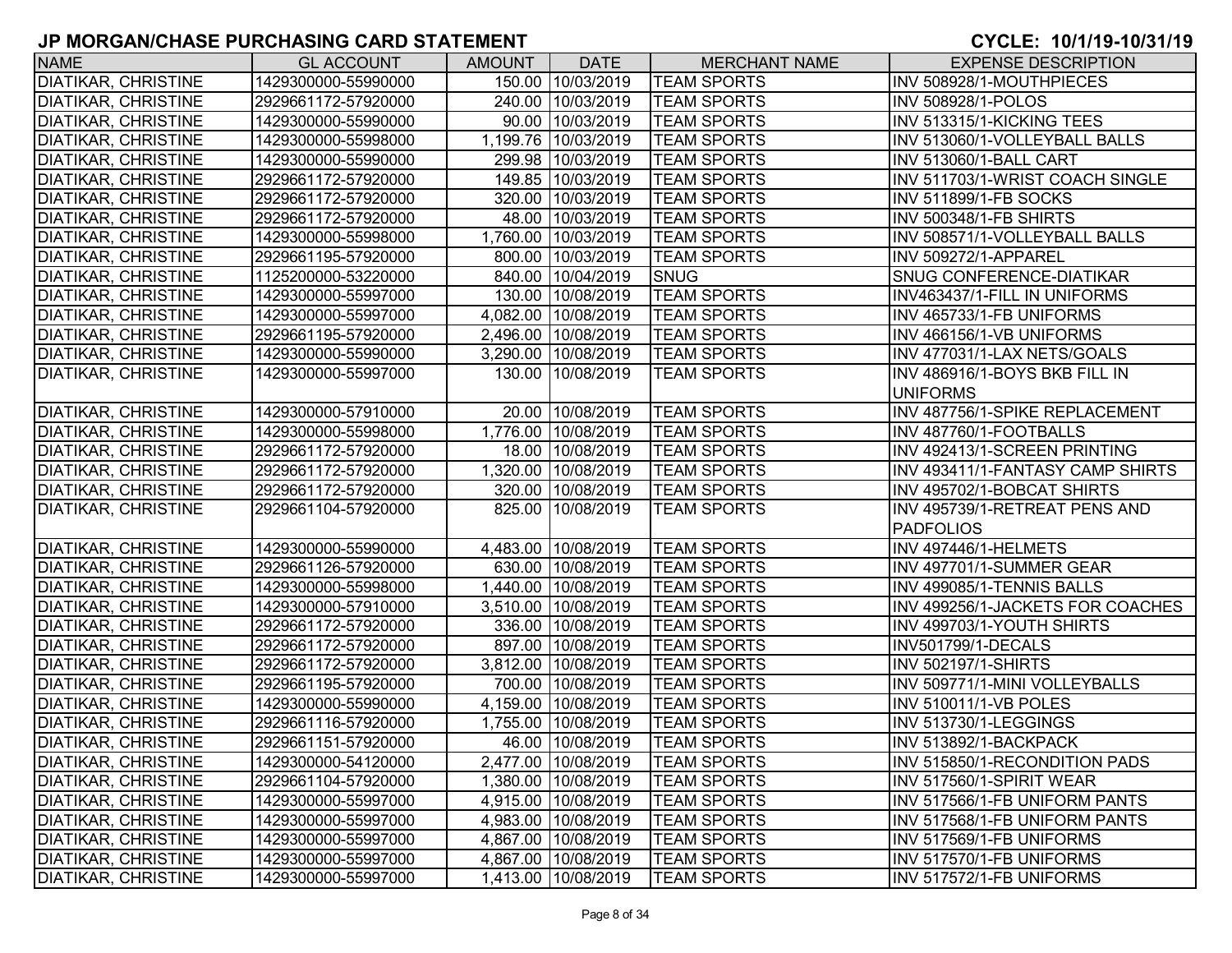| <b>NAME</b>                      | <b>GL ACCOUNT</b>   | <b>AMOUNT</b>     | <b>DATE</b>          | <b>MERCHANT NAME</b>          | <b>EXPENSE DESCRIPTION</b>                      |
|----------------------------------|---------------------|-------------------|----------------------|-------------------------------|-------------------------------------------------|
| <b>DIATIKAR, CHRISTINE</b>       | 1127170000-55710000 |                   | 16,277.27 10/14/2019 | CORRIGAN OIL #2 - BRI         | 7001 GALS OF DIESEL, 9/30/19                    |
| <b>DIATIKAR, CHRISTINE</b>       | 1125200000-53220000 |                   | 597.63 10/18/2019    | <b>AMWAY GRAND PLAZA HOTE</b> | <b>SNUG CONFERENCE-DIATIKAR</b>                 |
| <b>DIATIKAR, CHRISTINE</b>       | 1125200000-53220000 |                   | 23.61 10/18/2019     | <b>BUTCHERS UNION</b>         | <b>SNUG CONFERENCE-DIATIKAR</b>                 |
| <b>DIATIKAR, CHRISTINE</b>       | 1126111061-55510000 |                   | 193.58 10/22/2019    | CONSUMERS ENERGY CO           | 9/10/19-10/8/19 VO                              |
| <b>DIATIKAR, CHRISTINE</b>       | 1126101061-55510000 |                   | 46.98 10/22/2019     | <b>CONSUMERS ENERGY CO</b>    | 9/12/19-10/9/19 ESB                             |
| <b>DIATIKAR, CHRISTINE</b>       | 1126103061-55510000 |                   | 19.30 10/22/2019     | CONSUMERS ENERGY CO           | 9/10/19-10/7/19 ITC                             |
| <b>DIATIKAR, CHRISTINE</b>       | 1126162061-55510000 |                   | 11.99 10/22/2019     | CONSUMERS ENERGY CO           | 9/12/19-10/9/19 BOSCO                           |
| <b>DIATIKAR, CHRISTINE</b>       | 2326161000-55510000 |                   | 161.77 10/22/2019    | <b>CONSUMERS ENERGY CO</b>    | 10/19 RM                                        |
| <b>DIATIKAR, CHRISTINE</b>       | 1126161000-55510000 |                   | (161.77) 10/22/2019  | <b>CONSUMERS ENERGY CO</b>    | 10/19 RM REDUCTION                              |
| <b>DIATIKAR, CHRISTINE</b>       | 1126112061-55510000 |                   | 282.34 10/22/2019    | <b>CONSUMERS ENERGY CO</b>    | 9/11/19-10/8/19 OH                              |
| <b>DIATIKAR, CHRISTINE</b>       | 1126122061-55510000 |                   | 92.87 10/22/2019     | <b>CONSUMERS ENERGY CO</b>    | 9/10/19-10/7/19 HS                              |
| <b>DIATIKAR, CHRISTINE</b>       | 2929622112-57920000 |                   | 3,616.00 10/25/2019  | <b>TEAM SPORTS</b>            | INV 495429/1-CAT RACK MERCHANDISE               |
|                                  |                     |                   |                      |                               |                                                 |
| <b>DIATIKAR, CHRISTINE</b>       | 2929622112-57920000 | 4,487.00          | 10/25/2019           | <b>TEAM SPORTS</b>            | INV 495419/1-CAT RACK MERCHANDISE               |
|                                  |                     |                   |                      |                               |                                                 |
| <b>DIATIKAR, CHRISTINE</b>       | 2929622112-57920000 |                   | 910.00 10/25/2019    | <b>TEAM SPORTS</b>            | INV 515218/1-CAT RACK MERCHANDISE               |
|                                  |                     |                   |                      |                               |                                                 |
| <b>DIATIKAR, CHRISTINE</b>       | 2929622112-57920000 | $\sqrt{4,944.00}$ | 10/25/2019           | <b>TEAM SPORTS</b>            | INV 495392/1-CAT RACK MERCHANDISE               |
|                                  |                     |                   |                      |                               |                                                 |
| <b>DIATIKAR, CHRISTINE</b>       | 2929622112-57920000 | 2,695.00          | 10/25/2019           | <b>TEAM SPORTS</b>            | INV 495687/1-CAT RACK MERCHANDISE               |
|                                  |                     |                   |                      |                               |                                                 |
| <b>DIATIKAR, CHRISTINE</b>       | 2929622112-57920000 |                   | 156.00 10/25/2019    | <b>TEAM SPORTS</b>            | INV 518005/1-CAT RACK MERCHANDISE               |
|                                  |                     |                   |                      |                               |                                                 |
| <b>DIATIKAR, CHRISTINE Total</b> |                     | 125,078.16        |                      |                               |                                                 |
| <b>DIROFF, MATTHEW</b>           | 1111322000-55110723 |                   | 39.85 10/25/2019     | <b>G SCHIRMER INC POD</b>     | <b>MUSIC FOR SOLO/ENSEMBLE</b>                  |
|                                  |                     |                   |                      |                               | <b>FESTIVAL</b>                                 |
| <b>DIROFF, MATTHEW</b>           | 1111322000-55110723 |                   | 104.35 10/28/2019    | SP * TREVCO-VARNER MUS        | MUSIC FOR SOLO/ENSEMBLE                         |
|                                  |                     |                   |                      |                               | <b>FESTIVAL</b>                                 |
| <b>DIROFF, MATTHEW</b>           | 1111322000-55110723 |                   | 90.00 10/30/2019     | <b>DAVID LOVRIEN</b>          | <b>MUSIC FOR WINTER CONCERT</b>                 |
| <b>DIROFF, MATTHEW</b>           | 1111322000-55110723 |                   | 78.00 10/30/2019     | J.W. PEPPER                   | <b>MUSIC FOR WINTER CONCERT</b>                 |
| <b>DIROFF, MATTHEW Total</b>     |                     | 312.20            |                      |                               |                                                 |
| <b>DRAGOO, MICHAEL</b>           | 1126111000-55992000 | 67.00             | 10/04/2019           | <b>POLYLOK INC</b>            | <b>VO - CATCH BASIN COVER</b>                   |
| DRAGOO, MICHAEL                  | 1126101000-55990000 |                   | 1,713.54 10/07/2019  | <b>GRAINGER</b>               | HS SETSEG GRANT 2 FLAMMABLE                     |
|                                  |                     |                   |                      |                               | <b>SAFETY STORAGE CABINETS</b>                  |
| DRAGOO, MICHAEL                  | 1126101000-55990000 |                   | 1,310.11 10/07/2019  | <b>GRAINGER</b>               | MTCE SETSEG GRANT 1 FLAMMABLE                   |
|                                  |                     |                   |                      |                               | SAFETY STORAGE CABINETS; AND                    |
|                                  |                     |                   |                      |                               | <b>GAS CANS</b>                                 |
| <b>DRAGOO, MICHAEL</b>           | 1126160000-55993000 |                   | 103.62 10/09/2019    | <b>SMARTSIGN</b>              | <b>RESERVED HANDICAPPED SYMBOL</b>              |
|                                  |                     |                   |                      |                               | <b>PARKING SIGNS</b>                            |
| DRAGOO, MICHAEL                  | 1125200000-57912000 |                   | (64.28) 10/11/2019   |                               | CAMPWORLD/GANDER/OVERT FRAUDULENT CHARGE CREDIT |
| DRAGOO, MICHAEL                  | 1126160000-55993000 |                   | $(5.87)$ 10/11/2019  | <b>SMARTSIGN</b>              | <b>CREDIT FOR PARKING SIGNS</b>                 |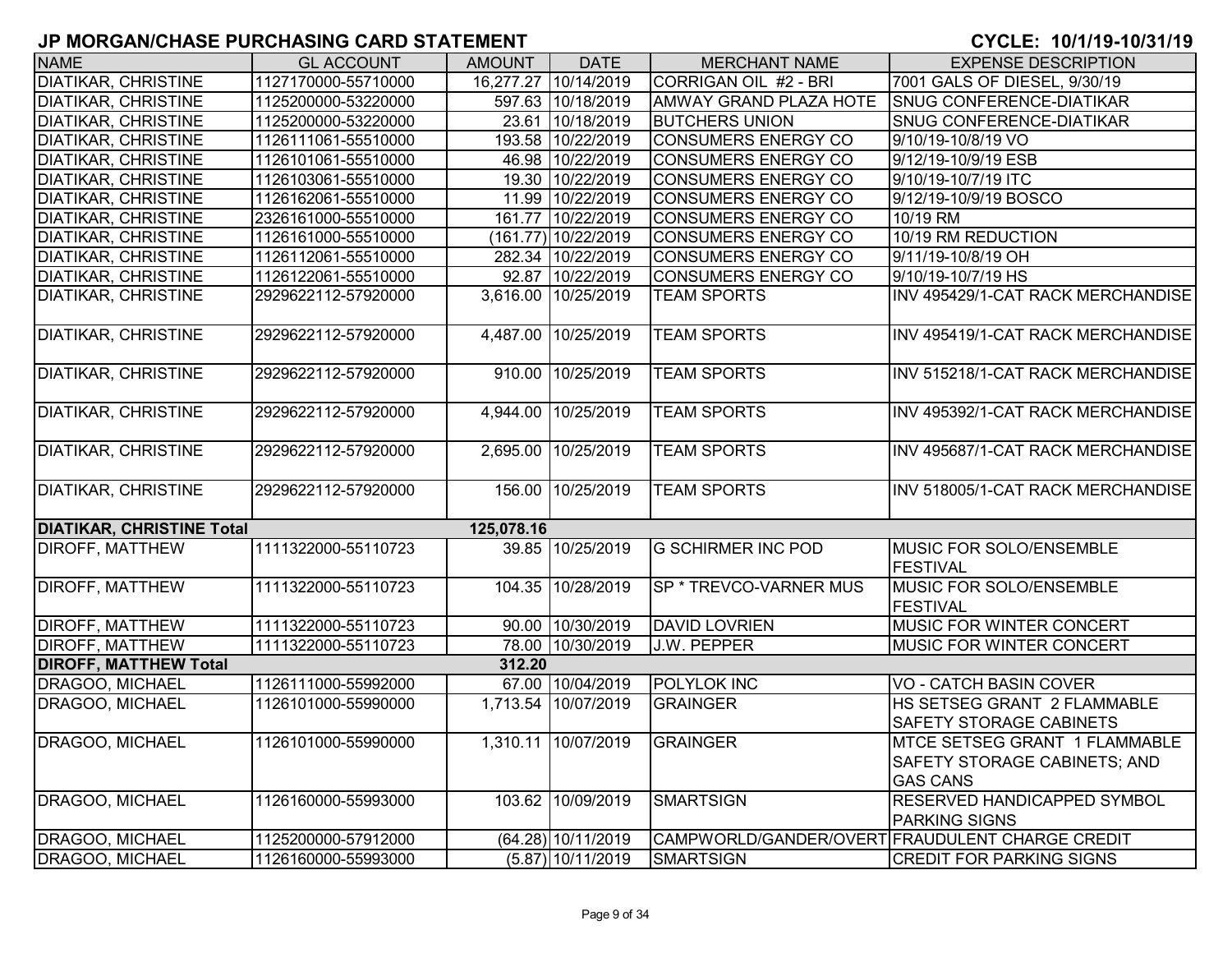| <b>NAME</b>                  | <b>GL ACCOUNT</b>   | <b>AMOUNT</b> | <b>DATE</b>         | <b>MERCHANT NAME</b>          | <b>EXPENSE DESCRIPTION</b>              |
|------------------------------|---------------------|---------------|---------------------|-------------------------------|-----------------------------------------|
| DRAGOO, MICHAEL              | 2929661115-57920000 |               | 21.99 10/21/2019    | AMAZON.COM*2Z37M8XF3          | HS WRESTLING SPRAYER FOR MAT            |
|                              |                     |               |                     |                               | <b>CLEANING</b>                         |
| <b>DRAGOO, MICHAEL</b>       | 2929661115-57920000 |               | 77.66 10/21/2019    | AMAZON.COM*RC9JX7EV3          | <b>HS WRESTLING FOR FILMING</b>         |
|                              |                     |               |                     |                               | <b>COMPETITION</b>                      |
| DRAGOO, MICHAEL              | 2929661115-57920000 |               | 559.00 10/21/2019   | <b>MATBOSS</b>                | HS WRESTLING 1 YR SUBSCRIPTION          |
|                              |                     |               |                     |                               | TO MATBOSS SOFTWARE                     |
| DRAGOO, MICHAEL              | 2929661115-57920000 |               | 199.90 10/23/2019   | AMZN MKTP US*BY1NS70I3        | <b>HS WRESTLING ROOM - DRY ERASE</b>    |
|                              |                     |               |                     |                               | <b>BOARD</b>                            |
| DRAGOO, MICHAEL              | 1126160000-55992000 |               | 96.00 10/24/2019    | AMZN MKTP US*010218DA3        | <b>BOSCO BARN - HONEYWELL CONTROL</b>   |
|                              |                     |               |                     |                               | <b>BOARD</b>                            |
| DRAGOO, MICHAEL              | 1126118000-55992000 | 106.33        | 10/24/2019          | AMZN MKTP US*6P6V31EY3        | NM 6TH OUTDOOR LIGHTING                 |
|                              |                     |               |                     |                               | <b>CONTRACTOR</b>                       |
| <b>DRAGOO, MICHAEL Total</b> |                     | 4,185.00      |                     |                               |                                         |
| <b>DUQUETTE, EDWARD</b>      | 1126122000-55992000 |               | 87.88 10/01/2019    | <b>FASTENAL COMPANY 01MID</b> | <b>HS ATHLETIC AREA - ANCHORS FOR</b>   |
|                              |                     |               |                     |                               | <b>DEDICATION BENCH</b>                 |
| <b>DUQUETTE, EDWARD</b>      | 1126160000-55992000 |               | 491.60 10/03/2019   | REDFORD LOCK COMPANY I        | <b>MTCE - KEY STOCK</b>                 |
| <b>DUQUETTE, EDWARD</b>      | 1126160000-55980000 |               | 27.51 10/04/2019    | <b>GREAT LAKES ACE HDWE</b>   | MTCE - TOOLS FOR SHOP                   |
| <b>DUQUETTE, EDWARD</b>      | 1126160000-55992000 |               | 212.00 10/04/2019   | <b>REDFORD LOCK COMPANY I</b> | <b>MTCE - KEY STOCK</b>                 |
| <b>DUQUETTE, EDWARD</b>      | 1126122000-55992000 |               | 306.00 10/04/2019   | <b>REDFORD LOCK COMPANY I</b> | HS - CONTINUOUS HINGE FOR INDOOR        |
|                              |                     |               |                     |                               | <b>CONCESSION STAND</b>                 |
| <b>DUQUETTE, EDWARD</b>      | 1126111000-55992000 |               | 91.36 10/07/2019    | THE HOME DEPOT #2737          | VO INSULATION AND SEALANT FOR           |
|                              |                     |               |                     |                               | DOOR CRACKS WO 23369                    |
| <b>DUQUETTE, EDWARD</b>      | 1126160000-55980000 |               | 64.94 10/07/2019    | THE HOME DEPOT #2737          | MTCE - TOOLS FOR SHOP                   |
| <b>DUQUETTE, EDWARD</b>      | 1126114000-55992000 |               | 79.00 10/07/2019    | THE HOME DEPOT 2737           | PV ROOF LEAKS - SILICONE MAX            |
|                              |                     |               |                     |                               | <b>CLEAR</b>                            |
| <b>DUQUETTE, EDWARD</b>      | 1126160000-55992000 |               | 17.96 10/07/2019    | THE HOME DEPOT 2737           | <b>MTCE - STOCK -SILICONE MAX CLEAR</b> |
| <b>DUQUETTE, EDWARD</b>      | 1126122000-55992000 |               | 43.84 10/08/2019    | <b>FASTENAL COMPANY 01MID</b> | HS CHIN UP BAR FOR FIELD HOUSE          |
| <b>DUQUETTE, EDWARD</b>      | 1126101000-55992000 |               | 18.70 10/09/2019    | THE HOME DEPOT #2737          | <b>ESB CONFERENCE ROOM WALL</b>         |
|                              |                     |               |                     |                               | <b>REPAIR - FACE PLATE</b>              |
| <b>DUQUETTE, EDWARD</b>      | 1126120000-55992000 |               | 29.48 10/11/2019    | THE HOME DEPOT #2737          | <b>MS BATHROOM REPAIR</b>               |
| <b>DUQUETTE, EDWARD</b>      | 1126120000-55992000 |               | 38.94 10/16/2019    | THE HOME DEPOT #2737          | <b>MS GUTTER REPAIR</b>                 |
| DUQUETTE, EDWARD             | 1126120000-55992000 |               | 372.75 10/17/2019   | IDN HARDWARE SALES-INC        | <b>IMS - DOOR CLOSURE FOR KITCHEN</b>   |
|                              |                     |               |                     |                               | <b>EXIT DOOR</b>                        |
| <b>DUQUETTE, EDWARD</b>      | 1126114000-55992000 |               | 12.68 10/17/2019    | THE HOME DEPOT #2737          | <b>PV - FLAG SWIVELS</b>                |
| DUQUETTE, EDWARD             | 1126113000-55992000 |               | 27.52 10/17/2019    | THE HOME DEPOT #2737          | <b>NW - CASTER WHEELS</b>               |
| <b>DUQUETTE, EDWARD</b>      | 1126160000-55992000 |               | 19.97 10/21/2019    | THE HOME DEPOT #2737          | <b>IMTCE - SAFETY GLASS STOCK</b>       |
| DUQUETTE, EDWARD             | 1126122000-55992000 |               | 43.03 10/21/2019    | THE HOME DEPOT #2737          | HS - LOCKER ROOM DOOR LATCH AND         |
|                              |                     |               |                     |                               | <b>LOCK REPAIR</b>                      |
| DUQUETTE, EDWARD             | 1126160000-55980000 |               | 220.54 10/23/2019   | <b>LAWSON PRODUCTS</b>        | MTCE - TOOL STOCK                       |
| <b>DUQUETTE, EDWARD</b>      | 1126160000-55980000 |               | (179.55) 10/23/2019 | THE HOME DEPOT #2737          | <b>MTCE - TOOL RETURN</b>               |
| DUQUETTE, EDWARD             | 1126160000-55980000 |               | 187.02 10/23/2019   | THE HOME DEPOT #2737          | MTCE - TOOLS                            |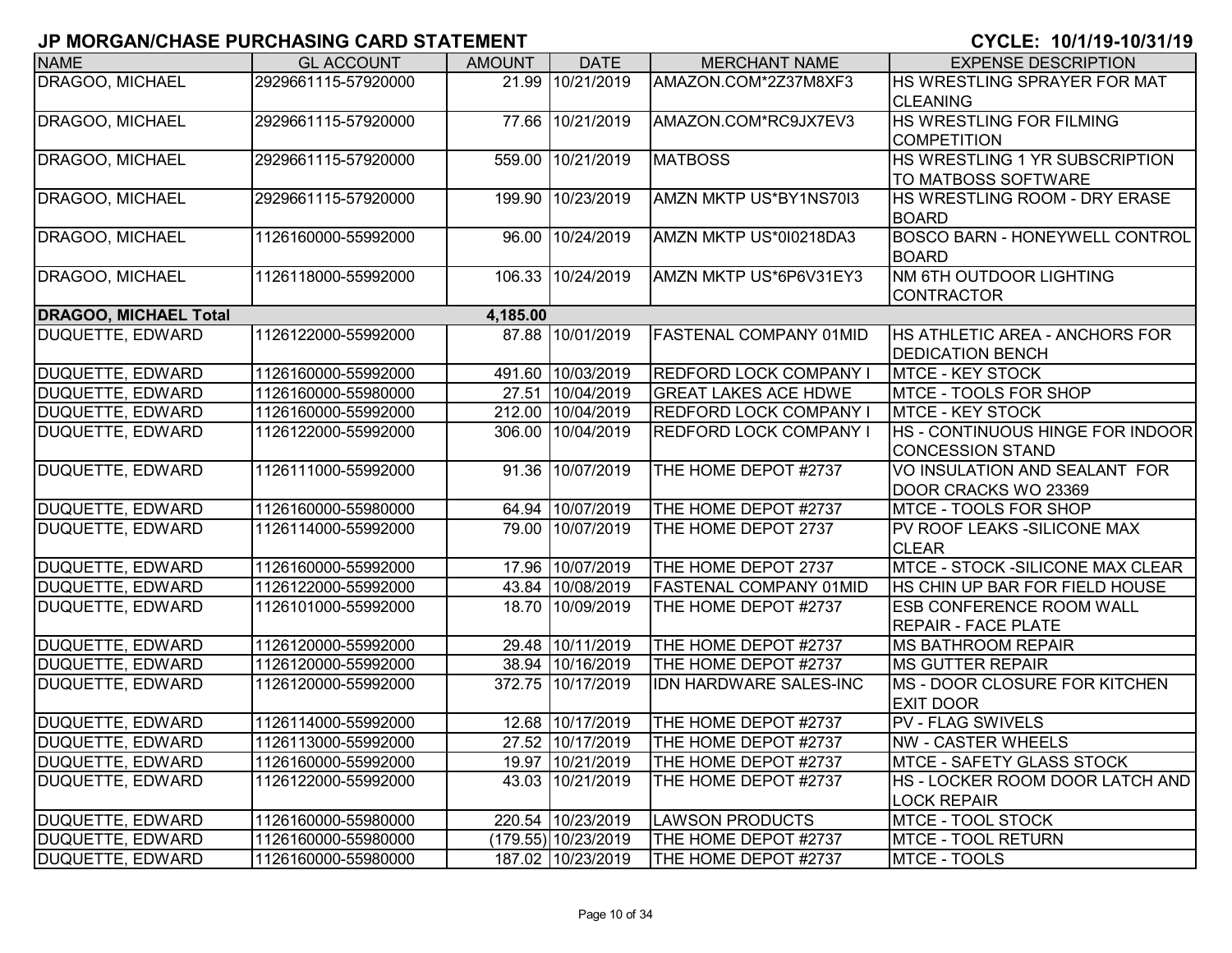| <b>NAME</b>                   | <b>GL ACCOUNT</b>   | <b>AMOUNT</b> | <b>DATE</b>         | <b>MERCHANT NAME</b>              | <b>EXPENSE DESCRIPTION</b>                                                                          |
|-------------------------------|---------------------|---------------|---------------------|-----------------------------------|-----------------------------------------------------------------------------------------------------|
| <b>DUQUETTE, EDWARD</b>       | 1126160000-55992000 |               | 13.18 10/28/2019    | ABC SUPPLY 372                    | <b>MTCE - ROOF LEAK ABOVE</b>                                                                       |
|                               |                     |               |                     |                                   | <b>CUSTODIAL OFFICE</b>                                                                             |
| DUQUETTE, EDWARD              | 1126160000-55992000 |               | 7.59 10/28/2019     | <b>GREAT LAKES ACE HDWE</b>       | MTCE - WOOD GLUE FOR SHOP USE                                                                       |
| <b>DUQUETTE, EDWARD</b>       | 1126122000-55992000 |               | 9.54 10/28/2019     | THE HOME DEPOT #2737              | <b>HS PULL UP BARS</b>                                                                              |
| <b>DUQUETTE, EDWARD</b>       | 1126120000-55992000 |               | 30.28 10/28/2019    | THE HOME DEPOT #2737              | <b>MS OUTSIDE PICNIC TABLE</b>                                                                      |
| <b>DUQUETTE, EDWARD</b>       | 1126122000-55992000 |               | 206.37 10/28/2019   | THE HOME DEPOT 2737               | <b>HS ART DISPLAYS</b>                                                                              |
| DUQUETTE, EDWARD              | 1126120000-55992000 |               | 32.17 10/30/2019    | IDN HARDWARE SALES-INC            | MS DOOR HANDLE FOR GYM DOOR TO<br><b>LOCKER ROOM</b>                                                |
| <b>DUQUETTE, EDWARD</b>       | 1126114000-55992000 |               | 158.88 10/30/2019   | <b>SOUTH LYON FENCE &amp; SUP</b> | PV PLAYGROUND - FENCE<br><b>CONNECTORS</b>                                                          |
| <b>DUQUETTE, EDWARD</b>       | 1126122000-55992000 |               | 154.68 10/31/2019   | THE HOME DEPOT #2737              | HS PAINT FOR PULL UP BARS                                                                           |
| <b>DUQUETTE, EDWARD Total</b> |                     | 2,825.86      |                     |                                   |                                                                                                     |
| <b>ERICKSON, TODD</b>         | 2929618217-57920000 |               | 274.00 10/01/2019   | <b>PAYPAL *MICHIGANASS</b>        | MAME CONFERENCE REGISTRATION                                                                        |
|                               |                     |               |                     |                                   | <b>AND ANNUAL MEMBERSHIP</b>                                                                        |
| <b>ERICKSON, TODD</b>         | 1122218000-55990000 |               | 17.99 10/04/2019    | AMZN MKTP US*WP9AT8663            | <b>BAGGIES FOR HEADPHONES</b>                                                                       |
| <b>ERICKSON, TODD</b>         | 1122218000-55990000 |               | 56.30 10/07/2019    | AMZN MKTP US*DF32F4843            | <b>SUPPLIES FOR MAKERSPACE CLICKER</b><br><b>AND PUZZLE</b>                                         |
| <b>ERICKSON, TODD</b>         | 2929618217-57920000 |               | 43.18 10/07/2019    | WM SUPERCENTER #5893              | CANDY FOR BOOK FAIR GUESSING<br><b>JAR</b>                                                          |
| <b>ERICKSON, TODD</b>         | 1122218000-55310000 |               | 86.20 10/08/2019    | AMZN MKTP US*OG4BY6KB3            | <b>PAPER ROLLS</b>                                                                                  |
| <b>ERICKSON, TODD</b>         | 1122218000-55310000 |               | 74.03 10/08/2019    | AMZN MKTP US*WE7OE0FW3            | <b>PAPER ROLLS</b>                                                                                  |
| <b>ERICKSON, TODD</b>         | 1122218000-55310000 |               | 39.13 10/08/2019    | AMZN MKTP US*X73QA0103            | <b>PAPER ROLLS</b>                                                                                  |
| <b>ERICKSON, TODD</b>         | 1122218000-55310000 |               | 52.80 10/09/2019    | AMZN MKTP US*064D24GC3            | <b>PAPER ROLLS</b>                                                                                  |
| <b>ERICKSON, TODD</b>         | 1122218000-55310000 |               | 224.29 10/15/2019   | AMAZON.COM*KC37T7EX3              | SUPPLIES FOR 3D PRINTING                                                                            |
| <b>ERICKSON, TODD</b>         | 1122218000-55990000 |               | (56.30) 10/15/2019  | <b>AMZN MKTP US</b>               | REDUND?                                                                                             |
| <b>ERICKSON, TODD</b>         | 2929618217-57920000 |               | 26.78 10/21/2019    | PANERA BREAD #600667              | <b>BOOKS&amp;BAGELS 5TH</b>                                                                         |
| <b>ERICKSON, TODD</b>         | 2929618217-57920000 |               | 32.08 10/28/2019    | PANERA BREAD #600667              | <b>BOOKS&amp;BAGELS 6TH</b>                                                                         |
| <b>ERICKSON, TODD</b>         | 2929618217-57920000 |               | 34.97 10/31/2019    | <b>GFS STORE #1985</b>            | <b>BAGGIES FOR HEADPHONES</b>                                                                       |
| <b>ERICKSON, TODD Total</b>   |                     | 905.45        |                     |                                   |                                                                                                     |
| <b>FENCHEL, LISA</b>          | 4445618000-56420957 |               | 2,077.00 10/18/2019 | SWEETWATER SOUND                  | <b>DIGITAL PIANO &amp; STAND-A.</b><br><b>LENGERICH</b>                                             |
| <b>FENCHEL, LISA</b>          | 1111113000-55110708 |               | 1,304.00 10/21/2019 | <b>VERITIV-MIDWEST</b>            | GR. 6 COPY PAPER- SHIPPED TO NOVI<br><b>WOODS IN ERROR. SANDY</b><br>RODRIGUEZ KEEPING THE SHIPMENT |
| <b>FENCHEL, LISA</b>          | 1111118000-55110708 |               | 2,608.00 10/21/2019 | VERITIV-MIDWEST                   | <b>GR. 5 COPY PAPER</b>                                                                             |
| <b>FENCHEL, LISA</b>          | 1111118000-55110708 |               | 1,336.00 10/24/2019 | VERITIV-MIDWEST                   | GR. 6 COPY PAPER                                                                                    |
| <b>FENCHEL, LISA Total</b>    |                     | 7,325.00      |                     |                                   |                                                                                                     |
| <b>FULAR, JAMES</b>           | 1126160000-55993000 |               | 60.45 10/03/2019    | <b>BADER AND SONS CO.</b>         | MTCE - GLOVE SUPPLY                                                                                 |
| <b>FULAR, JAMES</b>           | 1126160000-55992000 |               | 60.44 10/03/2019    | <b>BADER AND SONS CO.</b>         | <b>MTCE - TRACTOR AND GATOR REPAIR</b><br><b>PARTS</b>                                              |
| <b>FULAR, JAMES</b>           | 1126160000-54110000 |               | 38.50 10/03/2019    | <b>BADER AND SONS CO.</b>         | <b>MTCE WEED WHIP REPAIR</b>                                                                        |
| <b>FULAR, JAMES</b>           | 1126160000-55993000 |               | 117.70 10/03/2019   | SITEONE LANDSCAPE SUPP            | <b>MTCE - SPRAYING ADDITIVES</b>                                                                    |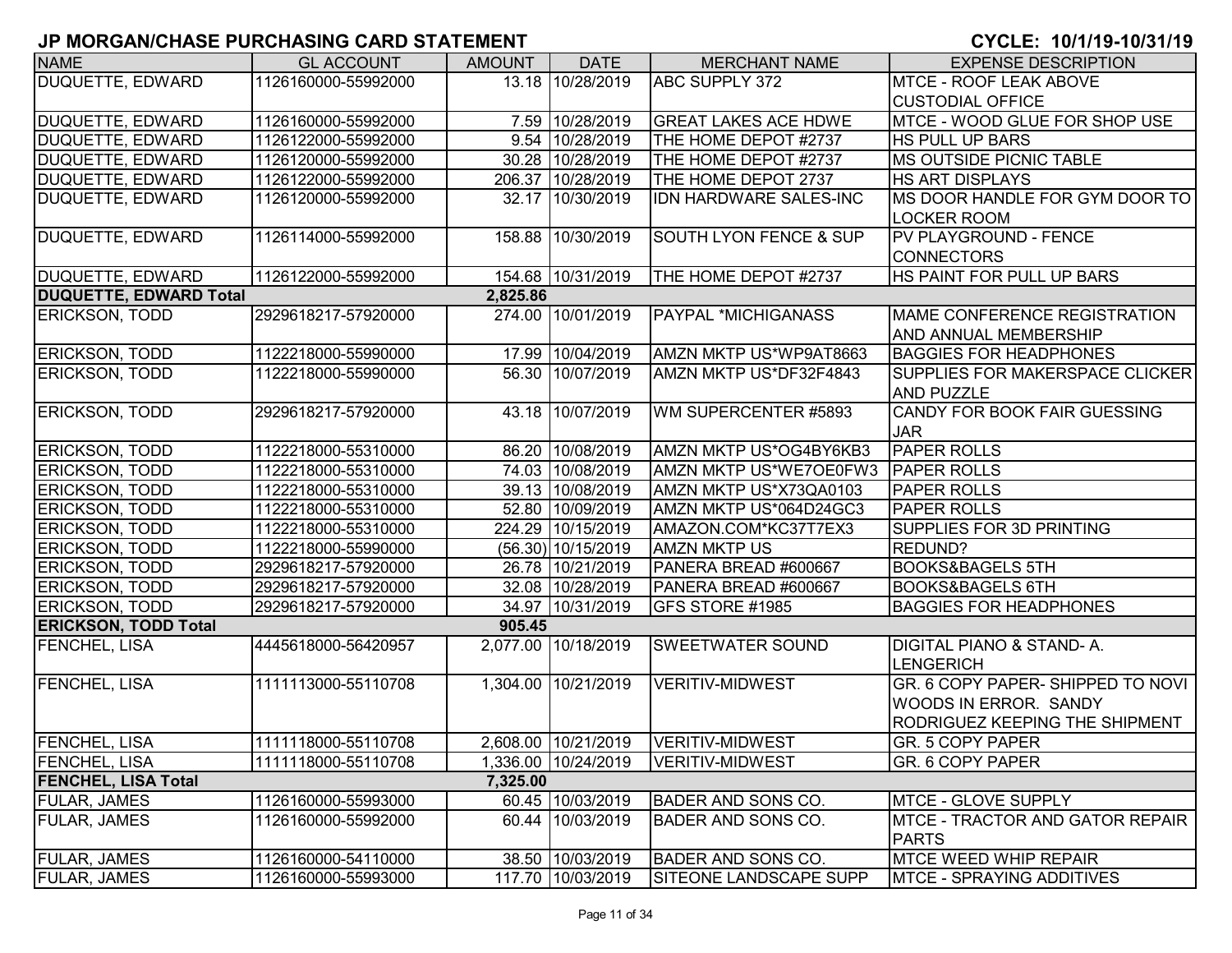| <b>NAME</b>                     | <b>GL ACCOUNT</b>   | <b>AMOUNT</b> | <b>DATE</b>         | <b>MERCHANT NAME</b>                          | <b>EXPENSE DESCRIPTION</b>              |
|---------------------------------|---------------------|---------------|---------------------|-----------------------------------------------|-----------------------------------------|
| <b>FULAR, JAMES</b>             | 1126160000-55993000 |               | 206.30 10/10/2019   | <b>SP * SPRAYERDEPOT</b>                      | <b>IMTCE - POLY EXT EVERFLO PUMP</b>    |
| <b>FULAR, JAMES</b>             | 1126160000-54120000 |               | (710.16) 10/11/2019 | <b>BADER AND SONS CO.</b>                     | <b>CREDIT REFUND</b>                    |
| <b>FULAR, JAMES</b>             | 1126160000-54120000 |               | 710.16 10/11/2019   | <b>BADER AND SONS CO.</b>                     | MTCE WEED WHIPPER - CHARGED             |
|                                 |                     |               |                     |                                               | <b>INCORRECT AMOUNT</b>                 |
| FULAR, JAMES                    | 1126160000-54120000 |               | 699.67 10/11/2019   | <b>BADER AND SONS CO.</b>                     | <b>MTCE WEED WHIPPER REPAIR</b>         |
| <b>FULAR, JAMES</b>             | 1126160000-55993000 |               | 1,299.00 10/16/2019 | <b>ADVANCED TURF SOLUTION</b>                 | <b>DISTRICT WIDE HERBICIDE AND WEED</b> |
|                                 |                     |               |                     |                                               | CONTROL; FERTILIZER FOR ATHLETIC        |
|                                 |                     |               |                     |                                               | <b>FIELDS</b>                           |
| <b>FULAR, JAMES</b>             | 1126160000-54120000 |               | 59.98 10/17/2019    | MARKS OUTDOOR POWER EQ MTCE - BELTS FOR MOWER |                                         |
|                                 |                     |               |                     |                                               | W/BAGGER; TIRE REPAIR FOR Z             |
|                                 |                     |               |                     |                                               | <b>MOWER</b>                            |
| <b>FULAR, JAMES</b>             | 1126160000-55993000 |               | 180.00 10/30/2019   | <b>RESIDEX</b>                                | <b>DISTRICT FERTILIZER FOR EPF</b>      |
| <b>FULAR, JAMES Total</b>       |                     | 2,722.04      |                     |                                               |                                         |
| <b>GILCHRIST, BETHANY</b>       | 1335100000-55990553 |               | 9.99 10/18/2019     | <b>DICK'S CLOTHING&amp;SPORTI</b>             | <b>BAG FOR PLAYGROUND/RECESS</b>        |
|                                 |                     |               |                     |                                               | <b>BALLS</b>                            |
| <b>GILCHRIST, BETHANY Total</b> |                     | 9.99          |                     |                                               |                                         |
| <b>GILMORE, MEGAN</b>           | 1311800000-55110551 |               | 87.87 10/21/2019    | <b>OTC BRANDS INC</b>                         | <b>TEACHING SUPPLIES</b>                |
| <b>GILMORE, MEGAN Total</b>     |                     | 87.87         |                     |                                               |                                         |
| <b>GORDON, BRIAN</b>            | 2929661104-57920000 |               | 30.62 10/01/2019    | BRUEGGERS #3793                               | <b>BAGELS KLAA</b>                      |
| <b>GORDON, BRIAN</b>            | 2929661104-57920000 |               | 8.22 10/04/2019     | LITTLE CAESARS #0057                          | <b>PIZZA FOR CHEER</b>                  |
| <b>GORDON, BRIAN</b>            | 2929661104-57920000 |               | 31.22 10/09/2019    | BRUEGGERS #3793                               | <b>BAGELS FOR MEETING</b>               |
| <b>GORDON, BRIAN</b>            | 2929661104-57920000 |               | 13.00 10/11/2019    | <b>NOVI CONEY ISLAND</b>                      | <b>DINNER STATE TOURNAMENT</b>          |
| <b>GORDON, BRIAN</b>            | 2929661104-57920000 |               | 280.00 10/14/2019   | THE SPORTS CLUB OF NOV                        | <b>INDOOR COURTS TENNIS REGIONAL</b>    |
| <b>GORDON, BRIAN</b>            | 2929661098-57920000 |               | 84.99 10/21/2019    | <b>SLEEP INNS</b>                             | <b>ROOMS FOR TENNIS FINALS</b>          |
| <b>GORDON, BRIAN</b>            | 2929661098-57920000 |               | 94.34 10/21/2019    | <b>SLEEP INNS</b>                             | <b>ROOMS TENNIS FINALS</b>              |
| <b>GORDON, BRIAN</b>            | 2929661098-57920000 |               | 94.34 10/21/2019    | <b>SLEEP INNS</b>                             | <b>ROOMS TENNIS FINALS</b>              |
| <b>GORDON, BRIAN</b>            | 2929661098-57920000 |               | 94.34 10/21/2019    | <b>SLEEP INNS</b>                             | <b>ROOMS TENNIS FINALS</b>              |
| <b>GORDON, BRIAN</b>            | 2929661098-57920000 |               | 94.34 10/21/2019    | <b>SLEEP INNS</b>                             | <b>ROOMS TENNIS FINALS</b>              |
| <b>GORDON, BRIAN</b>            | 2929661098-57920000 |               | 94.34 10/21/2019    | <b>SLEEP INNS</b>                             | <b>ROOMS TENNIS FINALS</b>              |
| <b>GORDON, BRIAN</b>            | 2929661098-57920000 |               | 94.34 10/21/2019    | <b>SLEEP INNS</b>                             | <b>ROOMS TENNIS FINALS</b>              |
| <b>GORDON, BRIAN Total</b>      |                     | 1,014.09      |                     |                                               |                                         |
| HARBAR, ERIN                    | 1111322000-55110702 |               | 18.24 10/03/2019    | AMZN MKTP US*8U72T3VC3                        | <b>GRIT DRY WET SANDPAPER SHEETS</b>    |
|                                 |                     |               |                     |                                               | AND DRYWALL SCREEN - CERAMICS           |
|                                 |                     |               |                     |                                               | AND DRAWING                             |
| HARBAR, ERIN                    | 1111322000-55110702 |               | 25.88 10/04/2019    | AMZN MKTP US*076EX3U73                        | <b>MAVALUS TAPE</b>                     |
| HARBAR, ERIN                    | 1111322000-55110702 |               | 38.70 10/04/2019    | AMZN MKTP US*VE1GH8XL3                        | PORTABLE WORK BENCH VISE FOR            |
|                                 |                     |               |                     |                                               | <b>JEWELRY</b>                          |
| HARBAR, ERIN                    | 1111322000-55110702 |               | 103.44 10/04/2019   | <b>DBC*BLICK ART MATERIAL</b>                 | <b>GLAZE</b>                            |
| HARBAR, ERIN                    | 1111322000-55110702 |               | 23.98 10/07/2019    | AMZN MKTP US*2A5EA1Z03                        | 2 PACK WOODEN JEWELERS RING             |
|                                 |                     |               |                     |                                               | <b>CLAMP</b>                            |
| HARBAR, ERIN                    | 1111322000-55110702 |               | 23.82 10/07/2019    | <b>DBC*BLICK ART MATERIAL</b>                 | <b>GLAZE</b>                            |
| HARBAR, ERIN                    | 1111322000-55110702 |               | 100.89 10/07/2019   | <b>DBC*BLICK ART MATERIAL</b>                 | <b>GLAZE</b>                            |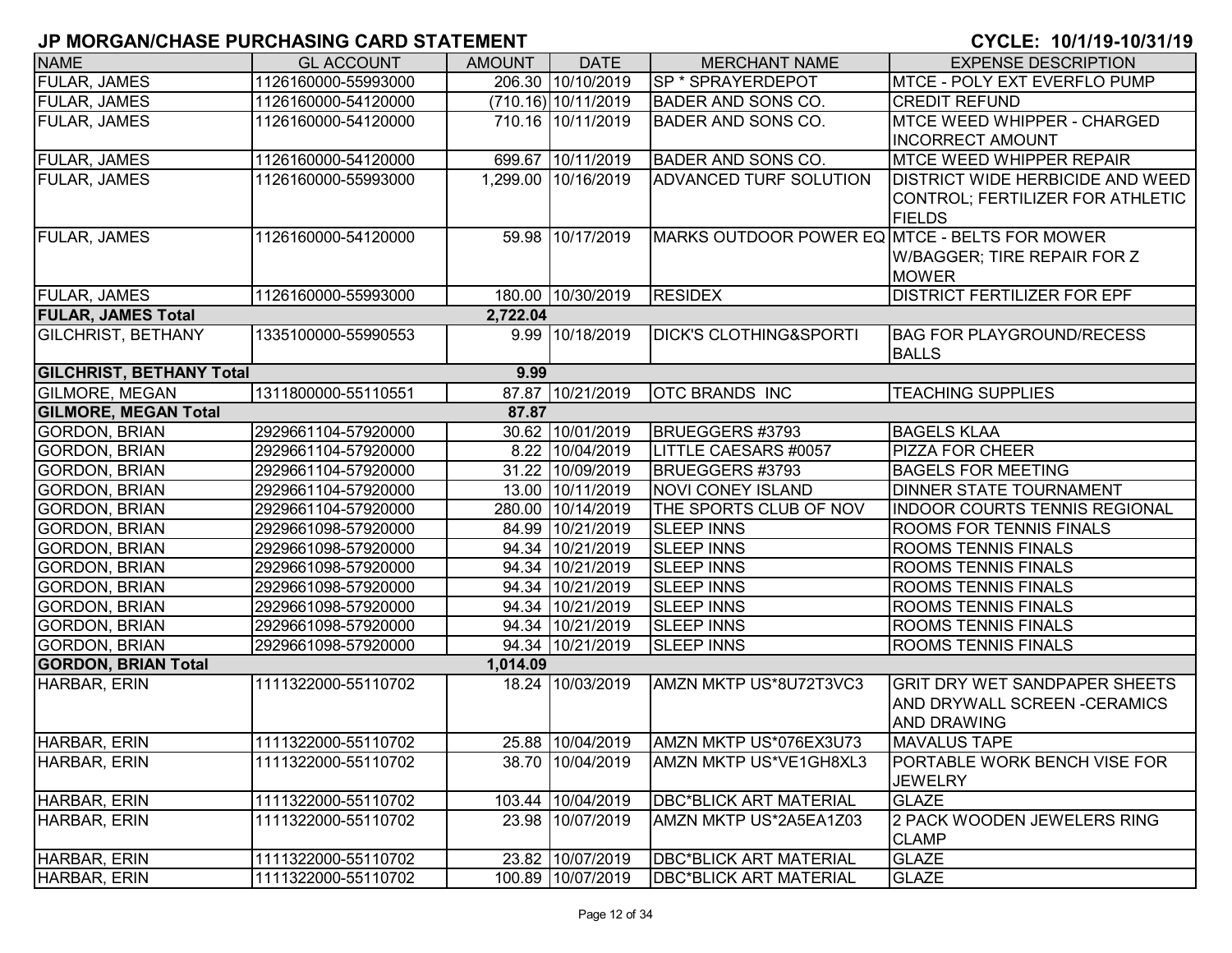| <b>NAME</b>                     | <b>GL ACCOUNT</b>   | <b>AMOUNT</b> | <b>DATE</b>         | <b>MERCHANT NAME</b>              | <b>EXPENSE DESCRIPTION</b>                                                          |
|---------------------------------|---------------------|---------------|---------------------|-----------------------------------|-------------------------------------------------------------------------------------|
| HARBAR, ERIN                    | 1111322000-55110702 |               | 23.96 10/08/2019    | AMZN MKTP US*VA5637WZ3            | <b>SLIP APPLICATOR BOTTLES</b>                                                      |
| HARBAR, ERIN                    | 1111322000-55110702 |               | 166.43 10/11/2019   | <b>JERRY'S ARTARAMA</b>           | <b>PAINT</b>                                                                        |
| HARBAR, ERIN                    | 1711322000-55110614 |               | 166.42 10/11/2019   | <b>JERRY'S ARTARAMA</b>           | <b>PAINT</b>                                                                        |
| HARBAR, ERIN                    | 1111322000-55110702 |               | 59.75 10/14/2019    | <b>ARMSTRONG TOOL &amp; SUPPL</b> | <b>COPPER AND PUNCH TOOL</b>                                                        |
| HARBAR, ERIN                    | 1111322000-55110702 |               | 218.97 10/14/2019   | <b>DBC*BLICK ART MATERIAL</b>     | GLAZE, ERASERS, PAPER, PASTELS.<br><b>BRUSH CLEANER</b>                             |
| HARBAR, ERIN                    | 1111322000-55110702 |               | 94.58 10/14/2019    | SSI*SCHOOL SPECIALTY              | SHARPENERS, GLUE PAPER PAINT                                                        |
| HARBAR, ERIN                    | 1111322000-55110702 |               | 77.64 10/17/2019    | SHEFFIELD-POTTERY.COM             | <b>GLAZE AND CLAY TOOLS</b>                                                         |
| HARBAR, ERIN                    | 1111322000-55110702 |               | 18.50 10/18/2019    | AMAZON.COM*E71SW6KL3              | <b>WOOD SPOONS FO CERAMICS</b>                                                      |
| HARBAR, ERIN                    | 1111322000-55110702 |               | 130.21 10/23/2019   | EDWARD ORTON CERAMIC F            | KILN PART DID NOT FIT AND WAS<br><b>RETURNED</b>                                    |
| HARBAR, ERIN                    | 1111322000-55110702 |               | 41.22 10/24/2019    | <b>DBC*BLICK ART MATERIAL</b>     | KILN PARTS DID NOT FIT AND WERE<br><b>RETURNED</b>                                  |
| <b>HARBAR, ERIN Total</b>       |                     | 1,332.63      |                     |                                   |                                                                                     |
| HAWKINS, STEPHANIE              | 1311800000-55110551 |               | 10.99 10/09/2019    | AMZN MKTP US*DT8ZY3813            | <b>CLASSROOM BELL</b>                                                               |
| HAWKINS, STEPHANIE              | 1311800000-55110551 |               | 13.97 10/17/2019    | WAL-MART #5893                    | CLOTHESPINS, PARCHMENT PAPER,<br>TISSUE PAPER, POPSICLE STICKS                      |
| <b>HAWKINS, STEPHANIE Total</b> |                     | 24.96         |                     |                                   |                                                                                     |
| <b>HAYNES, DEBORAH</b>          | 1335100000-55110553 |               | 18.25 10/28/2019    | <b>FIVE BELOW 558</b>             | <b>SUPPLIES FOR CARE</b>                                                            |
| <b>HAYNES, DEBORAH Total</b>    |                     | 18.25         |                     |                                   |                                                                                     |
| <b>HENDERSON, BETH</b>          | 1125200000-55910000 |               | 372.31 10/07/2019   | STAPLS7225715912000001            | <b>BUSINESS OFFICE SUPPLIES</b>                                                     |
| HENDERSON, BETH                 | 1125200000-55910000 |               | 2.98 10/07/2019     | STAPLS7225715912000002            | <b>BUSINESS OFFICE SUPPLIES</b>                                                     |
| <b>HENDERSON, BETH</b>          | 1125200000-57410000 |               | 345.00 10/08/2019   | <b>INTERNATL SOCIETY</b>          | <b>ISCEBS MEMBER DUES-SHEILA</b><br><b>MCDONNELL</b>                                |
| <b>HENDERSON, BETH</b>          | 1125200000-55910000 |               | (291.49) 10/14/2019 | STAPLS7225477836001001            | <b>RETURN-MICR TONER; BUSINESS</b><br><b>OFFICE SUPPLIES</b>                        |
| <b>HENDERSON, BETH</b>          | 1125200000-55910000 |               | 70.89 10/25/2019    | STAPLS7226437581000001            | <b>BUSINESS OFFICE SUPPLIES</b>                                                     |
| <b>HENDERSON, BETH Total</b>    |                     | 499.69        |                     |                                   |                                                                                     |
| HICKEY, SAMANTHA                | 1111220725-55110000 |               | 135.00 10/02/2019   | <b>OPUSEVENT</b>                  | ALL-STATE REGISTRATION                                                              |
| <b>HICKEY, SAMANTHA Total</b>   |                     | 135.00        |                     |                                   |                                                                                     |
| <b>HOLLY, SHEILA</b>            | 1123100000-57910000 |               | 120.95 10/02/2019   | THE FLOWER ALLEY                  | <b>BOARD MEMBER PARENT PASSING,</b><br><b>SYMPATHY</b>                              |
| <b>HOLLY, SHEILA</b>            | 1128200000-53490000 |               | 77.00 10/07/2019    | REV.COM                           | <b>CLOSED CAPTIONING FOR THE</b><br>OCTOBER 3, 2019 BOARD MEETING                   |
| <b>HOLLY, SHEILA</b>            | 1123100000-53220000 |               | 35.00 10/09/2019    | <b>OAKLAND SCHOOLS-RC INT</b>     | <b>OCSBA DINNER MEETING, NOVEMBER</b><br>20, 2019, DANIELLE RUSKIN                  |
| <b>HOLLY, SHEILA</b>            | 1123200000-53220000 |               | 250.00 10/10/2019   | MI ASSOC SCH ADM                  | <b>ELEVATE CONFERENCE</b><br>REGISTRATION, NOVEMBER 7, 2019,<br><b>SHEILA HOLLY</b> |
| <b>HOLLY, SHEILA</b>            | 1123200000-57410000 |               | 125.00 10/10/2019   | MI ASSOC SCH ADM                  | MSPRA MEMBERSHIP DUES, SHEILA<br><b>HOLLY</b>                                       |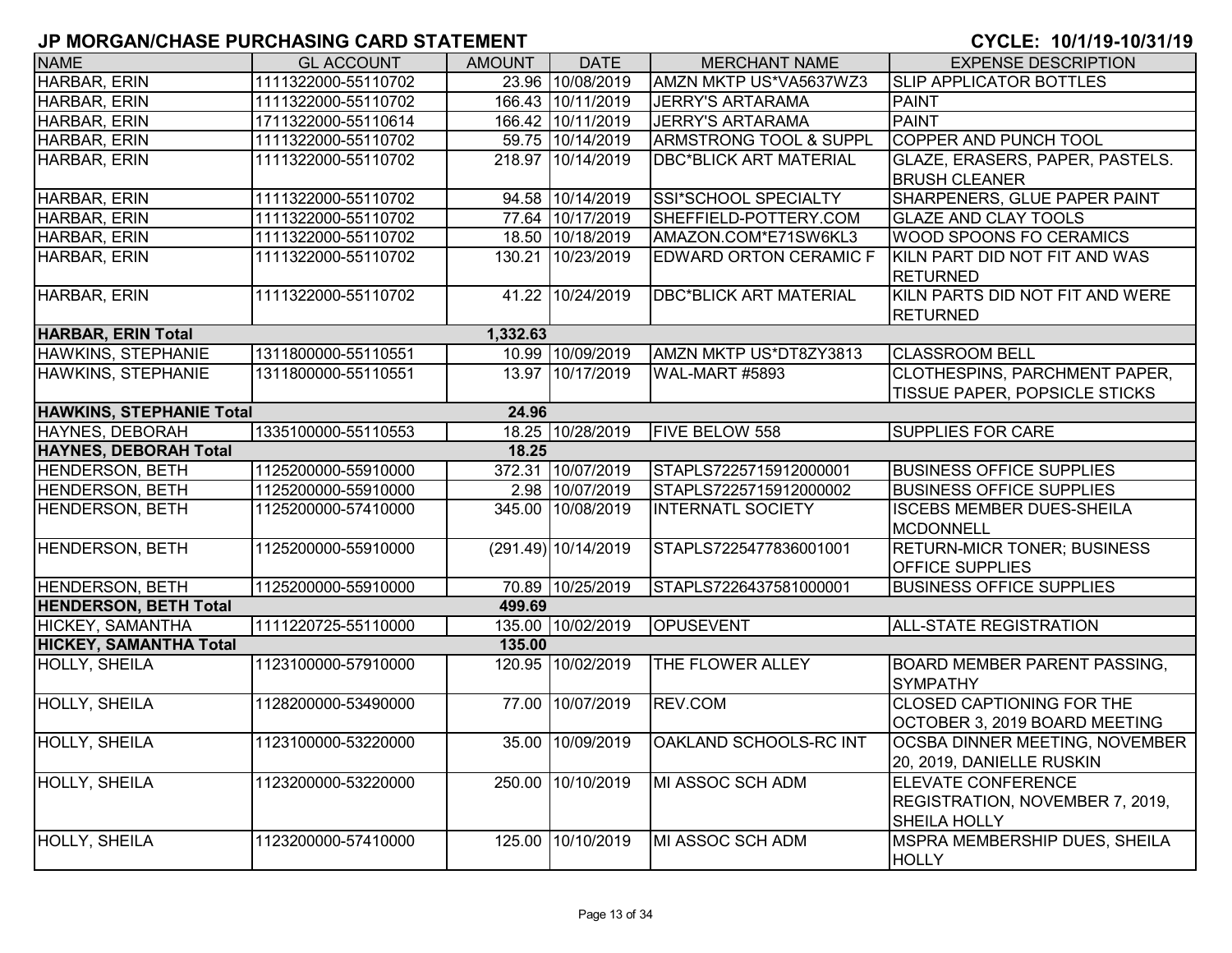| <b>NAME</b>                | <b>GL ACCOUNT</b>   | <b>AMOUNT</b> | <b>DATE</b>          | <b>MERCHANT NAME</b>   | <b>EXPENSE DESCRIPTION</b>          |
|----------------------------|---------------------|---------------|----------------------|------------------------|-------------------------------------|
| <b>HOLLY, SHEILA</b>       | 1123200000-57410000 |               | 100.00 10/10/2019    | MI ASSOC SCH ADM       | MASA MEMBERSHIP DUES, SHEILA        |
|                            |                     |               |                      |                        | <b>HOLLY</b>                        |
| HOLLY, SHEILA              | 1123200000-53220000 |               | 225.00 10/10/2019    | MI ASSOC SCH ADM       | <b>MASA CENTRAL OFFICE</b>          |
|                            |                     |               |                      |                        | CONFERENCE, OCT. 24-25, 2019,       |
|                            |                     |               |                      |                        | LANSING, SHEILA HOLLY               |
| <b>HOLLY, SHEILA</b>       | 1123100000-53220000 |               | 349.00 10/11/2019    | <b>MICHIGANASS</b>     | <b>MASB ANNUAL LEADERSHIP</b>       |
|                            |                     |               |                      |                        | CONFERENCE, NOVEMBER 8-11, 2019,    |
|                            |                     |               |                      |                        | TRAVERSE CITY, DANIELLE RUSKIN      |
| <b>HOLLY, SHEILA</b>       | 1123100000-53220000 |               | $(35.00)$ 10/14/2019 | OAKLAND SCHOOLS-RC INT | <b>DINNER MEETING</b>               |
|                            |                     |               |                      |                        | CANCELLATION/REFUND                 |
| HOLLY, SHEILA              | 1123200000-53220000 |               | (225.00) 10/17/2019  | MI ASSOC SCH ADM       | <b>CENTRAL OFFICE CONFERENCE</b>    |
|                            |                     |               |                      |                        | CANCELLATION/REFUND                 |
| <b>HOLLY, SHEILA</b>       | 1128200000-53490000 |               | 75.00 10/22/2019     | REV.COM                | <b>CLOSED CAPTIONING FOR THE</b>    |
|                            |                     |               |                      |                        | OCTOBER 17, 2019 BOARD MEETING      |
| <b>HOLLY, SHEILA</b>       | 1123200000-53220000 |               | 85.00 10/23/2019     | <b>MSBO</b>            | <b>IMSBO OVERVIEW OF STATE</b>      |
|                            |                     |               |                      |                        | REPORTING WEBINAR, NOVEMBER 21,     |
|                            |                     |               |                      |                        | 2019, SHEILA HOLLY                  |
| <b>HOLLY, SHEILA Total</b> |                     | 1,181.95      |                      |                        |                                     |
| <b>HOPPENSTEDT, DARBY</b>  | 1722100000-53229000 |               | 15.56 10/02/2019     | PLUM MARKET - 101      | <b>TRAVEL/FOOD EXPENSES FOR OUT</b> |
|                            |                     |               |                      |                        | OF STATE TRAVEL (SOCIAL AND         |
|                            |                     |               |                      |                        | <b>EMOTIONAL LEARNING EXCHANGE-</b> |
|                            |                     |               |                      |                        | CHICAGO IL) FOR D. HOPPENSTEDT      |
| <b>HOPPENSTEDT, DARBY</b>  | 1722100000-53229000 |               | 12.24 10/03/2019     | FRESHII - 50 E WASHING | <b>TRAVEL/FOOD EXPENSES FOR OUT</b> |
|                            |                     |               |                      |                        | OF STATE TRAVEL (SOCIAL AND         |
|                            |                     |               |                      |                        | <b>EMOTIONAL LEARNING EXCHANGE</b>  |
|                            |                     |               |                      |                        | CONFERENCE- CHICAGO IL) FOR D.      |
|                            |                     |               |                      |                        | <b>HOPPENSTEDT</b>                  |
| <b>HOPPENSTEDT, DARBY</b>  | 1722100000-53229000 |               | 5.46 10/07/2019      | <b>MARRIOTT</b>        | TRAVEL/FOOD EXPENSES FOR OUT        |
|                            |                     |               |                      |                        | OF STATE TRAVEL (SOCIAL AND         |
|                            |                     |               |                      |                        | <b>EMOTIONAL LEARNING EXCHANGE</b>  |
|                            |                     |               |                      |                        | CONFERENCE- CHICAGO IL) FOR D.      |
|                            |                     |               |                      |                        | <b>HOPPENSTEDT</b>                  |
| HOPPENSTEDT, DARBY         | 1722100000-53229000 |               | 6.58 10/07/2019      | <b>MARRIOTT</b>        | TRAVEL/FOOD EXPENSES FOR OUT        |
|                            |                     |               |                      |                        | OF STATE TRAVEL (SOCIAL AND         |
|                            |                     |               |                      |                        | <b>EMOTIONAL LEARNING EXCHANGE</b>  |
|                            |                     |               |                      |                        | CONFERENCE- CHICAGO IL) FOR D.      |
|                            |                     |               |                      |                        | <b>HOPPENSTEDT</b>                  |
| HOPPENSTEDT, DARBY         | 1722100000-53229000 |               | 71.54 10/07/2019     | <b>TAPAS VALENCIA</b>  | <b>TRAVEL/FOOD EXPENSES FOR OUT</b> |
|                            |                     |               |                      |                        | OF STATE TRAVEL (SOCIAL AND         |
|                            |                     |               |                      |                        | <b>EMOTIONAL LEARNING EXCHANGE</b>  |
|                            |                     |               |                      |                        | CONFERENCE- CHICAGO IL) FOR D.      |
|                            |                     |               |                      |                        | <b>HOPPENSTEDT</b>                  |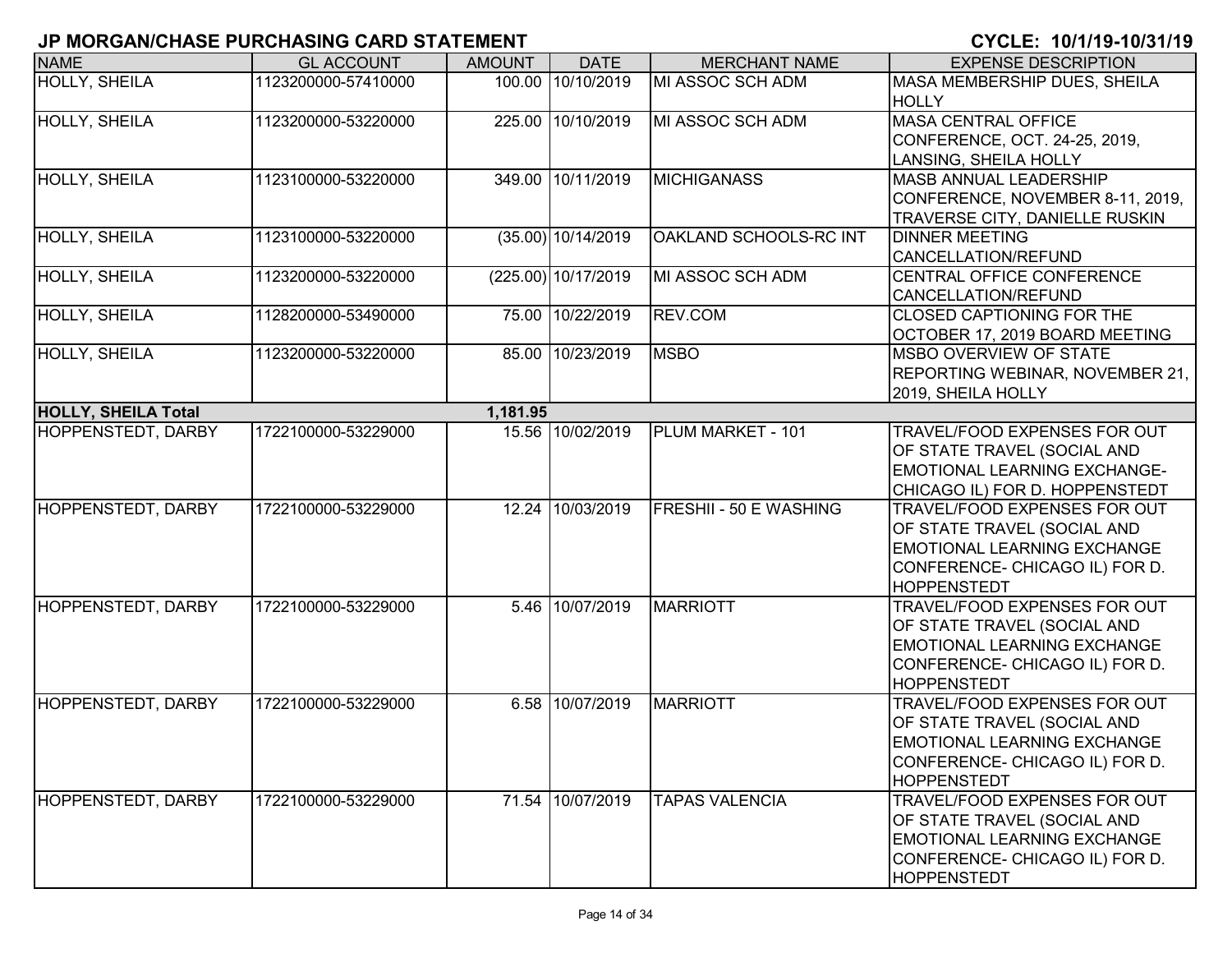| <b>NAME</b>                     | <b>GL ACCOUNT</b>   | <b>AMOUNT</b> | <b>DATE</b>         | <b>MERCHANT NAME</b>          | <b>EXPENSE DESCRIPTION</b>                             |
|---------------------------------|---------------------|---------------|---------------------|-------------------------------|--------------------------------------------------------|
| <b>HOPPENSTEDT, DARBY Total</b> |                     | 111.38        |                     |                               |                                                        |
| <b>HOSKINS, DIANE</b>           | 2929625301-57920000 |               | 144.57 10/01/2019   | <b>RED OLIVE XV</b>           | <b>STUDENT DINNER</b>                                  |
| HOSKINS, DIANE                  | 2929625301-57920000 |               | 135.00 10/02/2019   | <b>NORTHVILLE CM FOUNDATI</b> | <b>PROVIDENCE ESL FIELD TRIP</b>                       |
| <b>HOSKINS, DIANE</b>           | 2929625301-57920000 |               | 126.60 10/02/2019   | <b>RED OLIVE XV</b>           | <b>STUDENT DINNER</b>                                  |
| HOSKINS, DIANE                  | 2929625301-57920000 |               | 166.84 10/04/2019   | <b>MARIA S ITALIAN BAKERY</b> | <b>STUDENT DINNER</b>                                  |
| HOSKINS, DIANE                  | 2929625301-57920000 |               | 75.55 10/04/2019    | MARIA S ITALIAN BAKERY        | <b>CREDIT PENDING</b>                                  |
| <b>HOSKINS, DIANE</b>           | 2929625301-57920000 |               | 111.76 10/08/2019   | RED OLIVE XV                  | <b>STUDENT DINNER</b>                                  |
| HOSKINS, DIANE                  | 1513200332-55110000 |               | 97.53 10/09/2019    | STAPLS7225809021000001        | <b>TEACHING SUPPLIES</b>                               |
| HOSKINS, DIANE                  | 2929625301-57920000 |               | 103.45 10/10/2019   | <b>BENITOS PIZZA-NOVI</b>     | <b>STUDENT DINNER</b>                                  |
| <b>HOSKINS, DIANE</b>           | 1522600331-55910000 |               | 35.88 10/14/2019    | AMZN MKTP US*KL33Y2M43        | OFFICE SUPPLIES                                        |
| HOSKINS, DIANE                  | 1513200332-55110000 |               | 400.80 10/14/2019   | <b>VERITIV-EAST</b>           | SUPPLY - COPY PAPER                                    |
| HOSKINS, DIANE                  | 2929625301-57920000 |               | 152.75 10/15/2019   | LEVELUPPOTBELLY108343         | <b>STUDENT DINNER</b>                                  |
| HOSKINS, DIANE                  | 2929625301-57920000 |               | 116.84 10/15/2019   | <b>RED OLIVE XV</b>           | <b>STUDENT DINNER</b>                                  |
| HOSKINS, DIANE                  | 2929625301-57920000 |               | 349.11 10/21/2019   | SAMSCLUB.COM                  | <b>VENDING</b>                                         |
| <b>HOSKINS, DIANE</b>           | 2929625301-57920000 |               | 144.57 10/22/2019   | <b>RED OLIVE XV</b>           | <b>STUDENT DINNER</b>                                  |
| HOSKINS, DIANE                  | 2929625301-57920000 |               | 20.00 10/22/2019    | SQ *SQ *NORTHVILLE HIS        | <b>PROVIDENCE FIELD TRIP</b>                           |
| HOSKINS, DIANE                  | 2929625301-57920000 |               | 103.98 10/24/2019   | <b>BENITOS PIZZA-NOVI</b>     | <b>STUDENT DINNER</b>                                  |
| HOSKINS, DIANE                  | 2929625301-57920000 |               | 126.60 10/29/2019   | <b>RED OLIVE XV</b>           | <b>STUDENT DINNER</b>                                  |
| <b>HOSKINS, DIANE</b>           | 1521600332-53130000 |               | 1,750.00 10/30/2019 | SQ *SQ *BEHAVIORAL HEA        | <b>PROVIDENCE COUNSELING</b>                           |
| <b>HOSKINS, DIANE</b>           | 2929625301-57920000 |               | 84.63 10/31/2019    | <b>BENITOS PIZZA-NOVI</b>     | <b>STUDENT DINNER</b>                                  |
| <b>HOSKINS, DIANE Total</b>     |                     | 4,246.46      |                     |                               |                                                        |
| HURLBURT, THOMAS                | 1127170000-54120000 |               | 44.49 10/07/2019    | THE HOME DEPOT #2737          | <b>SIPHON PUMP AND HAMMER</b>                          |
| <b>HURLBURT, THOMAS Total</b>   |                     | 44.49         |                     |                               |                                                        |
| <b>JAMES, KATHERINE</b>         | 1711322000-55110614 |               | 180.64 10/10/2019   | <b>FLINN SCIENTIFIC INC</b>   | <b>IB BIOLOGY SUPPLIES</b>                             |
| <b>JAMES, KATHERINE</b>         | 1111322730-55110000 |               | 105.99 10/18/2019   | <b>FLINN SCIENTIFIC INC</b>   | <b>CHEMISTRY SUPPLIES</b>                              |
| <b>JAMES, KATHERINE</b>         | 1711322000-55110614 |               | 227.06 10/18/2019   | FLINN SCIENTIFIC INC          | <b>IB BIOLOGY SUPPLIES</b>                             |
| <b>JAMES, KATHERINE Total</b>   |                     | 513.69        |                     |                               |                                                        |
| JANTZ, ANGELA                   | 2929615275-57920000 |               | 79.98 10/04/2019    | AMZN MKTP US*QD9E77XS3        | 2 BALANCE BEAMS KDG                                    |
| JANTZ, ANGELA                   | 2929615275-57920000 |               | 129.98 10/07/2019   | AMZN MKTP US*5V7XP31K3        | <b>BALANCE STEPPING STONES FOR</b>                     |
|                                 |                     |               |                     |                               | <b>KDG</b>                                             |
| JANTZ, ANGELA                   | 2929615275-57920000 |               | 137.98 10/07/2019   | AMZN MKTP US*IU4GW0HE3        | 2 TUMBLING MATS FOR KDG                                |
| JANTZ, ANGELA                   | 1111115000-55990000 |               | 46.69 10/07/2019    | STAPLS7225583103000001        | <b>BATTERIES</b>                                       |
| <b>JANTZ, ANGELA</b>            | 2929615275-57920000 |               | 56.50 10/08/2019    | PAYPAL *EARLYLEARNI           | MOTOR MOMS AN DADS PROGRAM<br><b>FOR KDG</b>           |
| JANTZ, ANGELA                   | 2929615275-57920000 | 401.88        | 10/10/2019          | AMZN MKTP US*MB10T4E83        | MISCELLANEOUS EQUIPMENT AND<br><b>SUPPLIES FOR KDG</b> |
| JANTZ, ANGELA                   | 1111115000-55110729 |               | 70.40 10/10/2019    | <b>PIONEER VALLEY BOOKS</b>   | NOW I KNOW MY ABC'S BOOKS FOR<br><b>KDG</b>            |
| <b>JANTZ, ANGELA</b>            | 1111115000-55110799 |               | 20.05 10/11/2019    | STAPLS7225919784000001        | <b>CONSTRUCTION PAPER</b>                              |
| <b>JANTZ, ANGELA</b>            |                     |               |                     |                               |                                                        |
|                                 | 1111115724-55110000 |               | 106.60 10/11/2019   | STAPLS7225919784000001        | <b>FOLDERS FOR MUSIC CLASS</b>                         |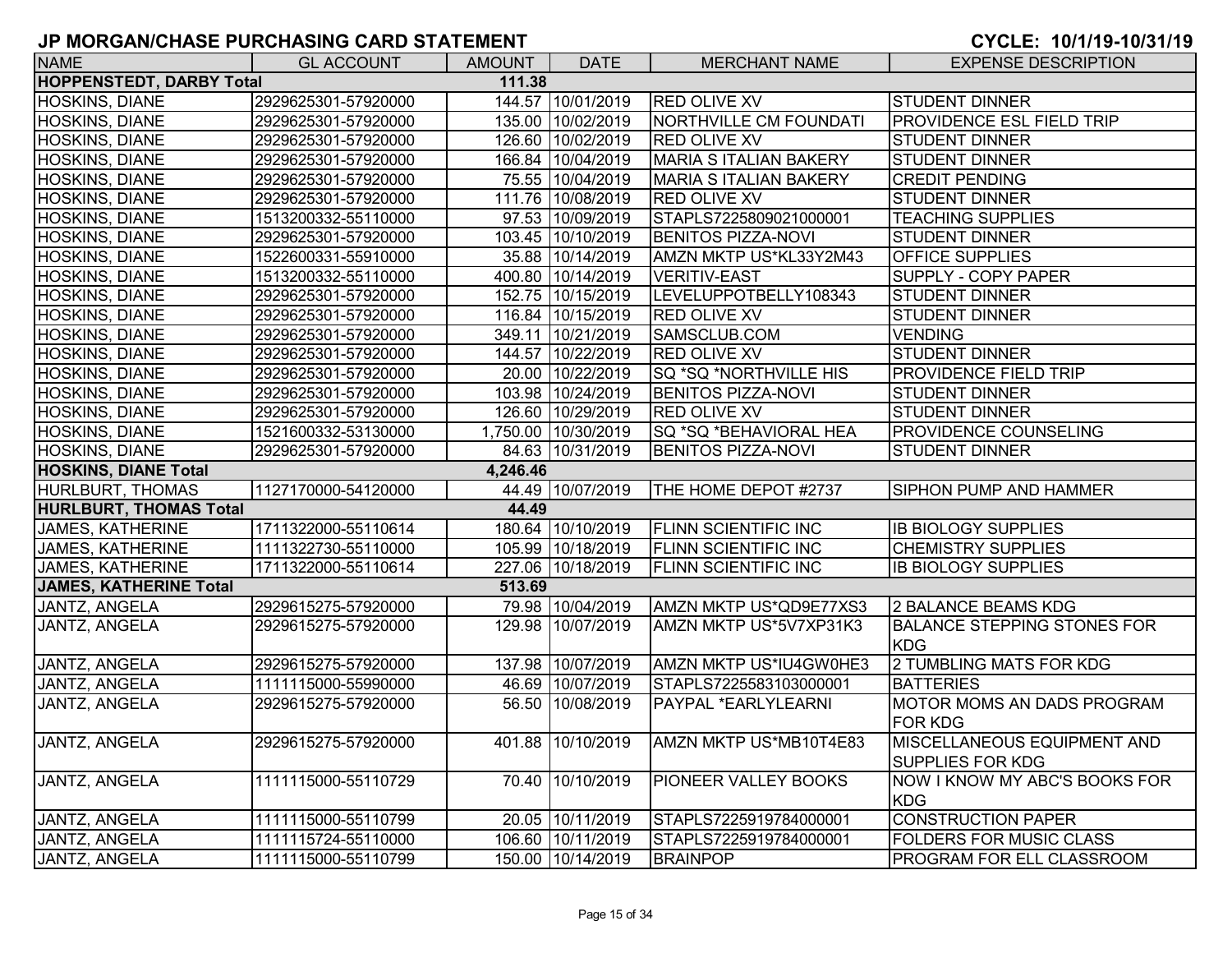| <b>NAME</b><br><b>JANTZ, ANGELA</b> | <b>GL ACCOUNT</b><br>1124115000-55990000 | AMOUNT   | <b>DATE</b>         | <b>MERCHANT NAME</b>          | <b>EXPENSE DESCRIPTION</b>              |
|-------------------------------------|------------------------------------------|----------|---------------------|-------------------------------|-----------------------------------------|
|                                     |                                          |          |                     |                               |                                         |
|                                     |                                          |          | 294.65 10/24/2019   | AMZN MKTP US*9K3483VJ3        | <b>RECESS SAFETY BELTS AND PENNIES</b>  |
|                                     |                                          |          |                     |                               | <b>FOR RECESS GAMES</b>                 |
| JANTZ, ANGELA                       | 1111115000-55110799                      |          | 127.04 10/24/2019   | STAPLS7226373781000001        | <b>BINDERS, CONSTRUCTION PAPER AND</b>  |
|                                     |                                          |          |                     |                               | PAINT FOR 1ST AND 2ND GRADE             |
| JANTZ, ANGELA                       | 1124115000-55990000                      |          | 59.19 10/25/2019    | SAMSCLUB.COM                  | HAND SANITIZER                          |
| JANTZ, ANGELA Total                 |                                          | 1,680.94 |                     |                               |                                         |
| JOB, STACEY                         | 1311800000-53220551                      |          | 104.25 10/10/2019   | <b>IMPACT PUBLICATIONS, I</b> | ONE HOUR TRAININGS FOR STAFF            |
| JOB, STACEY                         | 1331100000-55910000                      |          | 34.45 10/14/2019    | AMAZON.COM*QE3JI8233          | <b>SUPPLIES FOR STAFF LOUNGE</b>        |
| <b>JOB, STACEY Total</b>            |                                          | 138.70   |                     |                               |                                         |
| JORDAN, CHRISTOPHER                 | 1126120000-55992000                      |          | 67.73 10/07/2019    | <b>MADISON ELECTRIC COMPA</b> | <b>IMS VAV A14 - CLASS GFUSE REPAIR</b> |
| JORDAN, CHRISTOPHER                 | 1126120000-55992000                      |          | 10.98 10/07/2019    | THE HOME DEPOT #2737          | MS - SVAVA14 - FUSE MIDGET              |
| JORDAN, CHRISTOPHER                 | 1126160000-55980000                      |          | 9.97 10/09/2019     | THE HOME DEPOT #2737          | MTCE - TRUCK HVAC TOOLS - HUSKEY        |
|                                     |                                          |          |                     |                               | <b>SCREWDRIVER</b>                      |
| JORDAN, CHRISTOPHER                 | 1126122000-55992000                      |          | 272.18 10/10/2019   | <b>INDOOR COMFORT SUPPLY</b>  | <b>HS SWAMP COOLERS</b>                 |
| JORDAN, CHRISTOPHER                 | 1126113000-55992000                      |          | 18.40 10/14/2019    | DOWNRIVER REFRIG SUP C        | <b>NW - HVAC V-BELT - MEDIA CENTER</b>  |
| JORDAN, CHRISTOPHER                 | 1126160000-55992000                      |          | 209.79 10/17/2019   | <b>ETNA DISTRIBUTORS, LLC</b> | <b>DF - AHUB1 - HEATER UNIT</b>         |
| JORDAN, CHRISTOPHER                 | 1126115000-55992000                      |          | 12.70 10/18/2019    | THE HOME DEPOT #2737          | <b>DF MECHANICAL RM AHUB1 HEATER</b>    |
| JORDAN, CHRISTOPHER                 | 1126160000-55992000                      |          | 281.38 10/21/2019   | NATIONAL ENERGY CONTRO        | MTCE - HVAC - STOCK                     |
| JORDAN, CHRISTOPHER                 | 1126115000-55992000                      |          | 19.44 10/21/2019    | THE HOME DEPOT #2737          | DF ROOM 206 HW VALVE                    |
| JORDAN, CHRISTOPHER                 | 1126170000-55992000                      |          | 210.34 10/23/2019   | <b>MADISON ELECTRIC COMPA</b> | TRANS-BUS WASH HEATER-WO 23474          |
| JORDAN, CHRISTOPHER                 | 1126111000-55992000                      |          | 43.81 10/24/2019    | THE HOME DEPOT #2737          | VO RM 9 INTAKE GRATE                    |
| JORDAN, CHRISTOPHER                 | 1126170000-55992000                      |          | 687.14 10/25/2019   | ETNA DISTRIBUTORS, LLC        | <b>BUS GARAGE DOMESTIC WATER LEAK</b>   |
|                                     |                                          |          |                     |                               | <b>REPAIR</b>                           |
| JORDAN, CHRISTOPHER                 | 1126122000-55992000                      |          | 267.35 10/25/2019   | <b>INDOOR COMFORT SUPPLY</b>  | <b>HS SWAMP COOLERS</b>                 |
| JORDAN, CHRISTOPHER                 | 1126122000-55992000                      |          | 8.96 10/25/2019     | THE HOME DEPOT #2737          | <b>HS OUTSIDE STRG HEAT</b>             |
| JORDAN, CHRISTOPHER                 | 1126160000-55992000                      |          | 229.50 10/29/2019   | R L DEPPMANN CO               | MTCE-HVAC-TRUCK STOCK-RING SET          |
| JORDAN, CHRISTOPHER Total           |                                          | 2,349.67 |                     |                               |                                         |
| KINZER, GARY                        | 1128300000-57910000                      |          | 36.22 10/14/2019    | KROGER #632                   | <b>MENTEE MONDAY SUPPLIES</b>           |
| KINZER, GARY                        | 1128300000-53220000                      |          | 119.00 10/14/2019   | MI ASSOC SCH ADM              | <b>MSPRA CONFERENCE</b>                 |
| <b>KINZER, GARY Total</b>           |                                          | 155.22   |                     |                               |                                         |
| <b>LALONDE, LUCAS</b>               | 1129900000-55990000                      |          | (86.94) 10/02/2019  | <b>AMZN MKTP US</b>           | <b>ITEMS CREDITED BACK TO CARD FOR</b>  |
|                                     |                                          |          |                     |                               | NON DELIVERY THROUGH AMAZON             |
| LALONDE, LUCAS                      | 1129900000-55990000                      |          | 62.67 10/03/2019    | AMAZON.COM*WV74496L3          | <b>PPE IN EXPANDED AND SMALL SIZES</b>  |
|                                     |                                          |          |                     |                               | FOR HS SCENE SHOP                       |
| LALONDE, LUCAS                      | 2929622191-57920000                      |          | 1,189.00 10/09/2019 | AMZN MKTP US*ZA80038P3        | IREPLACEMENT AMP FOR NOVI               |
|                                     |                                          |          |                     |                               | <b>SOCCER STADIUM</b>                   |
| <b>LALONDE, LUCAS</b>               | 1129900000-53450000                      |          | 29.99 10/11/2019    | <b>ADOBE STOCK</b>            | <b>STOCK IMAGE LICENSE FOR</b>          |
|                                     |                                          |          |                     |                               | <b>AUDITORIUMS</b>                      |
| LALONDE, LUCAS                      | 1129900000-54910000                      |          | 95.84 10/15/2019    | <b>ENTERPRISE RENT-A-CAR</b>  | TRUCK RENTAL TO MOVE STRIP              |
|                                     |                                          |          |                     |                               | LIGHTS BETWEEN HS STAGE AND MS          |
|                                     |                                          |          |                     |                               | <b>STAGE</b>                            |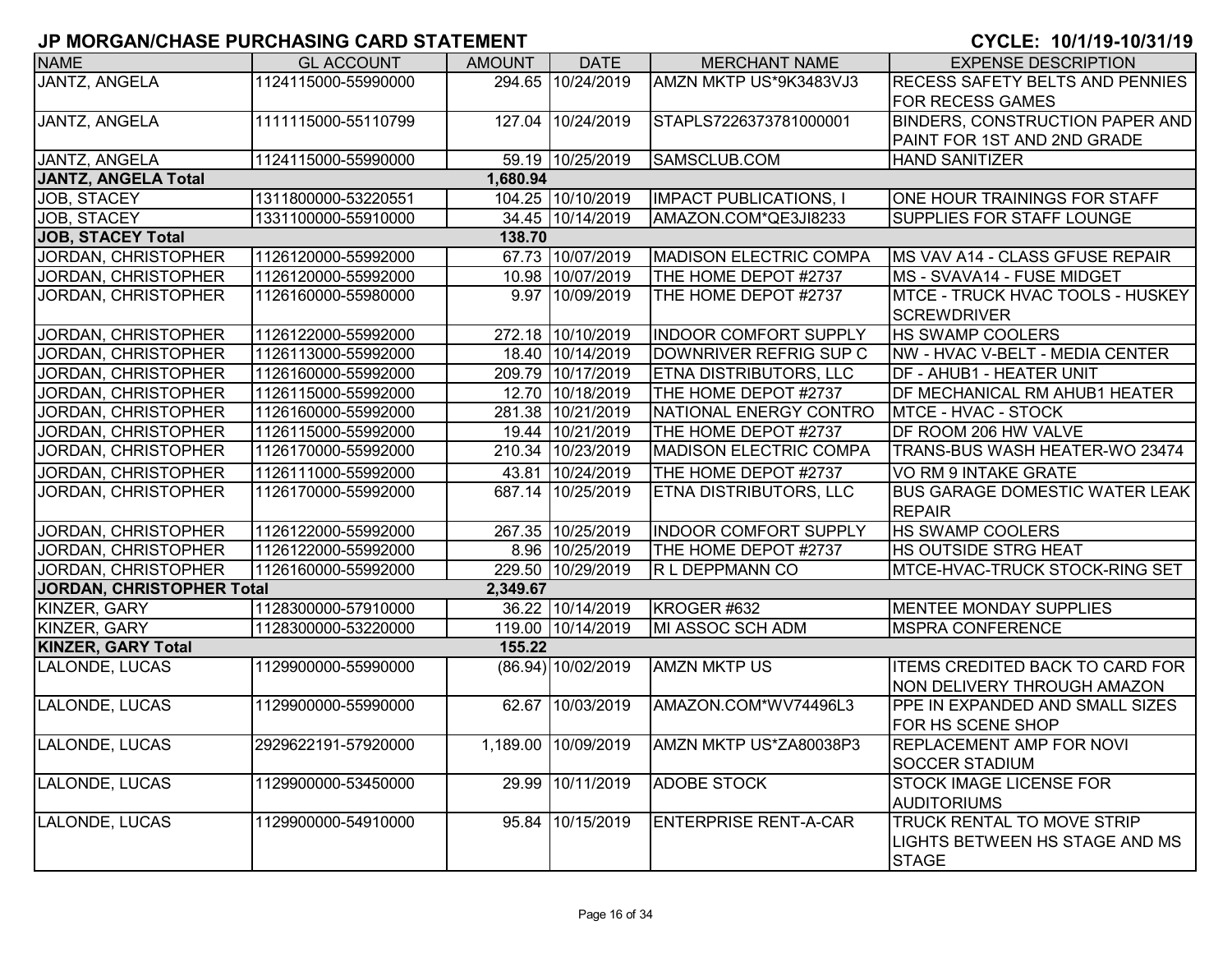| <b>NAME</b>                             | <b>GL ACCOUNT</b>   | <b>AMOUNT</b> | <b>DATE</b>         | <b>MERCHANT NAME</b>          | <b>EXPENSE DESCRIPTION</b>                             |  |  |  |  |  |
|-----------------------------------------|---------------------|---------------|---------------------|-------------------------------|--------------------------------------------------------|--|--|--|--|--|
| <b>LALONDE, LUCAS</b>                   | 1129900000-54910000 |               | 385.48 10/16/2019   | <b>FULL COMPASS SYS VT</b>    | <b>REPLACEMENT WIRELESS DMX</b>                        |  |  |  |  |  |
|                                         |                     |               |                     |                               | TRANSMITTER TO REPLACE                                 |  |  |  |  |  |
|                                         |                     |               |                     |                               | DEFECTIVE UNITY AT MS STAGE                            |  |  |  |  |  |
| <b>LALONDE, LUCAS</b>                   | 1129900000-55990000 |               | 75.97 10/21/2019    | <b>ADVANCED MULTIMEDIA</b>    | GAFF TAPE FOR MS STAGE                                 |  |  |  |  |  |
| <b>LALONDE, LUCAS Total</b><br>1,752.01 |                     |               |                     |                               |                                                        |  |  |  |  |  |
| <b>LASH, NANCY</b>                      | 2929614275-57920000 |               | 65.11 10/01/2019    | AMZN MKTP US*KB3T12FG3        | <b>PARKVIEW GARDEN</b>                                 |  |  |  |  |  |
| <b>LASH, NANCY</b>                      | 1111114000-55110708 |               | 214.58 10/01/2019   | SQU*SQ *OAKLAND SCHOOL        | <b>CLASSROOM POSTERS</b>                               |  |  |  |  |  |
| <b>LASH, NANCY</b>                      | 1111114000-55110708 |               | 42.00 10/02/2019    | SQU*SQ *OAKLAND SCHOOL        | <b>CLASSROOM POSTERS</b>                               |  |  |  |  |  |
| <b>LASH, NANCY</b>                      | 1111114000-55110708 |               | 134.28 10/02/2019   | STAPLS7225458087000002        | <b>CLASSROOM SUPPLY</b>                                |  |  |  |  |  |
| <b>LASH, NANCY</b>                      | 2929614275-57920000 |               | 322.17 10/03/2019   | AMZN MKTP US*3Y2ZS48I3        | PARKVIEW GARDEN                                        |  |  |  |  |  |
| <b>LASH, NANCY</b>                      | 2929614275-57920000 |               | 57.49 10/03/2019    | AMZN MKTP US*FC79H87V3        | <b>PARKVIEW GARDEN</b>                                 |  |  |  |  |  |
| <b>LASH, NANCY</b>                      | 1124114000-55910000 |               | 33.38 10/03/2019    | STAPLS7225347296000001        | OFFICE SUPPLY                                          |  |  |  |  |  |
| <b>LASH, NANCY</b>                      | 4445614000-56420957 |               | 1,328.08 10/03/2019 | <b>WEST MUSIC CATALOG</b>     | <b>MUSIC ROOM EQUIPMENT</b>                            |  |  |  |  |  |
| <b>LASH, NANCY</b>                      | 2929614275-57920000 |               | 17.97 10/04/2019    | AMZN MKTP US*BX5DD6GF3        | <b>PARKVIEW GARDEN</b>                                 |  |  |  |  |  |
| <b>LASH, NANCY</b>                      | 1111114000-55110708 |               | 73.18 10/04/2019    | STAPLS7225290057000001        | <b>CLASSROOM SUPPLY</b>                                |  |  |  |  |  |
| <b>LASH, NANCY</b>                      | 4445614000-56420957 |               | 279.95 10/04/2019   | <b>WEST MUSIC CATALOG</b>     | <b>MUSIC ROOM EQUIPMENT</b>                            |  |  |  |  |  |
| <b>LASH, NANCY</b>                      | 1124114000-55910000 |               | 20.08 10/07/2019    | STAPLS7225761202000001        | OFFICE SUPPLY                                          |  |  |  |  |  |
| <b>LASH, NANCY</b>                      | 1111114000-55110708 |               | 127.36 10/07/2019   | STAPLS7225780606000001        | <b>CLASSROOM SUPPLY</b>                                |  |  |  |  |  |
| <b>LASH, NANCY</b>                      | 1122214000-55410000 |               | 172.57 10/08/2019   | FOLLETT SCHOOL SOLUTIO        | <b>MEDIA BOOKS</b>                                     |  |  |  |  |  |
| <b>LASH, NANCY</b>                      | 1111114000-53220000 |               | 110.00 10/08/2019   | PAYPAL *KATRIN                | <b>WORKSHOP</b>                                        |  |  |  |  |  |
| <b>LASH, NANCY</b>                      | 1111114000-55110702 |               | 590.00 10/09/2019   | <b>ROVIN CERAMICS</b>         | <b>ART ROOM SUPPLY CERAMIC</b>                         |  |  |  |  |  |
| <b>LASH, NANCY</b>                      | 4445614000-56420957 |               | 289.00 10/10/2019   | <b>WEST MUSIC CATALOG</b>     | <b>MUSIC ROOM EQUIPMENT</b>                            |  |  |  |  |  |
| <b>LASH, NANCY</b>                      | 1124114000-55910000 |               | 25.97 10/15/2019    | AMAZON.COM*T707P1G53          | OFFICE SUPPLY                                          |  |  |  |  |  |
| <b>LASH, NANCY</b>                      | 1111114000-55110708 |               | 98.00 10/15/2019    | AMZN MKTP US*GU3017NB3        | <b>CLASSROOM SUPPLY</b>                                |  |  |  |  |  |
| <b>LASH, NANCY</b>                      | 1111114000-55110708 |               | 193.36 10/16/2019   | STAPLS7226063445000001        | <b>CLASSROOM SUPPLY</b>                                |  |  |  |  |  |
| <b>LASH, NANCY</b>                      | 1111114000-55110727 |               | 53.28 10/17/2019    | AMAZON.COM*ZZ71M6FJ3          | <b>GYM SUPPLY</b>                                      |  |  |  |  |  |
| <b>LASH, NANCY</b>                      | 1111114000-55110708 |               | 19.48 10/18/2019    | AMAZON.COM*5O3AS6HV3          | <b>CLASSROOM SUPPLY</b>                                |  |  |  |  |  |
| LASH, NANCY                             | 1124114000-53220000 |               | 105.00 10/18/2019   | OAKLAND SCHOOLS-RC INT        | PRINCIPAL NETWORK 3 DAY                                |  |  |  |  |  |
| <b>LASH, NANCY</b>                      | 1124114000-55910000 |               | 22.99 10/18/2019    | STAPLS7226083118000001        | OFFICE SUPPLY                                          |  |  |  |  |  |
| <b>LASH, NANCY</b>                      | 1124114000-54910000 |               | 87.75 10/18/2019    | <b>WASTE INDUSTRIES - NON</b> | <b>RECYCLING</b>                                       |  |  |  |  |  |
| <b>LASH, NANCY</b>                      | 1124114000-55910000 |               | (22.99) 10/21/2019  | STAPLS7226083118001001        | RETURN OF WRONG ITEM                                   |  |  |  |  |  |
| <b>LASH, NANCY</b>                      | 1124114000-55910000 |               | 28.99 10/21/2019    | STAPLS7226240468000001        | OFFICE SUPPLY                                          |  |  |  |  |  |
| <b>LASH, NANCY</b>                      | 1124114000-55910000 |               | 52.99 10/23/2019    | STAPLS7226083118000002        | <b>OFFICE SUPPLY</b>                                   |  |  |  |  |  |
| <b>LASH, NANCY</b>                      | 2929614275-57920000 |               | 100.00 10/29/2019   | <b>MSU PAYMENTS</b>           | <b>MSU TOLLGATE FIELD TRIP</b>                         |  |  |  |  |  |
| <b>LASH, NANCY Total</b>                |                     | 4,642.02      |                     |                               |                                                        |  |  |  |  |  |
| <b>MATSON, MELISSA</b>                  | 1711111000-55110611 |               | 5.93 10/01/2019     | AMZN MKTP US*8R03U72P3        | <b>VILLAGE OAKS PAPER CIRCUITRY</b><br><b>SUPPLIES</b> |  |  |  |  |  |
| <b>MATSON, MELISSA</b>                  | 1711112000-55110611 |               | 4.32 10/01/2019     | AMZN MKTP US*8R03U72P3        | ORCHARD HILLS PAPER CIRCUITRY<br><b>SUPPLIES</b>       |  |  |  |  |  |
| <b>MATSON, MELISSA</b>                  | 1711113000-55110611 | 4.85          | 10/01/2019          | AMZN MKTP US*8R03U72P3        | <b>NOVI WOODS PAPER CIRCUITRY</b><br><b>SUPPLIES</b>   |  |  |  |  |  |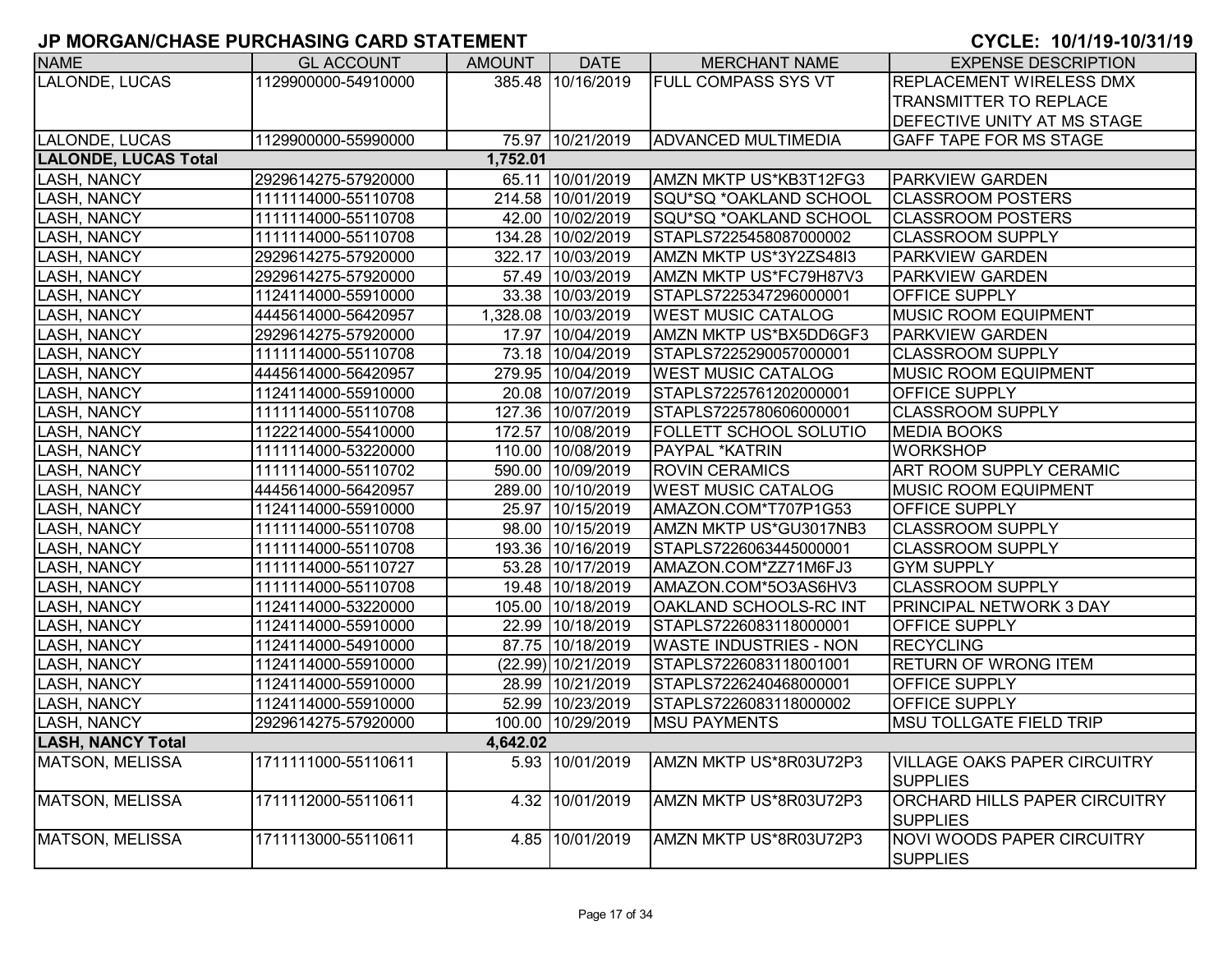| <b>NAME</b>                   | <b>GL ACCOUNT</b>   | <b>AMOUNT</b> | <b>DATE</b>          | <b>MERCHANT NAME</b>          | <b>EXPENSE DESCRIPTION</b>                            |
|-------------------------------|---------------------|---------------|----------------------|-------------------------------|-------------------------------------------------------|
| <b>MATSON, MELISSA</b>        | 1711114000-55110611 |               | 6.74 10/01/2019      | AMZN MKTP US*8R03U72P3        | <b>PARKVIEW PAPER CIRCUITRY</b>                       |
|                               |                     |               |                      |                               | <b>SUPPLIES</b>                                       |
| MATSON, MELISSA               | 1711115000-55110611 |               | 5.13 10/01/2019      | AMZN MKTP US*8R03U72P3        | <b>DEERFIELD PAPER CIRCUITRY</b>                      |
|                               |                     |               |                      |                               | <b>SUPPLIES</b>                                       |
| MATSON, MELISSA               | 4445620000-56420000 |               | (40.00) 10/01/2019   | K-LOG, INC.                   | <b>COURTESY CREDIT</b>                                |
| MATSON, MELISSA               | 1722100000-53220611 |               | 16.50 10/04/2019     | CHI TAXI 6546                 | SEL CONFERENCE (MATSON) - TAXI                        |
| MATSON, MELISSA               | 1722100000-53220611 |               | 14.70 10/07/2019     | CHI TAXI 2880                 | SEL CONFERENCE (MATSON) - TAXI                        |
| MATSON, MELISSA               | 1722100000-53220611 |               | 15.00 10/07/2019     | CMT CHICAGO IL27690015        | SEL CONFERENCE (MATSON) - TAXI                        |
| <b>MATSON, MELISSA</b>        | 1722100000-53229000 | 1,021.38      | 10/07/2019           | <b>MARRIOTT</b>               | SEL CONFERENCE LODGING                                |
|                               |                     |               |                      |                               | (WEBBER)                                              |
| MATSON, MELISSA               | 1722100000-53229000 | 1,021.38      | 10/07/2019           | <b>MARRIOTT</b>               | <b>SEL CONFERENCE LODGING</b>                         |
|                               |                     |               |                      |                               | (HOPPENSTEDT)                                         |
| MATSON, MELISSA               | 1722100000-53450000 | 8,500.00      | 10/21/2019           | <b>QUALTRICS</b>              | <b>QUALTRICS - DISTRICT SOFTWARE</b>                  |
|                               |                     |               |                      |                               | <b>LICENCES</b>                                       |
| <b>MATSON, MELISSA</b>        | 4445620000-56420000 | 2,157.02      | 10/22/2019           | K-LOG, INC.                   | <b>MS MEDIA CENTER FURNISHINGS</b>                    |
|                               |                     |               |                      |                               | <b>PURCHASE</b>                                       |
| MATSON, MELISSA               | 1711118000-55110611 | 895.65        | 10/28/2019           | <b>ADAFRUIT INDUSTRIES</b>    | MICRO: BIT SUPPLIES (NOVI MEADOWS                     |
|                               |                     |               |                      |                               | 6TH GRADE)                                            |
| <b>MATSON, MELISSA</b>        | 1711220000-55110611 |               | 12.98 10/29/2019     | AMZN MKTP US*S49LN9LE3        | <b>MATH SUPPLIES - NOVI MIDDLE</b>                    |
|                               |                     |               |                      |                               | <b>SCHOOL</b>                                         |
| MATSON, MELISSA               | 1711322000-53710651 |               | 16,315.00 10/29/2019 | <b>MICHIGAN VIRTUAL U</b>     | TUITION FOR FALL 2019 - MICHIGAN                      |
|                               |                     |               |                      |                               | <b>VIRTUAL CLASSES</b>                                |
| MATSON, MELISSA               | 1711220000-55110611 |               | 15.99 10/30/2019     | AMZN MKTP US*4T6F770A3        | MATH SUPPLIES - NOVI MIDDLE                           |
|                               |                     |               |                      |                               | <b>SCHOOL</b>                                         |
| <b>MATSON, MELISSA Total</b>  |                     | 29,972.57     |                      |                               |                                                       |
| MCDERMOTT, JACOB              | 1126160000-55992000 |               | 378.00 10/07/2019    | <b>STENCIL EASE</b>           | <b>DISTRICT - STENCIL EASE FOR SIGNS</b>              |
| MCDERMOTT, JACOB              | 1126160000-53220000 |               | 361.20 10/08/2019    | <b>CRYSTAL MTN LODGING</b>    | <b>MTCE - CRYSTAL MOUNTAIN -</b>                      |
|                               |                     |               |                      |                               | <b>DIRECTOR CONFERENCE</b>                            |
| MCDERMOTT, JACOB              | 1126160000-57410000 |               | 139.95 10/10/2019    | <b>GRAMMARLY COQQN8ASB</b>    | <b>IMTCE GRAMMAR SUBSCRIPTION</b>                     |
| MCDERMOTT, JACOB              | 1126160000-55990000 |               | 36.67 10/18/2019     | <b>NOVI CONEY ISLAND</b>      | <b>MTCE - WORKING LUNCH WITH BASS</b>                 |
| MCDERMOTT, JACOB              | 1126160000-55992000 | 17.99         | 10/21/2019           | AMZN MKTP US*EX1SB4PN3        | <b>MTCE HEAT TAPE</b>                                 |
| MCDERMOTT, JACOB              | 1126118000-55992000 |               | 17.99 10/21/2019     | AMZN MKTP US*EX1SB4PN3        | NM HEAT TAPE                                          |
| MCDERMOTT, JACOB              | 1126111000-55992000 | 347.28        | 10/23/2019           | <b>CONSERVA ELECTRIC SUPP</b> | <b>VO - LIGHTS</b>                                    |
| <b>MCDERMOTT, JACOB Total</b> |                     | 1,299.08      |                      |                               |                                                       |
| MCDOUGALL, BARBARA            | 1429300000-57910000 |               | 194.19 10/04/2019    | SAMSCLUB #6657                | <b>MISC SUPPLES FOR OFFICE</b>                        |
| MCDOUGALL, BARBARA            | 1429300000-57910000 |               | 48.92 10/09/2019     | HOBBY-LOBBY #645              | <b>MISC. ITEMS FOR OFFICE</b>                         |
| MCDOUGALL, BARBARA            | 2929661104-57920000 | 24.34         | 10/11/2019           | <b>TROPICAL SMOOTHIE CAFE</b> | LUNCH WHILE AT KLAA CONFERENCE                        |
|                               |                     |               |                      |                               | <b>GOLF</b>                                           |
| MCDOUGALL, BARBARA            | 1429300000-55999000 |               | 317.89 10/17/2019    | <b>PAPER DIRECT</b>           | CERTIFICATE PAPER FOR AWARDS                          |
| MCDOUGALL, BARBARA            | 2929661104-57920000 |               | 147.50 10/21/2019    |                               | GUERNSEY FARMS RESTAUR FOOD FOR VARSITY FOOTBALL GAME |
|                               |                     |               |                      |                               | 11/18/2019                                            |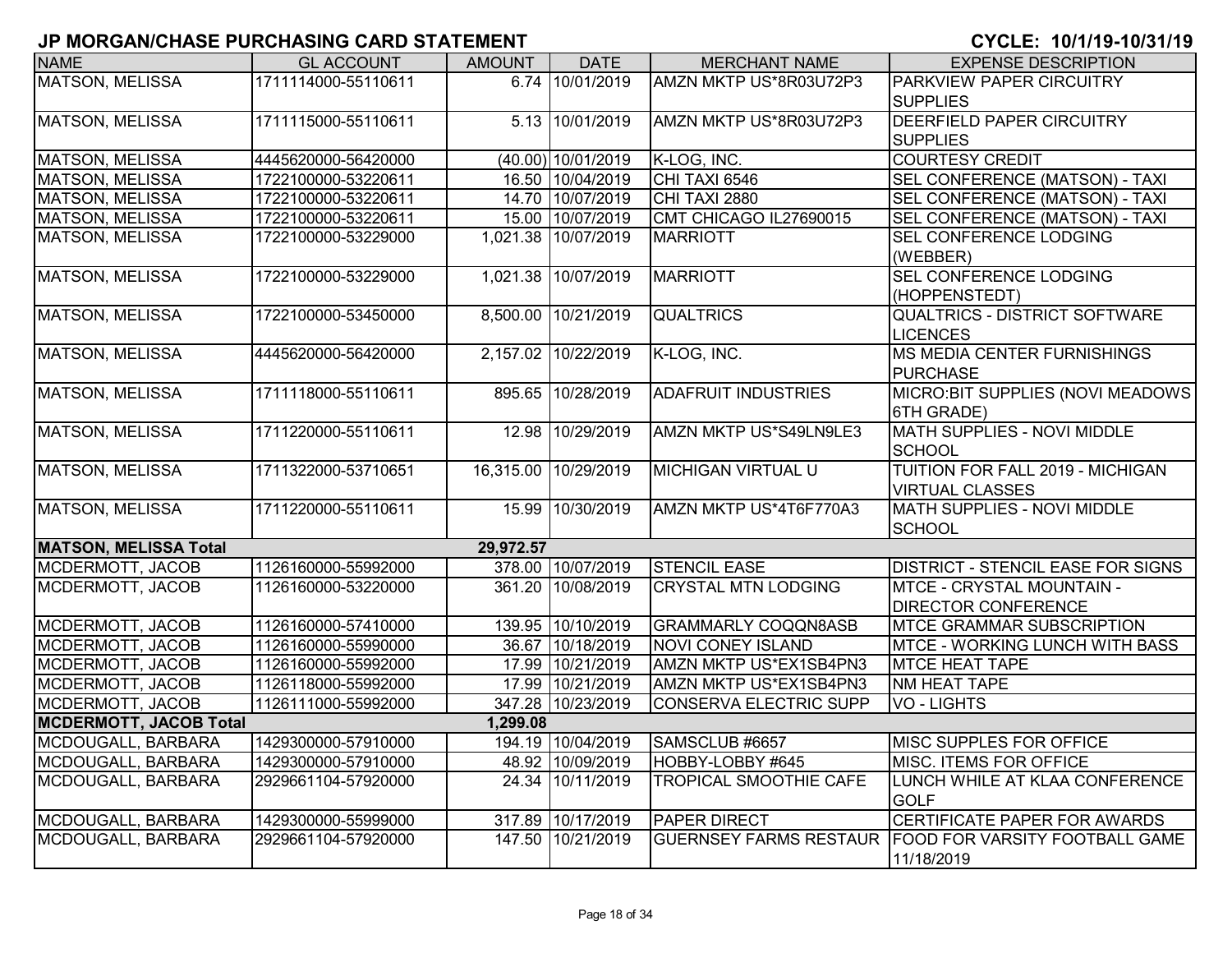| <b>NAME</b>                     | <b>GL ACCOUNT</b>   | <b>AMOUNT</b> | <b>DATE</b>         | <b>MERCHANT NAME</b>              | <b>EXPENSE DESCRIPTION</b>                             |
|---------------------------------|---------------------|---------------|---------------------|-----------------------------------|--------------------------------------------------------|
| MCDOUGALL, BARBARA              | 2929661104-57920000 |               | 249.40 10/21/2019   | <b>MARIA S ITALIAN BAKERY</b>     | FOOD FOR VARSITY FOOBTALL GAME                         |
|                                 |                     |               |                     |                                   | 11/18/209                                              |
| MCDOUGALL, BARBARA              | 1429300000-55990000 |               | 1,068.04 10/22/2019 | INT*IN *WORLD CUP SUPP            | <b>SKI SUPPLIES</b>                                    |
| MCDOUGALL, BARBARA              | 2929661128-57920000 |               | 1,000.00 10/22/2019 | INT*IN *WORLD CUP SUPP            | <b>SKI SUPPLIES</b>                                    |
| MCDOUGALL, BARBARA              | 2929661104-57920000 |               | 24.47 10/28/2019    | KROGER #632                       | FOOD FOR VARSITY FOOTBALL GAME                         |
|                                 |                     |               |                     |                                   | 10/2/2019                                              |
| MCDOUGALL, BARBARA              | 2929661104-57920000 |               | 331.00 10/28/2019   | <b>MARIA S ITALIAN BAKERY</b>     | FOOD FOR FOOTBALL GAME                                 |
| <b>MCDOUGALL, BARBARA Total</b> |                     | 3,405.75      |                     |                                   |                                                        |
| <b>NESMITH, RUSSELL</b>         | 1126122000-55992000 |               | 153.67 10/01/2019   | ETNA DISTRIBUTORS, LLC            | HS DOME BOYS BATH - KOHLER WALL                        |
|                                 |                     |               |                     |                                   | <b>MOUNT</b>                                           |
| NESMITH, RUSSELL                | 1126160000-55992000 |               | 38.04 10/02/2019    | <b>CONTRACTORS PIPE &amp; SUP</b> | <b>MTCE - PLUMBING STOCK</b>                           |
| <b>NESMITH, RUSSELL</b>         | 1126160000-55992000 |               | 32.47 10/03/2019    | THE HOME DEPOT #2737              | HS SINK DOME REPAIR                                    |
| NESMITH, RUSSELL                | 4126114951-54110000 |               | 193.72 10/07/2019   | <b>CONTRACTORS PIPE &amp; SUP</b> | PV - DRINKING FOUNTAIN                                 |
|                                 |                     |               |                     |                                   | REPLACEMENT ROOM 206 - SINKING                         |
|                                 |                     |               |                     |                                   | FUND PG 25                                             |
| NESMITH, RUSSELL                | 1126160000-55992000 | 119.50        | 10/08/2019          | <b>BEST PLUMBING SPECIALT</b>     | <b>MTCE PLUMBING STOCK - VAC</b>                       |
|                                 |                     |               |                     |                                   | <b>BREAKER REPAIR KIT</b>                              |
| NESMITH, RUSSELL                | 1126160000-54120000 |               | 107.97 10/09/2019   |                                   | MARKS OUTDOOR POWER EQ MTCE - HEDGE TRIMMER SHARPENING |
|                                 |                     |               |                     |                                   |                                                        |
| NESMITH, RUSSELL                | 1126160000-55992000 |               | 11.37 10/10/2019    | <b>O'REILLY AUTO PARTS 48</b>     | MTCE - BELT FOR RIDE ON SPRAYER                        |
| <b>NESMITH, RUSSELL</b>         | 1126160000-55993000 |               | 1,347.50 10/11/2019 | <b>PIONEER ATHLETICS</b>          | <b>BRITE STRIPER</b>                                   |
| <b>NESMITH, RUSSELL</b>         | 1126160000-55980000 |               | 49.97 10/11/2019    | THE HOME DEPOT #2737              | <b>MTCE - DRILL BIT</b>                                |
| <b>NESMITH, RUSSELL</b>         | 1126122000-55992000 |               | 29.95 10/14/2019    | THE HOME DEPOT #2737              | HS CHIN UP BARS                                        |
| <b>NESMITH, RUSSELL</b>         | 1126122000-55992000 |               | 427.50 10/14/2019   | THE HOME DEPOT #2737              | HS - HOME ECONOMICS -                                  |
|                                 |                     |               |                     |                                   | <b>DISHWASHER</b>                                      |
| NESMITH, RUSSELL                | 1126111000-55992000 |               | 14.70 10/14/2019    | THE HOME DEPOT #2737              | <b>VO PLAYGROUND REPAIR</b>                            |
| NESMITH, RUSSELL                | 1126160000-55980000 |               | 239.99 10/18/2019   | <b>MENARDS WIXOM MI</b>           | <b>MTCE - ELECTRIC PRESSURE WASHER</b>                 |
|                                 |                     |               |                     |                                   |                                                        |
| NESMITH, RUSSELL                | 1126122000-55992000 | 13.98         | 10/18/2019          | THE HOME DEPOT #2737              | HS SHOWER DRAIN - ZEP LIQUID HEAT                      |
|                                 |                     |               |                     |                                   | <b>GEL</b>                                             |
| NESMITH, RUSSELL                | 1126160000-54120000 |               | 50.55 10/18/2019    | USPS PO 2569200376                | MTCE - SENT OUT PUMP FOR REPAIR                        |
| NESMITH, RUSSELL                | 1126122000-55992000 |               | 4.55 10/23/2019     | THE HOME DEPOT #2737              | HS ROOF VENT REPAIR                                    |
| NESMITH, RUSSELL                | 1126160000-55992000 |               | 1.27 10/28/2019     | THE HOME DEPOT #2737              | MTCE - PLUMBING SUPPLIES                               |
| <b>NESMITH, RUSSELL</b>         | 1126120000-55992000 |               | 0.58 10/28/2019     | THE HOME DEPOT #2737              | <b>MS LUNCH TABLE</b>                                  |
| NESMITH, RUSSELL                | 1126122000-55992000 |               | 43.08 10/29/2019    | <b>BEST PLUMBING SPECIALT</b>     | <b>HS FAUCET HANDLES</b>                               |
| NESMITH, RUSSELL                | 1126118000-55992000 |               | 43.07 10/29/2019    | <b>BEST PLUMBING SPECIALT</b>     | NM6TH GRADE FAUCET HANDLES                             |
| <b>NESMITH, RUSSELL Total</b>   |                     | 2,923.43      |                     |                                   |                                                        |
| <b>OAKES, ROBERT</b>            | 1126122000-54110000 |               | 200.41 10/02/2019   | <b>GRAINGER</b>                   | HS BOILER EAST ROOM - PRESSURE                         |
|                                 |                     |               |                     |                                   | <b>GAGE</b>                                            |
| <b>OAKES, ROBERT</b>            | 1126160000-55992000 |               | 705.16 10/02/2019   | <b>GRAINGER</b>                   | <b>MTCE - HVAC STOCK</b>                               |
| <b>OAKES, ROBERT</b>            | 1126160000-55992000 |               | 6.41 10/04/2019     | THE HOME DEPOT #2737              | <b>MTCE STOCK</b>                                      |
| OAKES, ROBERT                   | 1126160000-55992000 |               | 146.10 10/07/2019   | <b>ETNA DISTRIBUTORS, LLC</b>     | MTCE - HVAC VAN STOCK                                  |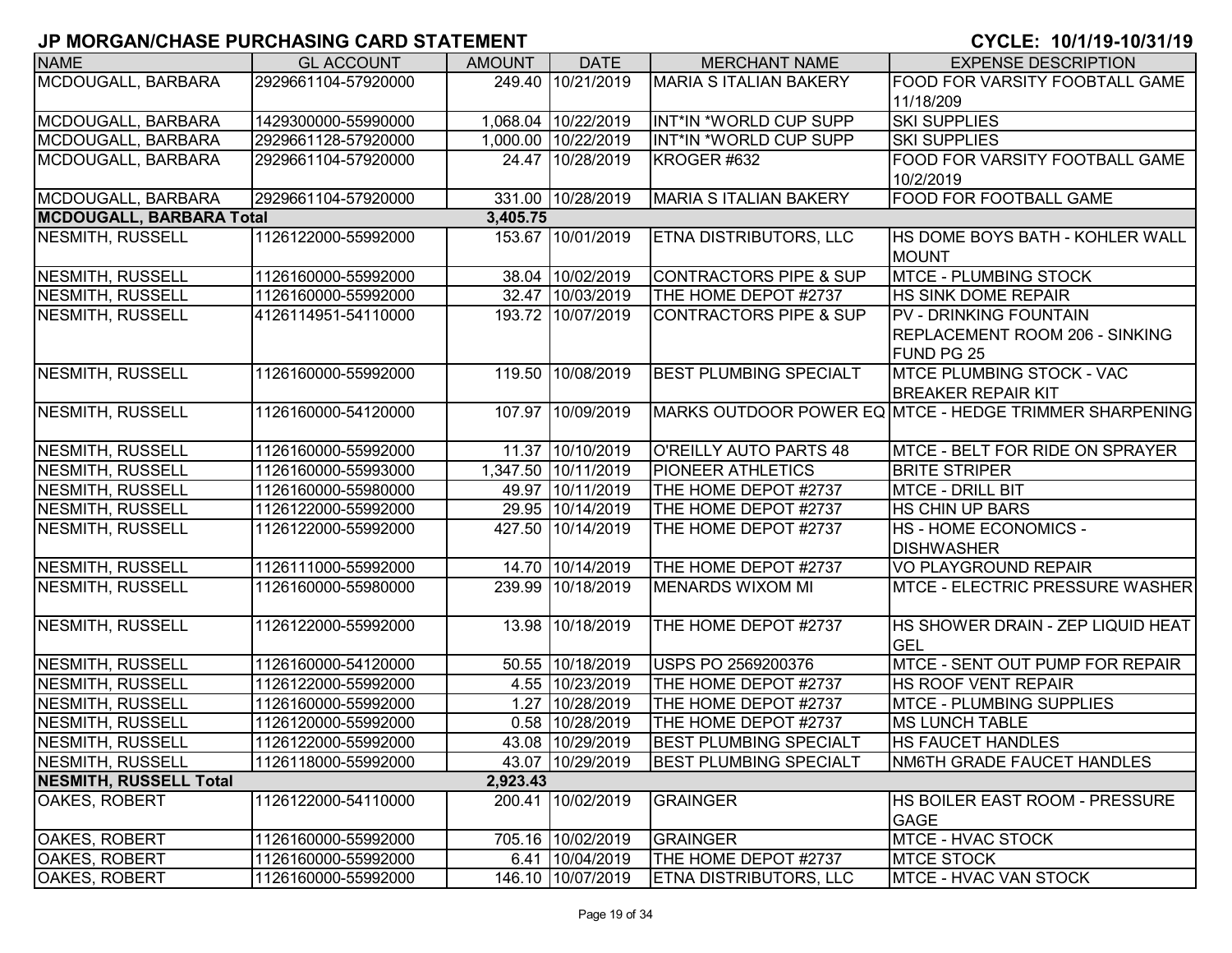| <b>NAME</b>                   | <b>GL ACCOUNT</b>   | AMOUNT   | <b>DATE</b>           | <b>MERCHANT NAME</b>        | <b>EXPENSE DESCRIPTION</b>                              |
|-------------------------------|---------------------|----------|-----------------------|-----------------------------|---------------------------------------------------------|
| <b>OAKES, ROBERT</b>          | 1126160000-55992000 |          | $(6.41)$ 10/07/2019   | THE HOME DEPOT #2737        | <b>MTCE - STOCK RETURN</b>                              |
| OAKES, ROBERT                 | 1126160000-55992000 |          | 6.72 10/07/2019       | THE HOME DEPOT #2737        | MTCE - STOCK 3/4 BRASS CAP                              |
| OAKES, ROBERT                 | 1126160000-55992000 |          | 1,167.00 10/30/2019   | NATIONAL ENERGY CONTRO      | MTCE - HVAC STOCK                                       |
| <b>OAKES, ROBERT Total</b>    |                     | 2,225.39 |                       |                             |                                                         |
| OCONNOR, GAIL                 | 1311800000-55110551 |          | 41.07 10/01/2019      | AMAZON.COM*563JD71Y3        | <b>TEACHING SUPPLIES</b>                                |
| OCONNOR, GAIL                 | 1311800000-55110551 |          | $(118.62)$ 10/04/2019 | STAPLS7225374446001001      | <b>TEACHING SUPPLIES</b>                                |
| OCONNOR, GAIL                 | 1311800000-55110551 |          | $(16.98)$ 10/04/2019  | STAPLS7225374446004001      | <b>TEACHING SUPPLIES</b>                                |
| OCONNOR, GAIL                 | 1311800000-55110551 |          | 119.66 10/07/2019     | STAPLS7225710254000001      | <b>TEACHING SUPPLIES</b>                                |
| OCONNOR, GAIL                 | 1335100000-55110553 |          | 49.99 10/08/2019      | AMZN MKTP US*PZ7F46HR3      | <b>TEACHING SUPPLIES</b>                                |
| OCONNOR, GAIL                 | 1311800000-55110551 |          | 5.99 10/08/2019       | AMZN MKTP US*SA1BE7C43      | <b>TEACHING SUPPLIES</b>                                |
| OCONNOR, GAIL                 | 1311800000-55110551 |          | 49.99 10/10/2019      | AMZN MKTP US*4705B7Y53      | <b>TEACHING SUPPLIES</b>                                |
| OCONNOR, GAIL                 | 1311800000-55110551 |          | 47.45 10/10/2019      | AMZN MKTP US*H93XZ1KC3      | <b>TEACHING SUPPLIES</b>                                |
| OCONNOR, GAIL                 | 1311800000-55410551 |          | 2,156.87 10/14/2019   | SCHOLASTIC, INC.            | <b>PERIODICALS</b>                                      |
| OCONNOR, GAIL                 | 1311800000-55110551 |          | 175.90 10/15/2019     | AMAZON.COM*0S6UR6703        | <b>TEACHING SUPPLIES</b>                                |
| OCONNOR, GAIL                 | 1311800000-55110551 |          | 51.69 10/15/2019      | AMZN MKTP US*9V7B48QX3      | <b>TEACHING SUPPLIES</b>                                |
| OCONNOR, GAIL                 | 1311800000-55110551 |          | 34.14 10/16/2019      | STAPLS7225924459000002      | <b>TEACHING SUPPLIES</b>                                |
| OCONNOR, GAIL                 | 1311800000-55110551 |          | 54.00 10/23/2019      | <b>ACCUCUT</b>              | <b>TEACHING SUPPLIES</b>                                |
| OCONNOR, GAIL                 | 1311800000-55110551 |          | 79.84 10/24/2019      | MEIJER #122                 | <b>TEACHING SUPPLIES</b>                                |
| OCONNOR, GAIL                 | 1311800000-55110551 |          | 13.70 10/28/2019      | USPS PO 2569200376          | <b>TEACHING AND TESTING</b>                             |
| OCONNOR, GAIL                 | 1311800000-55110551 |          | 65.00 10/31/2019      | <b>ACCUCUT</b>              | <b>TEACHING SUPPLIES</b>                                |
| <b>OCONNOR, GAIL Total</b>    |                     | 2,809.69 |                       |                             |                                                         |
| <b>OFILI, ALEXANDER</b>       | 1124111000-55990000 |          | 26.44 10/02/2019      | DD/BR #304009               | <b>FOR MEETING</b>                                      |
| <b>OFILI, ALEXANDER</b>       | 1124111000-55990000 |          | 11.97 10/18/2019      | CVS/PHARMACY #08262         | <b>CLASS PRIZE PARTY</b>                                |
| <b>OFILI, ALEXANDER</b>       | 1124111000-55990000 |          | 15.79 10/21/2019      | CVS/PHARMACY #08262         | <b>CLASS PARTY</b>                                      |
| OFILI, ALEXANDER              | 1124111000-55990000 |          | 66.97 10/21/2019      | <b>HUNGRY HOWIES - 544</b>  | <b>CLASS PARTY</b>                                      |
| <b>OFILI, ALEXANDER Total</b> |                     | 121.17   |                       |                             |                                                         |
| PETERSON, SARAH               | 1311800000-55110551 |          | 4.00 10/30/2019       | <b>DOLLAR TREE</b>          | <b>HALLOWEEN SUPPLIES</b>                               |
| PETERSON, SARAH               | 1311800000-55110551 |          | 16.68 10/31/2019      | MICHAELS STORES 3744        | <b>HALLOWEEN SUPPLIES</b>                               |
| <b>PETERSON, SARAH Total</b>  |                     | 20.68    |                       |                             |                                                         |
| POHLONSKI, EMILY              | 1111322730-55110000 |          | 64.57 10/17/2019      | AMZN MKTP US*ZN7PK5573      | <b>BIO MATERIALS FOR PLANT LAB</b>                      |
| POHLONSKI, EMILY              | 1111322730-55110000 |          | 29.95 10/31/2019      | AMZN MKTP US*0Z4WT06G3      | <b>THERMOMETER PROBE COVERS</b>                         |
| POHLONSKI, EMILY              | 1111322730-55110000 |          | 19.98 10/31/2019      | AMZN MKTP US*QU4LF1M63      | <b>SUTURE PACKS</b>                                     |
| <b>POHLONSKI, EMILY Total</b> |                     | 114.50   |                       |                             |                                                         |
| <b>REICHLEY, CARRIE</b>       | 1111118000-55110708 |          | 112.91 10/01/2019     | SSI*SCHOOL SPECIALTY        | S. ERNSTER-CLASSROOM SUPPLIES                           |
| <b>REICHLEY, CARRIE</b>       | 1111118000-55110708 |          | 103.78 10/01/2019     | SSI*SCHOOL SPECIALTY        | AKCASU-CLASSROOM SUPPLIES                               |
| <b>REICHLEY, CARRIE</b>       | 1111118000-57910695 |          | 19.29 10/03/2019      | AMAZON.COM*JL0C11T03        | NEF GRANT, "GOVERNING MEADOWS"-                         |
|                               |                     |          |                       |                             | <b>GRIMM-"WHITE BIRD: A WONDER</b>                      |
|                               |                     |          |                       |                             | STORY"                                                  |
| <b>REICHLEY, CARRIE</b>       | 1111118000-55110727 |          | 16.65 10/08/2019      | PHYSICAL EDUCATION EQU      | <b>PHYSICAL EDUCATION SUPPLIES</b>                      |
| <b>REICHLEY, CARRIE</b>       | 2929618219-57920000 |          | 5,448.64 10/11/2019   | <b>SCHOLASTIC EDUCATION</b> | <b>GUIDED READING ROOM BOOKS-K.</b><br><b>RODRIGUEZ</b> |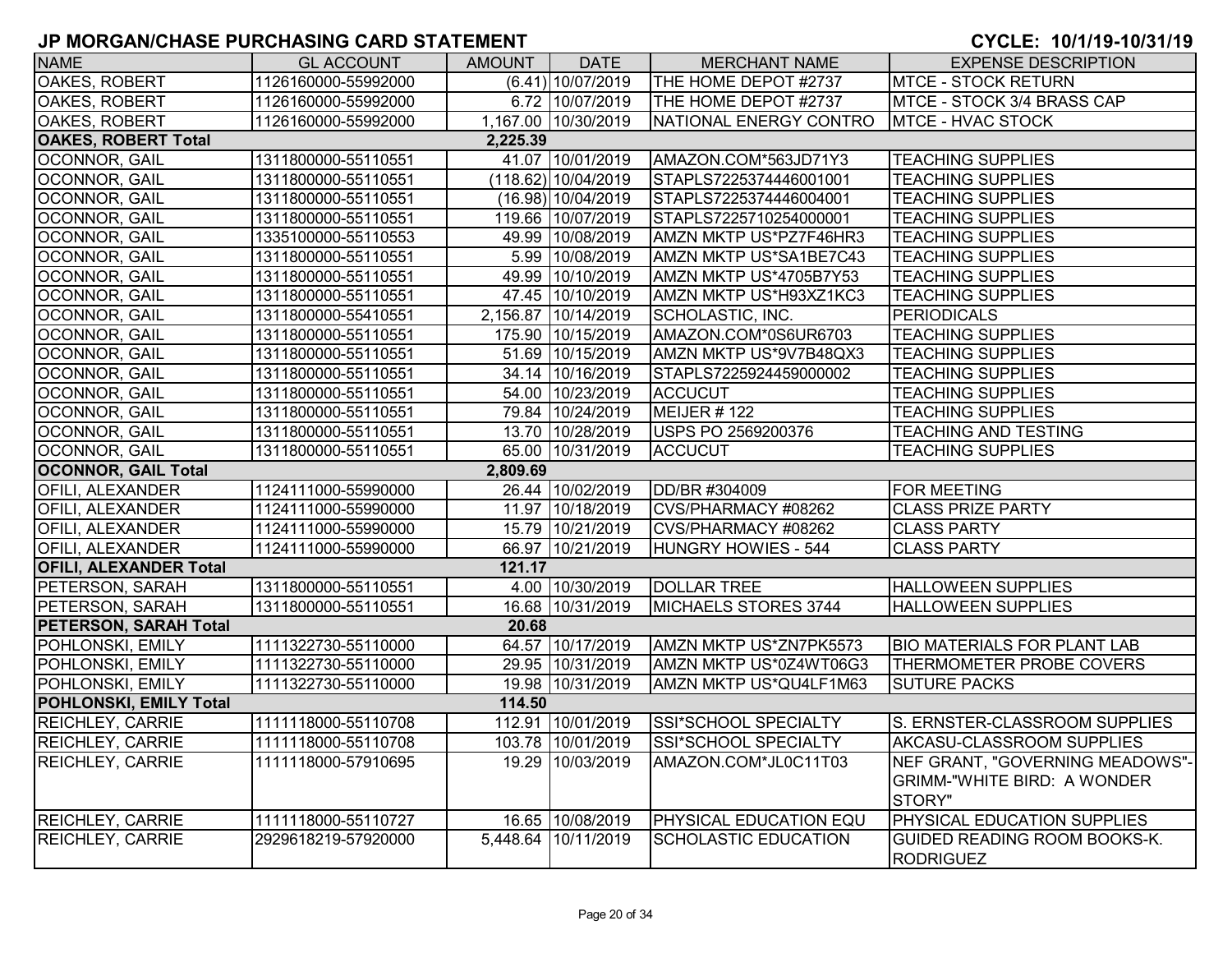| <b>NAME</b>                    | <b>GL ACCOUNT</b>   | <b>AMOUNT</b> | <b>DATE</b>         | <b>MERCHANT NAME</b>          | <b>EXPENSE DESCRIPTION</b>                         |
|--------------------------------|---------------------|---------------|---------------------|-------------------------------|----------------------------------------------------|
| <b>REICHLEY, CARRIE</b>        | 2929618219-57920000 |               | 1,199.39 10/11/2019 | SCHOLASTIC, INC.              | <b>BOOKS FOR GUIDED READING ROOM</b>               |
|                                |                     |               |                     |                               | (TAX CREDIT OF \$67.89 CREDITED ON                 |
|                                |                     |               |                     |                               | 11/5/19                                            |
| <b>REICHLEY, CARRIE</b>        | 2929618219-57920000 |               | 653.85 10/14/2019   | <b>SCHOLASTIC EDUCATION</b>   | GUIDED READING ROOM BOOKS-K.                       |
|                                |                     |               |                     |                               | <b>RODRIGUEZ</b>                                   |
| <b>REICHLEY, CARRIE</b>        | 1124118000-55910000 |               | 118.28 10/14/2019   | SSI*SCHOOL SPECIALTY          | <b>LAMINATING FILM</b>                             |
| <b>REICHLEY, CARRIE</b>        | 1111118000-55110708 |               | 49.67 10/14/2019    | <b>SSI*SCHOOL SPECIALTY</b>   | <b>ERNSTER-CLASSROOM SUPPLIES</b>                  |
| <b>REICHLEY, CARRIE</b>        | 2929618219-57920000 |               | 82.78 10/16/2019    |                               | REI*GREENWOODHEINEMANN REPLACEMENT BOOKS-A. BURRY, |
|                                |                     |               |                     |                               | <b>FOUNTAS &amp; PINNELL LITERACY</b>              |
|                                |                     |               |                     |                               | <b>RESOURCES</b>                                   |
| <b>REICHLEY, CARRIE</b>        | 1111118000-55110729 |               | 299.00 10/16/2019   | SSI*EPSCC                     | <b>WORDLY WISE BOOKS</b>                           |
| <b>REICHLEY, CARRIE</b>        | 2929618219-57920000 |               | 3,925.75 10/22/2019 | <b>FOLLETT SCHOOL SOLUTIO</b> | <b>BOOKS-T. ERICKSON</b>                           |
| <b>REICHLEY, CARRIE</b>        | 1124118000-55910000 |               | 50.57 10/23/2019    | SSI*SCHOOL SPECIALTY          | RECHARGABE BATTERIES - OFFICE                      |
| <b>REICHLEY, CARRIE</b>        | 1111118000-55110719 |               | 167.99 10/31/2019   | AMAZON.COM*BK1K46AG3          | MATH BOOKS-K. ARNOLD (C. KIDON &                   |
|                                |                     |               |                     |                               | K. MANDEL)                                         |
| <b>REICHLEY, CARRIE Total</b>  |                     | 12,248.55     |                     |                               |                                                    |
| RODRIGUEZ, SANDRA              | 1111113000-55110702 |               | 932.89 10/07/2019   | SSI*SCHOOL SPECIALTY          | START UP OF ART CLASSROOM -                        |
| RODRIGUEZ, SANDRA              | 4445613000-56420957 |               | 1,962.50 10/11/2019 | <b>WEST MUSIC CATALOG</b>     | CAPITAL PROJECT FOR MUSIC                          |
|                                |                     |               |                     |                               | TEACHERS/INSTRUMENTS                               |
| RODRIGUEZ, SANDRA              | 1111113000-55110723 |               | 832.88 10/14/2019   | <b>MACIE PUBLISHING COMPA</b> | ORDER FOR STUDENT RECORDERS -                      |
|                                |                     |               |                     |                               | <b>DISTRICT PAID</b>                               |
| RODRIGUEZ, SANDRA              | 2929613275-57920000 | 120.00        | 10/14/2019          | <b>MACIE PUBLISHING COMPA</b> | <b>ORDER FOR STUDENT RECORDERS -</b>               |
|                                |                     |               |                     |                               | <b>STUDENT PAID</b>                                |
| RODRIGUEZ, SANDRA              | 4445613000-56420957 |               | 38.85 10/14/2019    | <b>WEST MUSIC CATALOG</b>     | CAPITAL PROJECT FOR MUSIC                          |
|                                |                     |               |                     |                               | <b>TEACHERS/INSTRUMENTS</b>                        |
| RODRIGUEZ, SANDRA              | 1111113000-54910000 |               | 54.65 10/15/2019    | SHRED-IT                      | <b>BUILDING SHREDDING</b>                          |
| RODRIGUEZ, SANDRA              | 1111113000-55110708 |               | 39.96 10/29/2019    | <b>HCS*HIGHLIGHTSFORCHIL</b>  | HIGHLIGHTS FOR KIDS - NOT FOR NW                   |
|                                |                     |               |                     |                               | <b>WILL BE CREDITED</b>                            |
| <b>RODRIGUEZ, SANDRA Total</b> |                     | 3,981.73      |                     |                               |                                                    |
| RONNING, ADAM                  | 2929620239-57920000 |               | 360.00 10/02/2019   | <b>OPUSEVENT</b>              | <b>AUDITION FEES FOR THE 24</b>                    |
|                                |                     |               |                     |                               | STUDENTS WHO SIGNED UP TO                          |
|                                |                     |               |                     |                               | AUDITION FOR THE MS ALL STATE                      |
|                                |                     |               |                     |                               | <b>HONORS BAND</b>                                 |
| RONNING, ADAM                  | 2929620239-57920000 |               | 250.00 10/22/2019   | INT*IN *NOVI HIGH SCHO        | PIZZA PURCHASED DURING OUR 8TH                     |
|                                |                     |               |                     |                               | <b>GRADE BAND NIGHT WITH THE HS</b>                |
|                                |                     |               |                     |                               | <b>MARCHING BAND</b>                               |
| RONNING, ADAM                  | 1111220000-55210723 |               | 418.61 10/23/2019   | J.W. PEPPER                   | MUSIC FOR OUR FALL CONCERT,                        |
|                                |                     |               |                     |                               | <b>FESTIVAL CONCERT, AND DIFFERENT</b>             |
|                                |                     |               |                     |                               | METHOD BOOKS/SOLOS THAT WILL BE                    |
|                                |                     |               |                     |                               | USED BY STUDENTS AT SOLO AND                       |
|                                |                     |               |                     |                               | <b>ENSEMBLE IN DECEMBER.</b>                       |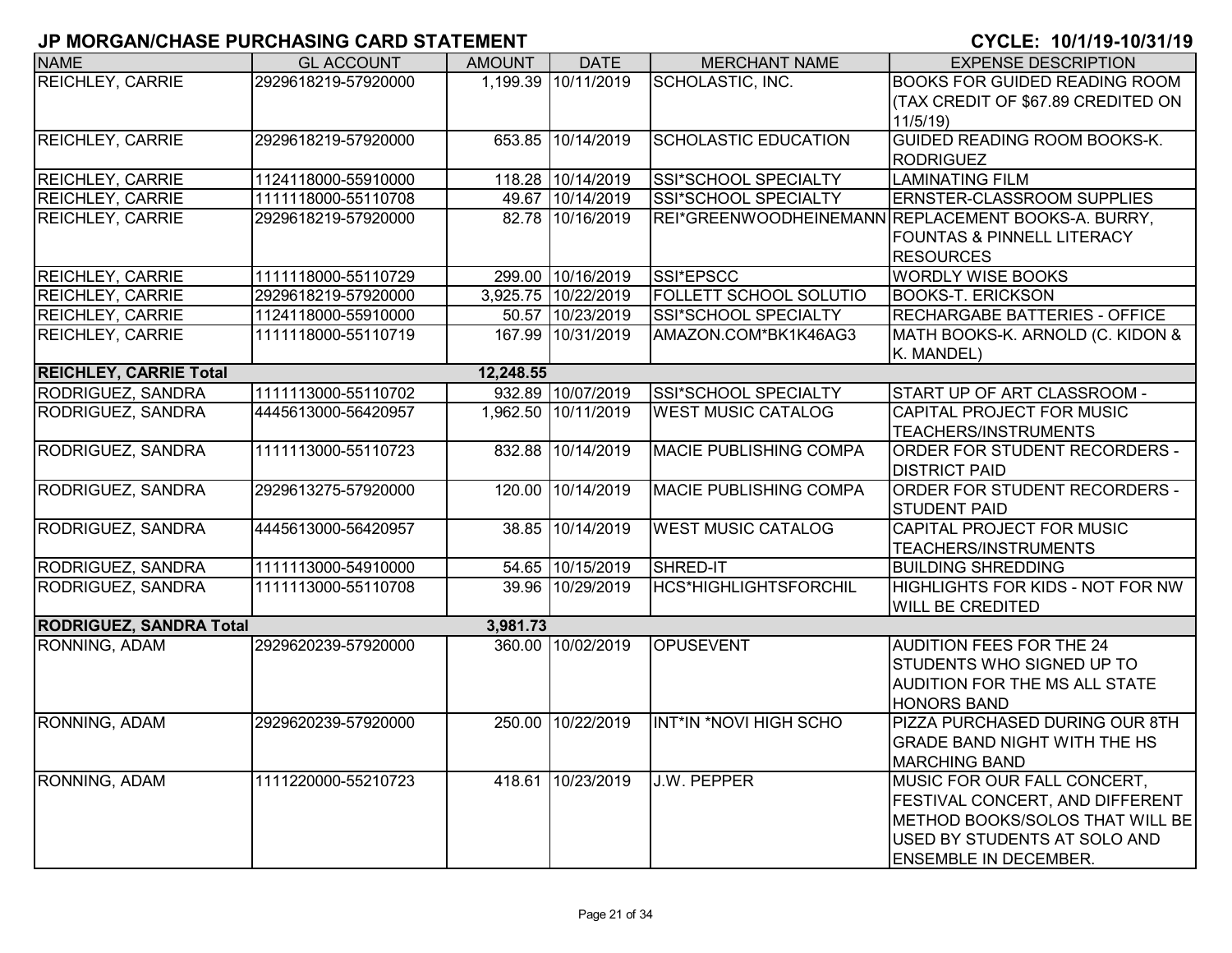| <b>NAME</b>                | <b>GL ACCOUNT</b>   | <b>AMOUNT</b> | <b>DATE</b>         | <b>MERCHANT NAME</b>          | <b>EXPENSE DESCRIPTION</b>            |
|----------------------------|---------------------|---------------|---------------------|-------------------------------|---------------------------------------|
| RONNING, ADAM              | 2929620239-57920000 |               | 34.99 10/23/2019    | <b>SIGHT READING FACTORY</b>  | SUBSCRIPTION FOR SIGHT READING        |
|                            |                     |               |                     |                               | <b>FACTORY SOFTWARE TO HELP</b>       |
|                            |                     |               |                     |                               | <b>GENERATE, CREATE, AND PRACTICE</b> |
|                            |                     |               |                     |                               | <b>SIGHT READING EXERCISES</b>        |
| RONNING, ADAM              | 2929620239-57920000 |               | 65.01 10/25/2019    | <b>GCI* WOODWIND</b>          | <b>REPLACEMENT PERCUSSION MALLETS</b> |
|                            |                     |               |                     |                               | <b>AND EQUIPMENT</b>                  |
| <b>RONNING, ADAM Total</b> |                     | 1,128.61      |                     |                               |                                       |
| ROQUE, EMILY               | 1311800000-55110551 |               | 7.49 10/22/2019     | AMZN MKTP US*CM7NW8M93        | <b>CLASSROOM SUPPLIES</b>             |
| ROQUE, EMILY               | 1311800000-55110551 |               | 10.99 10/23/2019    | AMZN MKTP US*3X7H26XV3        | <b>CLASSROOM ACTIVITY SUPPLIES</b>    |
| <b>ROQUE, EMILY Total</b>  |                     | 18.48         |                     |                               |                                       |
| ROSS, NICOLE               | 2929622129-57920000 |               | 2,456.42 10/09/2019 | <b>WEISSMAN DESIGNS FOR D</b> | <b>COSTUMES FOR NDC</b>               |
| <b>ROSS, NICOLE</b>        | 2929622129-57920000 |               | 1,168.12 10/11/2019 | LULUS.COM                     | <b>COSTUMES FOR NDC, BEING</b>        |
|                            |                     |               |                     |                               | <b>RETURNED FOR ALTERNATE</b>         |
|                            |                     |               |                     |                               | <b>COSTUME</b>                        |
| <b>ROSS, NICOLE</b>        | 2929622129-57920000 | 35.20         | 10/14/2019          | <b>CUSTOMINK GROUPS</b>       | JAZZ TANK TOP FOR INT. NDC.           |
|                            |                     |               |                     |                               | <b>STUDENTS REIMBURSE</b>             |
| <b>ROSS, NICOLE</b>        | 2929622129-57920000 | 98.99         | 10/14/2019          | <b>CUSTOMINK GROUPS</b>       | JAZZ TANK TOPS FOR NDC. STUDENTS      |
|                            |                     |               |                     |                               | <b>REIMBURSE</b>                      |
| <b>ROSS, NICOLE</b>        | 2929622129-57920000 |               | 0.04 10/14/2019     | <b>CUSTOMINK LLC</b>          | <b>AMOUNT LEFTOVER FROM JAZZ TANK</b> |
|                            |                     |               |                     |                               | TOP ORDER, REIMBURSED                 |
| <b>ROSS, NICOLE</b>        | 2929622129-57920000 | 445.20        | 10/14/2019          | FOREVER 21 INC                | COSTUMES FOR INT. NDC. RETURNED       |
|                            |                     |               |                     |                               | THESE DRESSES FOR THE LULUS           |
|                            |                     |               |                     |                               | DRESSES. RETURN SHOULD BE ON          |
|                            |                     |               |                     |                               | <b>NEXT STATEMENT</b>                 |
| <b>ROSS, NICOLE</b>        | 2929622129-57920000 |               | 63.31 10/14/2019    | <b>INSTACART</b>              | <b>PURCASHE REIMBURSED</b>            |
| <b>ROSS, NICOLE</b>        | 2929622129-57920000 |               | 7.85 10/23/2019     | <b>HATTIES HALLMARK</b>       | <b>RETURN SHIPPING FOR COSTUMES</b>   |
| <b>ROSS, NICOLE</b>        | 2929622129-57920000 |               | 35.99 10/24/2019    | FOREVER 21 INC                | COSTUME SIZE CHANGE FOR INT.          |
|                            |                     |               |                     |                               | NDC. RETURNED THIS ONE, REFUND        |
|                            |                     |               |                     |                               | SHOULD BE ON NEXT STATEMENT           |
| <b>ROSS, NICOLE</b>        | 2929622129-57920000 |               | 858.60 10/24/2019   | LULUS.COM                     | CONTEMPORARY COSTUMES FOR INT.        |
|                            |                     |               |                     |                               | <b>NDC</b>                            |
| <b>ROSS, NICOLE Total</b>  |                     | 5,169.72      |                     |                               |                                       |
| <b>RUDY, MICHELLE</b>      | 2929641355-57920000 |               | 8.48 10/07/2019     | <b>DOLLAR TREE</b>            | <b>VOIDED PURCHASE-SEE CREDIT</b>     |
| <b>RUDY, MICHELLE</b>      | 2929641355-57920000 |               | $(8.48)$ 10/07/2019 | <b>DOLLAR TREE</b>            | <b>CREDIT FOR VOIDED PURCHASE</b>     |
| <b>RUDY, MICHELLE</b>      | 2929641355-57920000 |               | 8.00 10/07/2019     | <b>DOLLAR TREE</b>            | TEACHING SUPPLIES PAPER PLATES,       |
|                            |                     |               |                     |                               | PAPER BAGS, PENCIL GRIPS, MINI        |
|                            |                     |               |                     |                               | <b>CUPS</b>                           |
| <b>RUDY, MICHELLE</b>      | 2929641355-57920000 | 14.00         | 10/07/2019          | <b>TARGET</b><br>00008722     | <b>TEACHING SUPPLIES -CRAFTS,</b>     |
|                            |                     |               |                     |                               | <b>BORDERS, STICKERS, TEACHING</b>    |
|                            |                     |               |                     |                               | CHARTS, MATERIALS                     |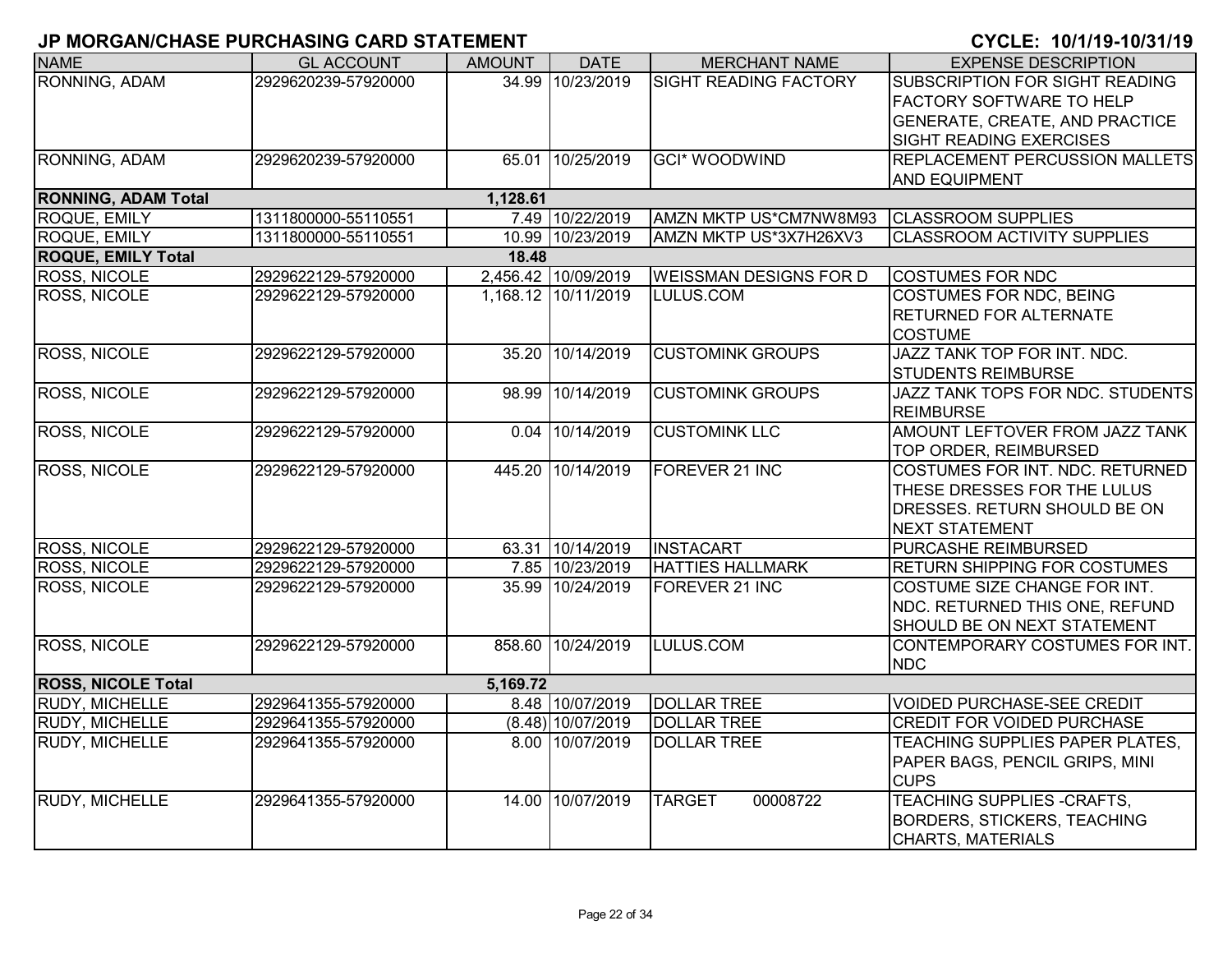| <b>NAME</b>                 | <b>GL ACCOUNT</b>   | <b>AMOUNT</b> | <b>DATE</b>       | <b>MERCHANT NAME</b>         | <b>EXPENSE DESCRIPTION</b>              |
|-----------------------------|---------------------|---------------|-------------------|------------------------------|-----------------------------------------|
| RUDY, MICHELLE              | 2929641355-57920000 |               | (9.99) 10/08/2019 | <b>AMZN MKTP US</b>          | CREDIT FOR CARPET DOTS, BECAUSE         |
|                             |                     |               |                   |                              | THEY DIDN'T WORK - MONEY WAS            |
|                             |                     |               |                   |                              | <b>CREDITED BACK TO ACCOUNT</b>         |
| RUDY, MICHELLE              | 2929641355-57920000 |               | 12.00 10/28/2019  | <b>DOLLAR TREE</b>           | <b>TEACHING SUPPLIES - HALLOWEEN</b>    |
|                             |                     |               |                   |                              | PRIZES, DECORATIONS, TABLE              |
|                             |                     |               |                   |                              | <b>COVERS</b>                           |
| <b>RUDY, MICHELLE</b>       | 2929641355-57920000 |               | 7.87 10/28/2019   | WM SUPERCENTER #5893         | TEACHING SUPPLIES - PRIZES, PARTY       |
|                             |                     |               |                   |                              | FAVORS, AND GAMES/PRIZES FOR            |
|                             |                     |               |                   |                              | <b>HALLOWEEN PARTY</b>                  |
| <b>RUDY, MICHELLE Total</b> |                     | 31.88         |                   |                              |                                         |
| RUTKOWSKI, MELANIE          | 1711852000-55110611 |               | 41.98 10/01/2019  | <b>GOT SPECIAL KIDS</b>      | SUPPLY FOR ACCOMMODATION FOR            |
|                             |                     |               |                   |                              | 504 STUDENT AT ECEC                     |
| RUTKOWSKI, MELANIE          | 1722100000-53220611 | 100.00        | 10/03/2019        | OAKLAND SCHOOLS-RC INT       | ANTI RACIST LEADERSHIP INST.            |
|                             |                     |               |                   |                              | <b>REGISTRATION FOR HEYDIE ORR</b>      |
| RUTKOWSKI, MELANIE          | 1125200000-57912000 | 665.73        | 10/04/2019        | <b>BRITTONS BICYCLE SHOP</b> | <b>FRAUDULENT CHARGE, CREDIT</b>        |
|                             |                     |               |                   |                              | <b>PENDING</b>                          |
| RUTKOWSKI, MELANIE          | 1612500686-55110000 | 36.00         | 10/04/2019        | <b>LESSONPIX INC</b>         | LESSON PIX FOR ESL AT NOVI WOODS        |
|                             |                     |               |                   |                              |                                         |
| RUTKOWSKI, MELANIE          | 1612500686-55110000 |               | 36.00 10/04/2019  | <b>LESSONPIX INC</b>         | LESSON PIX FOR NOVI MEADOWS ESL         |
| RUTKOWSKI, MELANIE          | 1722118000-53220611 | 25.00         | 10/04/2019        | OAKLAND SCHOOLS-RC INT       | <b>GRIT &amp; POST TRAUMATIC GROWTH</b> |
|                             |                     |               |                   |                              | <b>REGISTRATION FOR HEYDIE ORR</b>      |
| RUTKOWSKI, MELANIE          | 1722100000-55910611 |               | 70.80 10/07/2019  | AMAZON.COM*4O2802UK3         | <b>FOUNTAS &amp; PINNELL LITERACY</b>   |
|                             |                     |               |                   |                              | CONTINUUM BOOKS FOR K-4 AND K-4         |
|                             |                     |               |                   |                              | <b>TC</b>                               |
| RUTKOWSKI, MELANIE          | 1711111000-55110611 |               | 70.80 10/07/2019  | AMAZON.COM*4O2802UK3         | <b>FOUNTAS &amp; PINNELL LITERACY</b>   |
|                             |                     |               |                   |                              | CONTINUUM BOOKS FOR K-4 AND K-4         |
|                             |                     |               |                   |                              | <b>TC</b>                               |
| RUTKOWSKI, MELANIE          | 1711112000-55110611 | 70.80         | 10/07/2019        | AMAZON.COM*4O2802UK3         | <b>FOUNTAS &amp; PINNELL LITERACY</b>   |
|                             |                     |               |                   |                              | CONTINUUM BOOKS FOR K-4 AND K-4         |
|                             |                     |               |                   |                              | <b>TC</b>                               |
| RUTKOWSKI, MELANIE          | 1711113000-55110611 |               | 70.80 10/07/2019  | AMAZON.COM*4O2802UK3         | <b>FOUNTAS &amp; PINNELL LITERACY</b>   |
|                             |                     |               |                   |                              | CONTINUUM BOOKS FOR K-4 AND K-4         |
|                             |                     |               |                   |                              | <b>TC</b>                               |
| <b>RUTKOWSKI, MELANIE</b>   | 1711114000-55110611 |               | 70.80 10/07/2019  | AMAZON.COM*4O2802UK3         | <b>FOUNTAS &amp; PINNELL LITERACY</b>   |
|                             |                     |               |                   |                              | CONTINUUM BOOKS FOR K-4 AND K-4         |
|                             |                     |               |                   |                              | <b>TC</b>                               |
| RUTKOWSKI, MELANIE          | 1711115000-55110611 | 70.80         | 10/07/2019        | AMAZON.COM*4O2802UK3         | <b>FOUNTAS &amp; PINNELL LITERACY</b>   |
|                             |                     |               |                   |                              | CONTINUUM BOOKS FOR K-4 AND K-4         |
|                             |                     |               |                   |                              | <b>TC</b>                               |
| <b>RUTKOWSKI, MELANIE</b>   | 1612500686-55110000 |               | 36.00 10/11/2019  | <b>LESSONPIX INC</b>         | LESSON PIX FOR KELSEY GAYLORD           |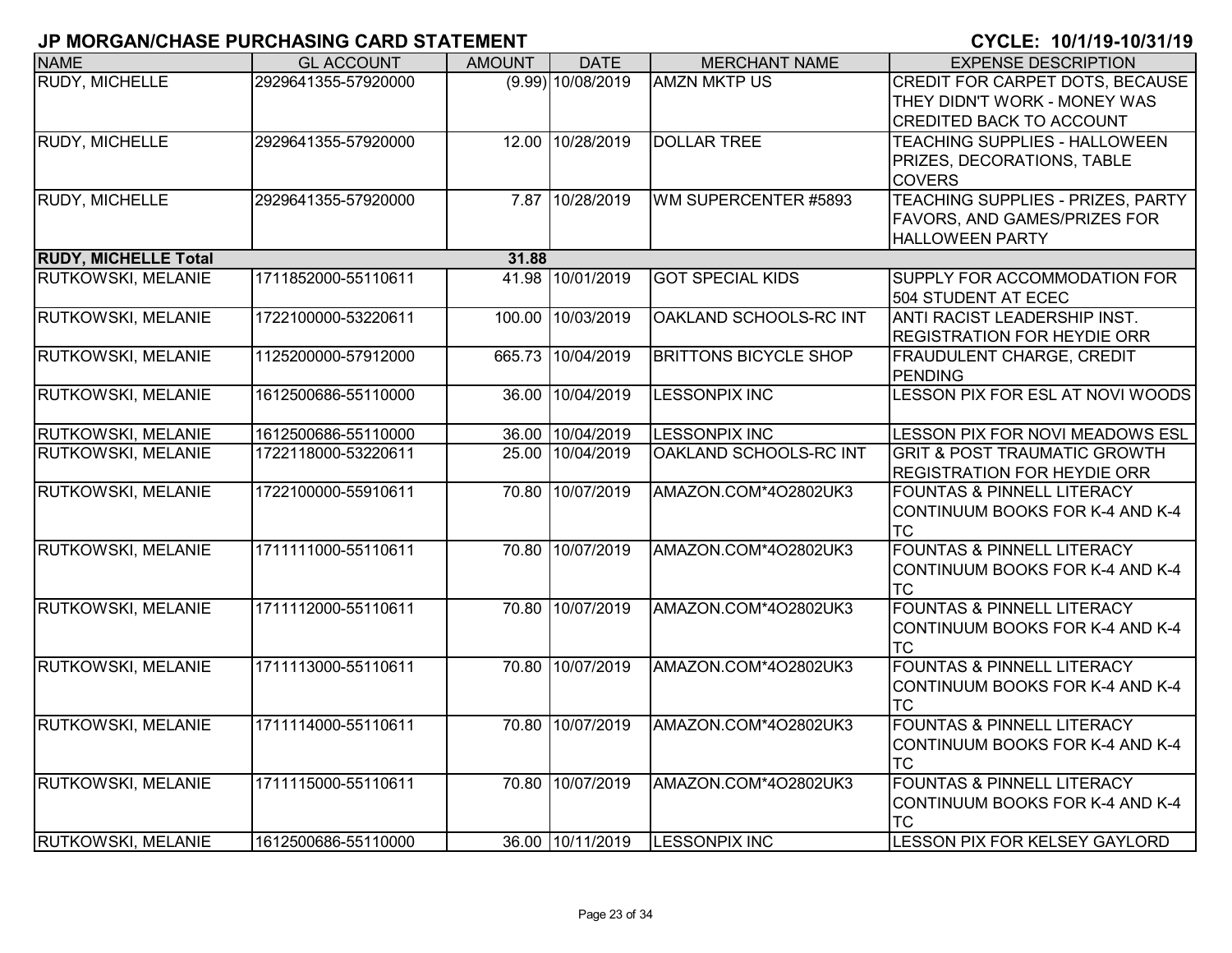| <b>NAME</b>                     | <b>GL ACCOUNT</b>   | <b>AMOUNT</b> | <b>DATE</b>          | <b>MERCHANT NAME</b>           | <b>EXPENSE DESCRIPTION</b>                           |
|---------------------------------|---------------------|---------------|----------------------|--------------------------------|------------------------------------------------------|
| RUTKOWSKI, MELANIE              | 1622100686-53220000 |               | $(15.00)$ 10/11/2019 | OAKLAND SCHOOLS-RC INT         | <b>REFUND FOR CANCELLATION OF</b>                    |
|                                 |                     |               |                      |                                | ROBERT BELTZ TITLE III ADVISORY                      |
|                                 |                     |               |                      |                                | <b>COUNCIL</b>                                       |
| RUTKOWSKI, MELANIE              | 1125200000-57912000 |               | (995.00) 10/14/2019  | <b>BRITTONS BICYCLE SHOP</b>   | <b>BRITTONS BICYCLE SHOP FRAUD</b>                   |
|                                 |                     |               |                      |                                | <b>CREDIT</b>                                        |
| <b>RUTKOWSKI, MELANIE</b>       | 1125200000-57912000 |               | (665.73) 10/14/2019  | <b>BRITTONS BICYCLE SHOP</b>   | <b>BRITTONS BICYCLE SHOP FRAUD</b>                   |
|                                 |                     |               |                      |                                | <b>CREDIT</b>                                        |
| <b>RUTKOWSKI, MELANIE</b>       | 1125200000-57912000 |               | (995.00) 10/14/2019  | <b>BRITTONS BICYCLE SHOP</b>   | <b>BRITTONS BICYCLE SHOP FRAUD</b>                   |
|                                 |                     |               |                      |                                | <b>CREDIT</b>                                        |
| <b>RUTKOWSKI, MELANIE</b>       | 1722114000-53220611 | 510.00        | 10/24/2019           | OAKLAND SCHOOLS-RC INT         | AVMR2 FOR STEPHANIE GEISE - MATH                     |
|                                 |                     |               |                      |                                | <b>INTERVENTIONIST AT PV</b>                         |
| <b>RUTKOWSKI, MELANIE</b>       | 1612500686-55110000 | 525.64        | 10/25/2019           | AMAZON.COM*CJ98K3F63           | <b>ESL BOOKS FOR PARKVIEW AND</b>                    |
|                                 |                     |               |                      |                                | <b>VILLAGE OAKS</b>                                  |
| <b>RUTKOWSKI, MELANIE</b>       | 1637100776-53220748 | 235.00        | 10/25/2019           |                                | COLLEGEBOARD WORKSHOP CATHOLIC CENTRAL REGISTRATION: |
|                                 |                     |               |                      |                                | <b>ENGLISH LITERATURE AND COMP FOR</b>               |
|                                 |                     |               |                      |                                | NEW TEACHERS N. IANNI                                |
| <b>RUTKOWSKI, MELANIE</b>       | 1722100000-55910611 |               | 37.10 10/28/2019     | STAPLS7226527790000001         | <b>STICKY CHART PAPER FOR OOA</b>                    |
|                                 |                     |               |                      |                                | <b>PRESENTATIONS</b>                                 |
| RUTKOWSKI, MELANIE              | 1722100000-53220611 |               | 500.00 10/30/2019    | OAKLAND SCHOOLS-RC INT         | JEPL REGISTRATION FOR OOA                            |
|                                 |                     |               |                      |                                | INSTRUCTIONAL COACHES (LAPORTE,                      |
|                                 |                     |               |                      |                                | ADER, BOERSMA, LEE, TURCHI)                          |
| <b>RUTKOWSKI, MELANIE Total</b> |                     | 502.52        |                      |                                |                                                      |
| <b>SAMMUT, CHRISTINA</b>        | 2929641355-57920000 |               | 13.70 10/02/2019     | WM SUPERCENTER #5048           | <b>CLASSROOM TEACHING SUPPLIES</b>                   |
| SAMMUT, CHRISTINA               | 2929641355-57920000 |               | 9.99 10/03/2019      | GFS STORE #1985                | <b>CLASSROOM TEACHING SUPPLIES</b>                   |
| SAMMUT, CHRISTINA               | 2929641355-57920000 |               | 65.52 10/25/2019     | <b>OTC BRANDS INC</b>          | <b>CLASSROOM TEACHING SUPPLIES</b>                   |
| <b>SAMMUT, CHRISTINA Total</b>  |                     | 89.21         |                      |                                |                                                      |
| SATTERFIELD, EMILY              | 1311800000-55110551 |               | 17.00 10/01/2019     | <b>DOLLAR TREE</b>             | <b>PROJECT SUPPLIES</b>                              |
| <b>SATTERFIELD, EMILY</b>       | 1311800000-55110551 |               | 34.98 10/02/2019     | AMZN MKTP US*WG7M64ZS3         | <b>SUPPLIES</b>                                      |
| <b>SATTERFIELD, EMILY</b>       | 1311800000-55110551 |               | 9.99 10/02/2019      | AMZN MKTP US*YJ05K1793         | <b>CRAFT SUPPLIES</b>                                |
| <b>SATTERFIELD, EMILY</b>       | 1311800000-55110551 |               | 22.99 10/14/2019     | AMAZON.COM*4M22K07C3           | <b>SUPPLIES FOR CRAFTS</b>                           |
| SATTERFIELD, EMILY              | 1311800000-55110551 |               | 2.79 10/25/2019      | <b>TARGET</b><br>00006114      | <b>SUPPLIES FOR SCHOOL</b>                           |
| <b>SATTERFIELD, EMILY</b>       | 1311800000-55110551 |               | 19.99 10/28/2019     | AMZN MKTP US*PG6Z18GJ3         | <b>MATERIALS FOR PROJECT</b>                         |
| <b>SATTERFIELD, EMILY Total</b> |                     | 107.74        |                      |                                |                                                      |
| <b>SCHOPIERAY, KRISTEN</b>      | 1128300000-55910000 |               | 21.69 10/02/2019     | STAPLS7225461734000002         | <b>BADGE SYSTEM SUPPLIES</b>                         |
| SCHOPIERAY, KRISTEN             | 1128300000-57910000 |               | 255.50 10/07/2019    | <b>IMARIA S ITALIAN BAKERY</b> | IHR/MSU CHRS PROGRAM                                 |
| <b>SCHOPIERAY, KRISTEN</b>      | 1128300000-55910000 |               | 63.32 10/11/2019     | STAPLS7225919918000001         | <b>HR OFFICE SUPPLIES</b>                            |
| <b>SCHOPIERAY, KRISTEN</b>      | 1128300000-55910000 |               | 64.56 10/18/2019     | STAPLS7226083429000002         | <b>HR OFFICE SUPPLIES</b>                            |
| <b>SCHOPIERAY, KRISTEN</b>      | 1128300000-57910000 |               | 2.51 10/28/2019      | <b>MARIA S ITALIAN BAKERY</b>  | <b>HR/MSU CHRS PROGRAM. THE</b>                      |
|                                 |                     |               |                      |                                | <b>REMAINING BALANCE OF THE INVOICE</b>              |
|                                 |                     |               |                      |                                | <b>WILL APPEAR IN THE NEXT BILLING</b>               |
|                                 |                     |               |                      |                                | CYCLE (\$248.99)                                     |
| <b>SCHOPIERAY, KRISTEN</b>      | 1128300000-55910000 |               | $(9.26)$ 10/28/2019  | STAPLS7225461734001001         | <b>REFUND FOR REPLACEMENT ITEM</b>                   |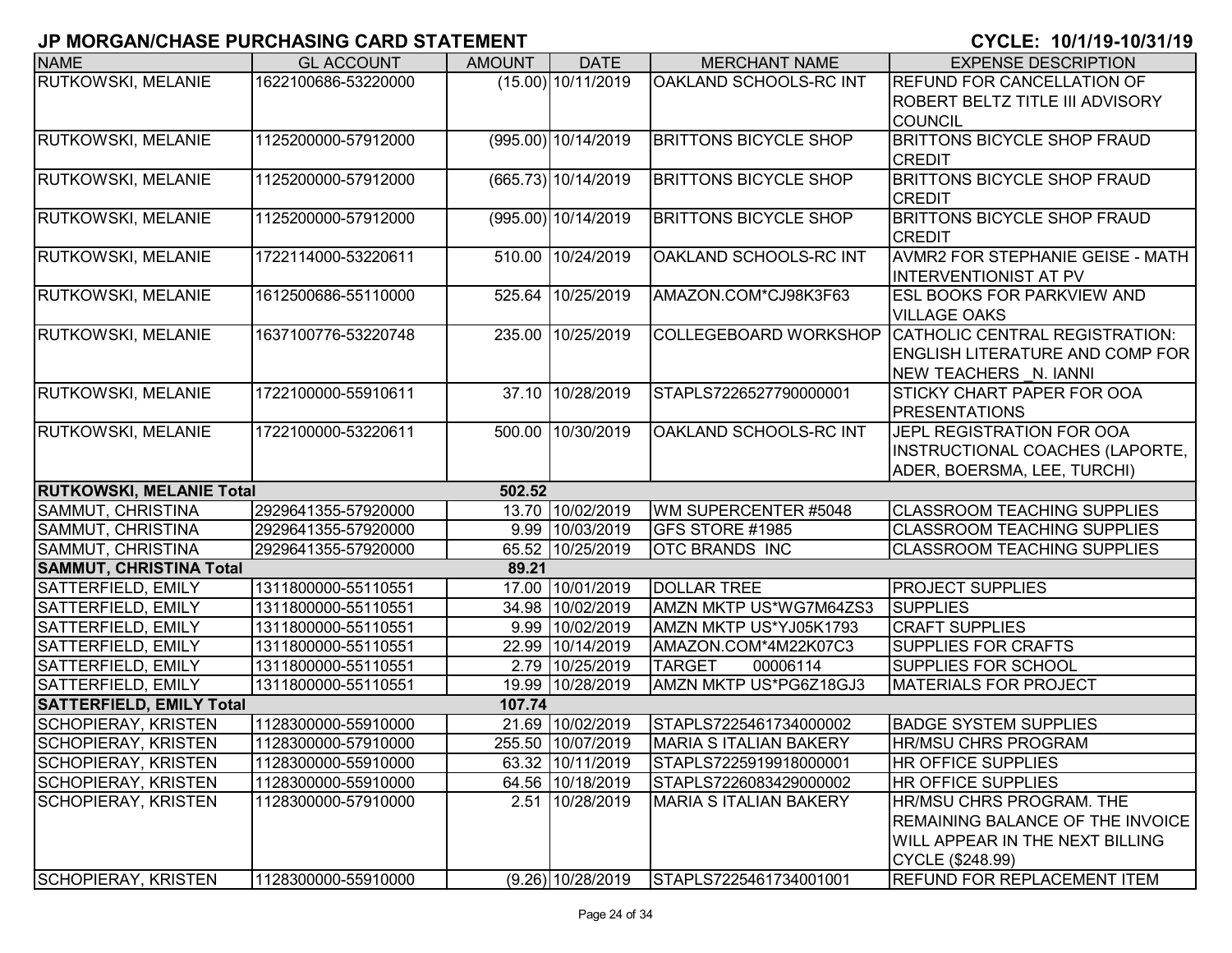| <b>NAME</b>                      | <b>GL ACCOUNT</b>   | <b>AMOUNT</b> | <b>DATE</b>       | <b>MERCHANT NAME</b>         | <b>EXPENSE DESCRIPTION</b>            |
|----------------------------------|---------------------|---------------|-------------------|------------------------------|---------------------------------------|
| <b>SCHOPIERAY, KRISTEN</b>       | 1128300000-55910000 |               | 9.26 10/28/2019   | STAPLS7225461734002001       | <b>REPLACEMENT ITEM (THIS AMOUNT</b>  |
|                                  |                     |               |                   |                              | <b>HAS A REFUND TRANSACTION</b>       |
|                                  |                     |               |                   |                              | <b>ATTACHED TO IT)</b>                |
| <b>SCHOPIERAY, KRISTEN</b>       | 1128300000-55910000 |               | 10.29 10/31/2019  | STAPLS7226083429000001       | NAME PLATE FOR RECEPTIONIST/HR        |
|                                  |                     |               |                   |                              | <b>ASSISTANT</b>                      |
| <b>SCHOPIERAY, KRISTEN Total</b> |                     | 417.87        |                   |                              |                                       |
| <b>SCHULZ, STEPHANIE</b>         | 1311800000-55110551 |               | 19.96 10/14/2019  | <b>TEACHERS STORE LIVON</b>  | TEACHING SUPPLIES FOR STUDENTS        |
| <b>SCHULZ, STEPHANIE Total</b>   |                     | 19.96         |                   |                              |                                       |
| <b>SCHURIG, CLAIRE</b>           | 1111322724-55110000 |               | 2.10 10/03/2019   | J.W. PEPPER                  | <b>MUSIC FOR WINTER CONCERT</b>       |
| <b>SCHURIG, CLAIRE</b>           | 1111322724-55110000 |               | 44.85 10/03/2019  | J.W. PEPPER                  | <b>MUSIC FOR WINTER CONCERT</b>       |
| <b>SCHURIG, CLAIRE</b>           | 1111322724-55110000 |               | 31.50 10/03/2019  | J.W. PEPPER                  | <b>MUSIC FOR WINTER CONCERT</b>       |
| <b>SCHURIG, CLAIRE</b>           | 1111322724-55110000 |               | 21.99 10/03/2019  | J.W. PEPPER                  | <b>MUSIC FOR WINTER CONCERT</b>       |
| <b>SCHURIG, CLAIRE</b>           | 2929622122-57920000 |               | 100.00 10/07/2019 | PALACE SPORTS & ENT BO       | <b>DEPOSIT FOR NATIONAL ANTHEM AT</b> |
|                                  |                     |               |                   |                              | <b>PISTONS GAME</b>                   |
| <b>SCHURIG, CLAIRE</b>           | 1111322724-55110000 |               | 3.90 10/14/2019   | J.W. PEPPER                  | <b>MUSIC FOR WINTER CONCERT</b>       |
| <b>SCHURIG, CLAIRE</b>           | 1111322724-57410000 |               | 250.00 10/15/2019 | VARSITYVOCALS.COM            | <b>APPLICATION FEE FOR A CAPPELLA</b> |
|                                  |                     |               |                   |                              | COMPETITION                           |
| <b>SCHURIG, CLAIRE</b>           | 2929622122-57920000 |               | 42.39 10/16/2019  | AMZN MKTP US*ZD6B17333       | <b>GIFT FOR STUDENT TEACHER</b>       |
| <b>SCHURIG, CLAIRE</b>           | 1111322724-55110000 |               | 13.75 10/17/2019  | <b>J.W. PEPPER</b>           | <b>MUSIC FOR WINTER CONCERT</b>       |
| <b>SCHURIG, CLAIRE</b>           | 1111322724-55110000 |               | 4.50 10/18/2019   | J.W. PEPPER                  | <b>MUSIC FOR WINTER CONCERT</b>       |
| <b>SCHURIG, CLAIRE</b>           | 1111322724-55110000 |               | 25.00 10/21/2019  | <b>APPLICATION MSVMA</b>     | <b>HONORS CHOIR APPLICATION</b>       |
| <b>SCHURIG, CLAIRE Total</b>     |                     | 539.98        |                   |                              |                                       |
| <b>SCHYPINSKI, RACHEL</b>        | 2929622186-57920000 |               | 391.33 10/16/2019 | COTTAGE INN PIZZA - NO       | PIZZA FOR DEVELOPMENT DAY FOR         |
|                                  |                     |               |                   |                              | <b>MS AND HS</b>                      |
| SCHYPINSKI, RACHEL               | 2929622186-57920000 |               | 182.17 10/17/2019 | SAMSCLUB.COM                 | <b>DEVELOPMENT DAY SNACKS FOR HS</b>  |
|                                  |                     |               |                   |                              | <b>AND MS</b>                         |
| <b>SCHYPINSKI, RACHEL</b>        | 2929622186-57920000 |               | 132.97 10/28/2019 | SP * WRISTBANDS.COM          | <b>FALL INFORMAL DANCE BRACELETS</b>  |
| <b>SCHYPINSKI, RACHEL Total</b>  |                     | 706.47        |                   |                              |                                       |
| <b>SHAFER, RACHELLE</b>          | 1111112000-55110723 |               | 29.98 10/02/2019  | AMZN MKTP US*FA6FF2GK3       | <b>MUSIC TEACHER CLASSROOM</b>        |
|                                  |                     |               |                   |                              | <b>BUDGET</b>                         |
| SHAFER, RACHELLE                 | 1111112000-55110723 |               | 34.99 10/02/2019  | AMZN MKTP US*SI64T0CS3       | <b>MUSIC TEACHER CLASSROOM</b>        |
|                                  |                     |               |                   |                              | <b>BUDGET</b>                         |
| SHAFER, RACHELLE                 | 1111112000-55110723 |               | 184.33 10/04/2019 | <b>WEST MUSIC CATALOG</b>    | MUSIC TEACHER CLASSROOM               |
|                                  |                     |               |                   |                              | BUDGET. ONE INVOICE. CHARGED          |
|                                  |                     |               |                   |                              | <b>SEPARATELY ON CREDIT CARD</b>      |
| SHAFER, RACHELLE                 | 1111112000-55110708 |               | 81.22 10/08/2019  | AMZN MKTP US*D661W9GL3       | M. KELLY CLASSROOM BUDGET             |
| <b>SHAFER, RACHELLE</b>          | 1111112000-55110708 |               | 105.12 10/09/2019 | <b>PRIMARY CONCEPTS, INC</b> | M. KELLY CLASSROOM BUDGET             |
| SHAFER, RACHELLE                 | 1122212000-55990000 |               | 67.18 10/10/2019  | STAPLS7225859400000001       | <b>OFFICE SUPPLIES</b>                |
| <b>SHAFER, RACHELLE</b>          | 1111112000-55110708 |               | 88.28 10/11/2019  | SSI*SCHOOL SPECIALTY         | <b>CLASSROOM SUPPLIES</b>             |
| SHAFER, RACHELLE                 | 1111112000-55110708 |               | 107.45 10/11/2019 | SSI*SCHOOL SPECIALTY         | J. CAMILLERI CLASSROOM BUDGET         |
| SHAFER, RACHELLE                 | 1111112000-55110708 |               | 65.82 10/14/2019  | AMZN MKTP US*U17IP2SV3       | J. CAMILLERI CLASSROOM BUDGET         |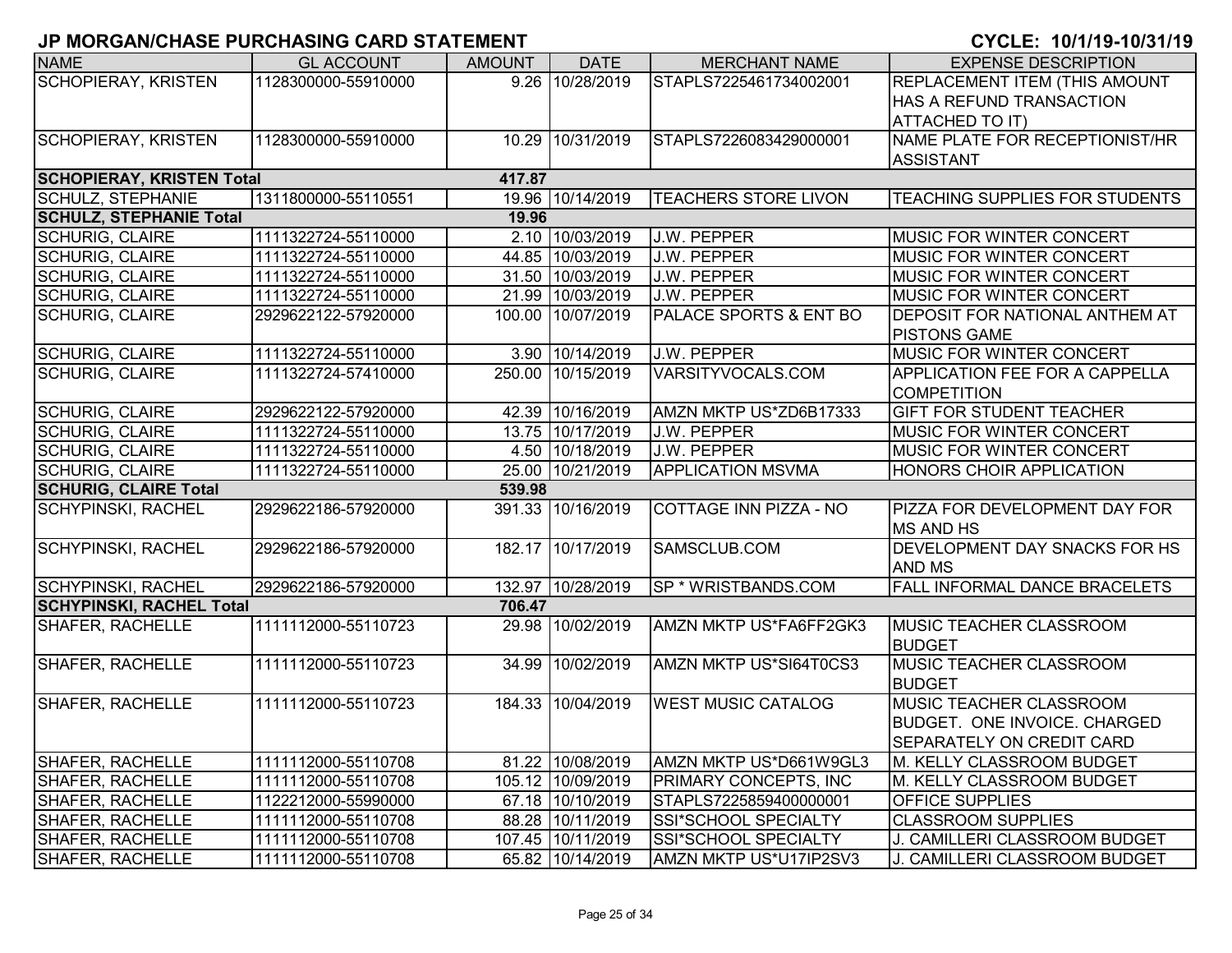| <b>NAME</b>                     | <b>GL ACCOUNT</b>   | <b>AMOUNT</b> | <b>DATE</b>         | <b>MERCHANT NAME</b>          | <b>EXPENSE DESCRIPTION</b>             |
|---------------------------------|---------------------|---------------|---------------------|-------------------------------|----------------------------------------|
| <b>SHAFER, RACHELLE</b>         | 1111112000-55110708 |               | 506.00 10/14/2019   | SSI*SCHOOL SPECIALTY          | PLANNERS FOR 3RD AND 4TH               |
|                                 |                     |               |                     |                               | <b>GRADERS</b>                         |
| <b>SHAFER, RACHELLE</b>         | 1111112000-55110708 |               | 28.60 10/15/2019    | AMAZON.COM*C83CR5RI3          | E. MACARTHUR'S CLASSROOM               |
|                                 |                     |               |                     |                               | <b>BUDGET</b>                          |
| <b>SHAFER, RACHELLE</b>         | 1111112000-55110729 |               | 195.00 10/15/2019   | <b>JUNIOR LIBRARY GUILD</b>   | <b>MEDIA CENTER BUDGET</b>             |
| <b>SHAFER, RACHELLE</b>         | 1111112000-55110723 |               | 69.99 10/17/2019    | AMAZON.COM*XU9X69FZ3          | <b>MUSIC TEACHER BUDGET</b>            |
| <b>SHAFER, RACHELLE</b>         | 1124112000-55910000 | 152.99        | 10/17/2019          | AMZN MKTP US*I72U762B3        | <b>FLATBED CART</b>                    |
| <b>SHAFER, RACHELLE</b>         | 2929612275-57920000 |               | 23.83 10/17/2019    | BUSCH'S #1205                 | LUNCH - I-READY TRAINING FOR           |
|                                 |                     |               |                     |                               | <b>STAFF</b>                           |
| <b>SHAFER, RACHELLE</b>         | 2929612275-57920000 |               | 840.00 10/17/2019   | <b>DETROIT ZOOLOGICAL SOC</b> | <b>1ST GRADE FIELD TRIP</b>            |
| <b>SHAFER, RACHELLE</b>         | 2929612275-57920000 |               | 158.47 10/17/2019   | JIMMY JOHNS - 396             | LUNCH FOR STAFF-IREADY TRAINING        |
| <b>SHAFER, RACHELLE</b>         | 1111112000-55110723 |               | 1,609.77 10/18/2019 | AMAZON.COM*VJ21M56X3          | <b>MUSIC TEACHER BUDGET</b>            |
| SHAFER, RACHELLE                | 2929612275-57920000 |               | 52.54 10/21/2019    | JIMMY JOHNS - 396             | ADMINISTRATIVE STAFF LUNCHEON          |
| SHAFER, RACHELLE                | 1111112000-55110708 |               | 503.02 10/21/2019   | SSI*SCHOOL SPECIALTY          | A. LONEY CLASSROOM BUDGET              |
| SHAFER, RACHELLE                | 1111112000-55110723 |               | 50.00 10/28/2019    | <b>WEST MUSIC CATALOG</b>     | <b>MUSIC TEACHER CLASSROOM</b>         |
|                                 |                     |               |                     |                               | <b>BUDGET-ONE RECEIPT-ITEMS</b>        |
|                                 |                     |               |                     |                               | SHIPPED SEPARATELY                     |
| <b>SHAFER, RACHELLE</b>         | 2929612275-57920000 |               | 90.00 10/29/2019    | <b>MSU PAYMENTS</b>           | KINDERGARTEN FIELD TRIP-FUNDS          |
|                                 |                     |               |                     |                               | <b>COLLECTED FOR CHAPERONES</b>        |
| <b>SHAFER, RACHELLE Total</b>   |                     | 5,044.58      |                     |                               |                                        |
| SHIELDS, SEBRINA                | 1212226194-57910695 |               | 100.89 10/04/2019   | OTC BRANDS, INC.              | <b>GRANT EXPENDITURE FOR FUR BABY</b>  |
|                                 |                     |               |                     |                               | <b>BASKETS - NOVI EDUCATIONAL FUND</b> |
| SHIELDS, SEBRINA                | 1212226194-54910000 |               | 192.00 10/15/2019   | <b>MSU PAYMENTS</b>           | MSU TOLLGATE - CBI FOR NATC.           |
|                                 |                     |               |                     |                               | <b>ALIGNED WITH CURRICULAR</b>         |
|                                 |                     |               |                     |                               | <b>ACTIVITIES</b>                      |
| SHIELDS, SEBRINA                | 1212226194-57910695 |               | 31.00 10/24/2019    | <b>DOLLARTREE</b>             | <b>GRANT EXPENDITURE FOR FUR BABY</b>  |
|                                 |                     |               |                     |                               | <b>BASKETS - NOVI EDUCATIONAL FUND</b> |
| SHIELDS, SEBRINA                | 1212226194-57910695 |               | 8.70 10/29/2019     | JOANN STORES #733             | <b>GRANT EXPENDITURE FOR FUR BABY</b>  |
|                                 |                     |               |                     |                               | <b>BASKET - NOVI EDUCATIONAL FUND</b>  |
| <b>SHIELDS, SEBRINA Total</b>   |                     | 332.59        |                     |                               |                                        |
| <b>SHPAKOFF, KATHLEEN</b>       | 1335100000-55110553 |               | 44.05 10/10/2019    | <b>TARGET</b><br>00014654     | <b>TEACHING MATERIALS</b>              |
| <b>SHPAKOFF, KATHLEEN</b>       | 1335100000-55110553 |               | 34.49 10/30/2019    | <b>TARGET</b><br>00014654     | <b>TEACHING MATERIALS</b>              |
| <b>SHPAKOFF, KATHLEEN Total</b> |                     | 78.54         |                     |                               |                                        |
| SIPPLE, GEORGE                  | 1128200000-53220000 |               | 95.00 10/10/2019    | MI ASSOC SCH ADM              | <b>IMSPRA DRIVE-IN CONFERENCE</b>      |
| SIPPLE, GEORGE                  | 1128200000-53450000 |               | 2,000.00 10/21/2019 | SMORE.COM                     | 11-YEAR SUBSCRIPTION FOR 55            |
|                                 |                     |               |                     |                               | <b>ACCOUNTS FOR THE DISTRICT</b>       |
|                                 |                     |               |                     |                               | NEWSLETTERS                            |
| <b>SIPPLE, GEORGE Total</b>     |                     | 2,095.00      |                     |                               |                                        |
| SOVEL, SHEILA                   | 2929641355-57920000 |               | 32.06 10/01/2019    | WAL-MART #5048                | <b>CLASSROOM TEACHING SUPPLIES</b>     |
| SOVEL, SHEILA                   | 2929641355-57920000 |               | 12.79 10/04/2019    | AMAZON.COM*ZB1YU6SJ3          | <b>CLASSROOM TEACHING SUPPLIES</b>     |
| <b>SOVEL, SHEILA</b>            | 1100000000-41922000 |               | 3.99 10/04/2019     | AMZN MKTP US*TB10C43C3        | <b>TEACHING SUPPLIES FOR</b>           |
|                                 |                     |               |                     |                               | <b>CLASSROOM</b>                       |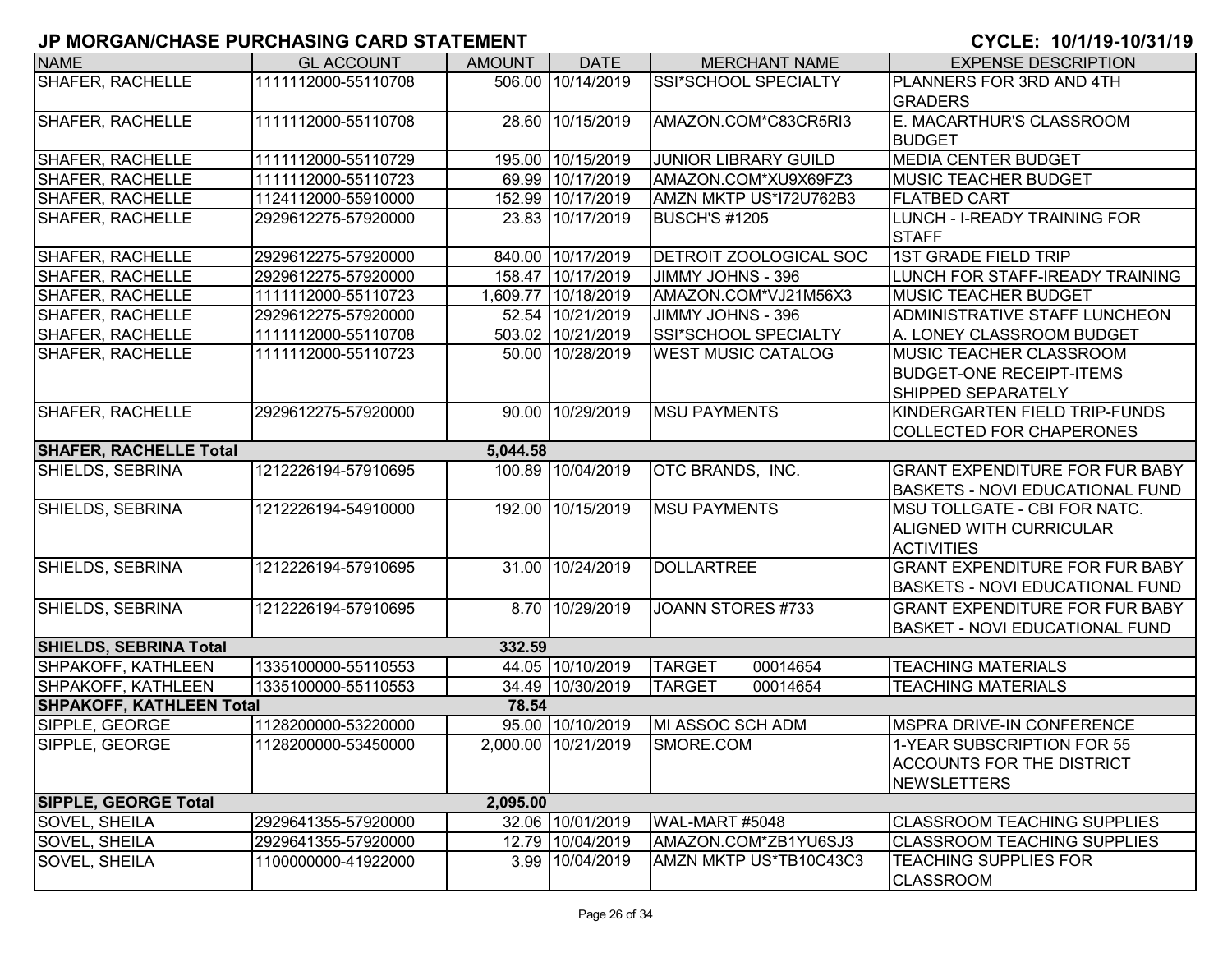| <b>NAME</b>          | <b>GL ACCOUNT</b>   | <b>AMOUNT</b> | <b>DATE</b>       | <b>MERCHANT NAME</b>        | <b>EXPENSE DESCRIPTION</b>                         |
|----------------------|---------------------|---------------|-------------------|-----------------------------|----------------------------------------------------|
| <b>SOVEL, SHEILA</b> | 1100000000-41922000 |               | 15.96 10/04/2019  | AMZN MKTP US*YI6838V93      | <b>TEACHING SUPPLIES FOR</b>                       |
|                      |                     |               |                   |                             | <b>CLASSROOM STEM ACTIVITIES</b>                   |
| <b>SOVEL, SHEILA</b> | 1100000000-41922000 |               | 21.19 10/07/2019  | AMAZON.COM*Y56US9AE3        | <b>CLASSROOM TOYS AND SUPPLIES-</b>                |
|                      |                     |               |                   |                             | <b>STEM ACTIVITIES</b>                             |
| <b>SOVEL, SHEILA</b> | 1100000000-41922000 |               | 156.29 10/07/2019 | <b>ZULILY</b>               | <b>CLASSROOM TEACHING SUPPLIES</b>                 |
|                      |                     |               |                   |                             | <b>STEM ACTIVITIES</b>                             |
| SOVEL, SHEILA        | 1100000000-41922000 |               | 69.01 10/08/2019  | AMZN MKTP US*VU61A5VF3      | <b>CLASSROOM STEM TOYS</b>                         |
| <b>SOVEL, SHEILA</b> | 2929641355-57920000 |               | 31.56 10/09/2019  | <b>TARGET</b><br>00008961   | <b>CLASSROOM SUPPLIES</b>                          |
| SOVEL, SHEILA        | 2929641355-57920000 |               | 24.99 10/09/2019  | <b>TARGET</b><br>00008961   | <b>CLASSROOM TEACHING SUPPLIES</b>                 |
| SOVEL, SHEILA        | 1100000000-41922000 |               | 74.18 10/10/2019  | <b>ZULILY</b>               | <b>CLASSROOM STEM TOYS</b>                         |
| SOVEL, SHEILA        | 1100000000-41922000 |               | 16.74 10/11/2019  | <b>ZULILY</b>               | <b>CLASSROOM STEM TOYS</b>                         |
| SOVEL, SHEILA        | 1100000000-41922000 |               | 25.43 10/11/2019  | <b>ZULILY</b>               | <b>CLASSROOM STEM TOYS</b>                         |
| <b>SOVEL, SHEILA</b> | 1100000000-41922000 |               | 16.99 10/14/2019  | AMZN MKTP US*B615667N3      | <b>CLASSROOM TEACHING SUPPLIES</b>                 |
|                      |                     |               |                   |                             | <b>FOR STEM ACTIVITY</b>                           |
| <b>SOVEL, SHEILA</b> | 2929641355-57920000 |               | 20.71 10/14/2019  | PARTY CITY 4124             | <b>CLASSROOM SUPPLIES FOR</b>                      |
|                      |                     |               |                   |                             | <b>TEACHING</b>                                    |
| SOVEL, SHEILA        | 1100000000-41922000 |               | 9.53 10/14/2019   | <b>ZULILY</b>               | <b>CLASSROOM STEM TEACHING TOYS</b>                |
| <b>SOVEL, SHEILA</b> | 2929641355-57920000 |               | 21.18 10/17/2019  | PARTY CITY 4124             | <b>CLASSROOM HALLOWEEN PARTY</b>                   |
|                      |                     |               |                   |                             | <b>SUPPLIES</b>                                    |
| SOVEL, SHEILA        | 1100000000-41922000 |               | 10.00 10/17/2019  |                             | TEACHERSPAYTEACHERS.CO CLASSROOM TEACHING ACTIVITY |
| <b>SOVEL, SHEILA</b> | 1100000000-41922000 |               | 27.54 10/17/2019  | <b>ZULILY</b>               | <b>CLASSROOM STEM TOY</b>                          |
| SOVEL, SHEILA        | 1100000000-41922000 |               | 16.99 10/18/2019  | AMZN MKTP US*U25QA1313      | <b>CLASSROOM SUPPLY FOR TEACHING</b>               |
|                      |                     |               |                   |                             | <b>STEM ACTIVITY</b>                               |
| SOVEL, SHEILA        | 1100000000-41922000 |               | 18.01 10/18/2019  | <b>ZULILY</b>               | <b>CLASSROOM STEM TOY</b>                          |
| SOVEL, SHEILA        | 1100000000-41922000 |               | 5.29 10/18/2019   | <b>ZULILY</b>               | <b>CLASSROOM STEM TOY</b>                          |
| <b>SOVEL, SHEILA</b> | 1100000000-41922000 |               | 27.82 10/21/2019  | AMAZON.COM*W60F079S3        | <b>CLASSROOM STEM ACTIVITY</b>                     |
|                      |                     |               |                   |                             | <b>MANIPULATIVES</b>                               |
| SOVEL, SHEILA        | 2929641355-57920000 |               | 8.97 10/21/2019   | AMZN MKTP US*L69HN45Z3      | TIMERS FOR PBIS IN CLASSROOM                       |
| SOVEL, SHEILA        | 1100000000-41922000 |               | 11.13 10/21/2019  | SCHOLASTIC, INC.            | <b>STEM TOY FOR CLASSROOM</b>                      |
| SOVEL, SHEILA        | 1100000000-41922000 |               | 55.42 10/21/2019  | <b>ZULILY</b>               | <b>CLASSROOM STEM MANIPULATIVES</b>                |
| <b>SOVEL, SHEILA</b> | 1100000000-41922000 |               | 18.00 10/21/2019  | <b>ZULILY</b>               | <b>CLASSROOM STEM TOY</b>                          |
| SOVEL, SHEILA        | 1100000000-41922000 |               | 18.01 10/21/2019  | <b>ZULILY</b>               | <b>CLASSROOM STEM MANIPULATIVES</b>                |
| SOVEL, SHEILA        | 1100000000-41922000 |               | 23.31 10/21/2019  | <b>ZULILY</b>               | <b>CLASSROOM STEM TOY</b>                          |
| SOVEL, SHEILA        | 2929641355-57920000 |               | 14.87 10/22/2019  | KROGER #619                 | <b>CLASSROOM SUPPLIES FOR</b>                      |
|                      |                     |               |                   |                             | <b>ALPHABET PARTY</b>                              |
| SOVEL, SHEILA        | 2929641355-57920000 |               | 23.73 10/23/2019  | MICHAELS STORES 3744        | <b>CLASSROOM SUPPLIES FOR</b>                      |
|                      |                     |               |                   |                             | <b>TEACHING</b>                                    |
| <b>SOVEL, SHEILA</b> | 2929641355-57920000 |               | 17.62 10/24/2019  | <b>MICHAELS STORES 3744</b> | <b>CLASSROOM TEACHING SUPPLIES</b>                 |
| <b>SOVEL, SHEILA</b> | 2929641355-57920000 |               | 7.79 10/24/2019   | WAL-MART #5893              | <b>CLASSROOM SUPPLIES FOR</b>                      |
|                      |                     |               |                   |                             | <b>HALLOWEEN PARTIES</b>                           |
| SOVEL, SHEILA        | 1100000000-41922000 |               | 23.49 10/25/2019  | AMZN MKTP US*0S4O91F93      | <b>CLASSROOM STEM MANIPULATIVES</b>                |
| SOVEL, SHEILA        | 1100000000-41922000 |               | 38.14 10/25/2019  | <b>ZULILY</b>               | <b>CLASSROOM STEM MANIPULATIVE</b>                 |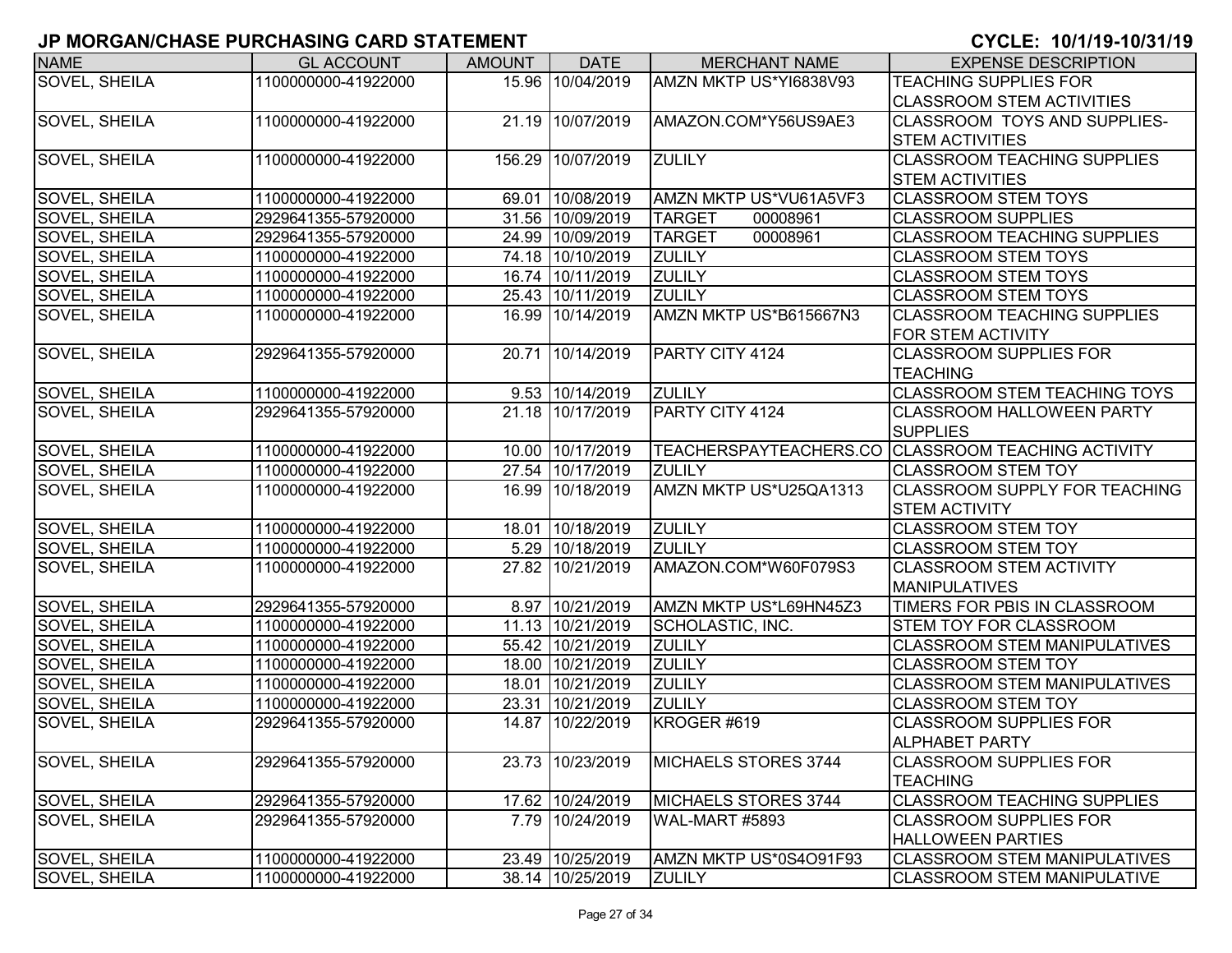| <b>NAME</b>                        | <b>GL ACCOUNT</b>   | <b>AMOUNT</b> | <b>DATE</b>         | <b>MERCHANT NAME</b>        | <b>EXPENSE DESCRIPTION</b>             |
|------------------------------------|---------------------|---------------|---------------------|-----------------------------|----------------------------------------|
| SOVEL, SHEILA                      | 1100000000-41922000 |               | 27.02 10/29/2019    | AMAZON.COM*S102X0PR3        | <b>CLASSROOM STEM DRAMATIC PLAY</b>    |
|                                    |                     |               |                     |                             | <b>TOY</b>                             |
| SOVEL, SHEILA                      | 1100000000-41922000 |               | 41.33 10/30/2019    | AMZN MKTP US*ZU0YH46X3      | CONTAINERS FOR FINE MOTOR TAKE         |
|                                    |                     |               |                     |                             | HOME TUBS/ THESE WERE ALL              |
|                                    |                     |               |                     |                             | BROKEN SO WILL BE REIMBURSED ON        |
|                                    |                     |               |                     |                             | <b>NEXT MONTHS STATEMENT</b>           |
| <b>SOVEL, SHEILA Total</b>         |                     | 987.08        |                     |                             |                                        |
| <b>SOWDERS, ERICA</b>              | 1111220000-55110715 |               | 331.01 10/07/2019   | THE HOME DEPOT 2737         | <b>STEM PROJECT-TOOLS</b>              |
| SOWDERS, ERICA                     | 1111220000-55110715 |               | 209.95 10/11/2019   | MIDCO 800-536-0238          | CO2 DRAGSTER KITS                      |
| SOWDERS, ERICA                     | 1111220000-55110715 |               | 22.52 10/14/2019    | THE HOME DEPOT #2737        | <b>STEM PROJECT-TOOLS</b>              |
| <b>SOWDERS, ERICA</b>              | 1111220000-55110715 |               | 74.93 10/16/2019    | <b>MICHAELS STORES 3744</b> | <b>STEM PROJECT- SUPPLIES</b>          |
| <b>SOWDERS, ERICA</b>              | 1111220000-55110715 |               | 29.90 10/25/2019    | THE HOME DEPOT #2737        | <b>STEM PROJECT- SUPPLIES</b>          |
| <b>SOWDERS, ERICA Total</b>        |                     | 668.31        |                     |                             |                                        |
| <b>STEEH, ROBERT</b>               | 1522100331-53220000 |               | 365.04 10/17/2019   | <b>CRYSTAL MTN LODGING</b>  | MACAE STATE CONFERENCE OCT.15 -        |
|                                    |                     |               |                     |                             | OCT. 18, 2019                          |
| STEEH, ROBERT                      | 1522100331-53220000 |               | 173.16 10/21/2019   | <b>CRYSTAL MTN LODGING</b>  | MACAE CONFERENCE OCT 15-OCT            |
|                                    |                     |               |                     |                             | 18.2019                                |
| STEEH, ROBERT                      | 1522100331-53220000 |               | (191.88) 10/21/2019 | <b>CRYSTAL MTN LODGING</b>  | MACAE CONFERENCE: REIMBURSED           |
| STEEH, ROBERT                      | 2929625301-57920000 |               | 62.70 10/23/2019    | <b>STEVE &amp; ROCKYS</b>   | <b>MEETING WITH SHO UEDA JBSD</b>      |
| <b>STEEH, ROBERT Total</b>         |                     | 409.02        |                     |                             |                                        |
| STORM, KERI                        | 1311800000-55990551 |               | 5.30 10/15/2019     | <b>DOLLAR TREE</b>          | <b>CRAFT &amp; PROJECT SUPPLIES</b>    |
| STORM, KERI                        | 1311800000-55990551 |               | 9.00 10/21/2019     | <b>DOLLAR TREE</b>          | <b>CRAFT &amp; PROJECT SUPPLIES</b>    |
| STORM, KERI                        | 1311800000-55990551 |               | 2.46 10/22/2019     | MEIJER # 034                | <b>HALLOWEEN PARTY SUPPLIES</b>        |
| <b>STORM, KERI</b>                 | 1311800000-55990551 |               | 3.00 10/25/2019     | MEIJER # 034                | <b>HALLOWEEN PARTY SUPPLIES</b>        |
| <b>STORM, KERI</b>                 | 1311800000-55990551 |               | 9.37 10/28/2019     | <b>TARGET</b><br>00002824   | <b>CLASSROOM SUPPLIES</b>              |
| <b>STORM, KERI</b>                 | 1311800000-55990551 |               | 3.97 10/30/2019     | WAL-MART #2873              | <b>CRAFT &amp; PROJECT SUPPLIES</b>    |
| <b>STORM, KERI Total</b>           |                     | 33.10         |                     |                             |                                        |
| <b>STRICKER, CHRISTINE</b>         | 1335100000-55110553 |               | 11.66 10/01/2019    | WAL-MART #5048              | <b>CRAFTING SUPPLIES</b>               |
| <b>STRICKER, CHRISTINE Total</b>   |                     | 11.66         |                     |                             |                                        |
| THEOPHELIS, ANASTASIA              | 1221652000-53220000 |               | 15.00 10/17/2019    | OAKLAND SCHOOLS-RC INT      | PD - PRESCHOOL SOCIAL WORKERS          |
|                                    |                     |               |                     |                             | COMMUNITY OF PRACTICE                  |
| THEOPHELIS, ANASTASIA              | 1222600000-53220000 |               | 1,370.00 10/30/2019 | <b>LRP PUBLICATIONS</b>     | <b>SPECIAL EDUCATION ADMINISTRATOR</b> |
|                                    |                     |               |                     |                             | CONFERENCE - LRP - FOR MAY 2020        |
| <b>THEOPHELIS, ANASTASIA Total</b> |                     | 1,385.00      |                     |                             |                                        |
| <b>TIMMER, SANDRA</b>              | 2929625301-57920000 |               | 60.00 10/02/2019    | TIM HORTONS #914689         | <b>GIFT CARDS FOR COUNT DAY</b>        |
| <b>TIMMER, SANDRA</b>              | 2929625301-57920000 |               | 12.00 10/02/2019    | <b>WENDYS 3824</b>          | <b>GIFT CARDS FOR COUNT DAY</b>        |
| <b>TIMMER, SANDRA</b>              | 2929625301-57920000 |               | 6.00 10/03/2019     | TACO BELL 000900095919      | <b>GIFT CARDS FOR COUNT DAY</b>        |
| <b>TIMMER, SANDRA</b>              | 2929625301-57920000 |               | 6.00 10/03/2019     | TACO BELL 000900095919      | <b>GIFT CARDS FOR COUNT DAY</b>        |
| <b>TIMMER, SANDRA</b>              | 2929625301-57920000 |               | 6.00 10/03/2019     | TACO BELL 000900095919      | <b>GIFT CARDS FOR COUNT DAY</b>        |
| <b>TIMMER, SANDRA</b>              | 2929625301-57920000 |               | 6.00 10/03/2019     | TACO BELL 000900095919      | <b>GIFT CARDS FOR COUNT DAY</b>        |
| <b>TIMMER, SANDRA</b>              | 2929625301-57920000 |               | 6.00 10/03/2019     | TACO BELL 000900095919      | <b>GIFT CARDS FOR COUNT DAY</b>        |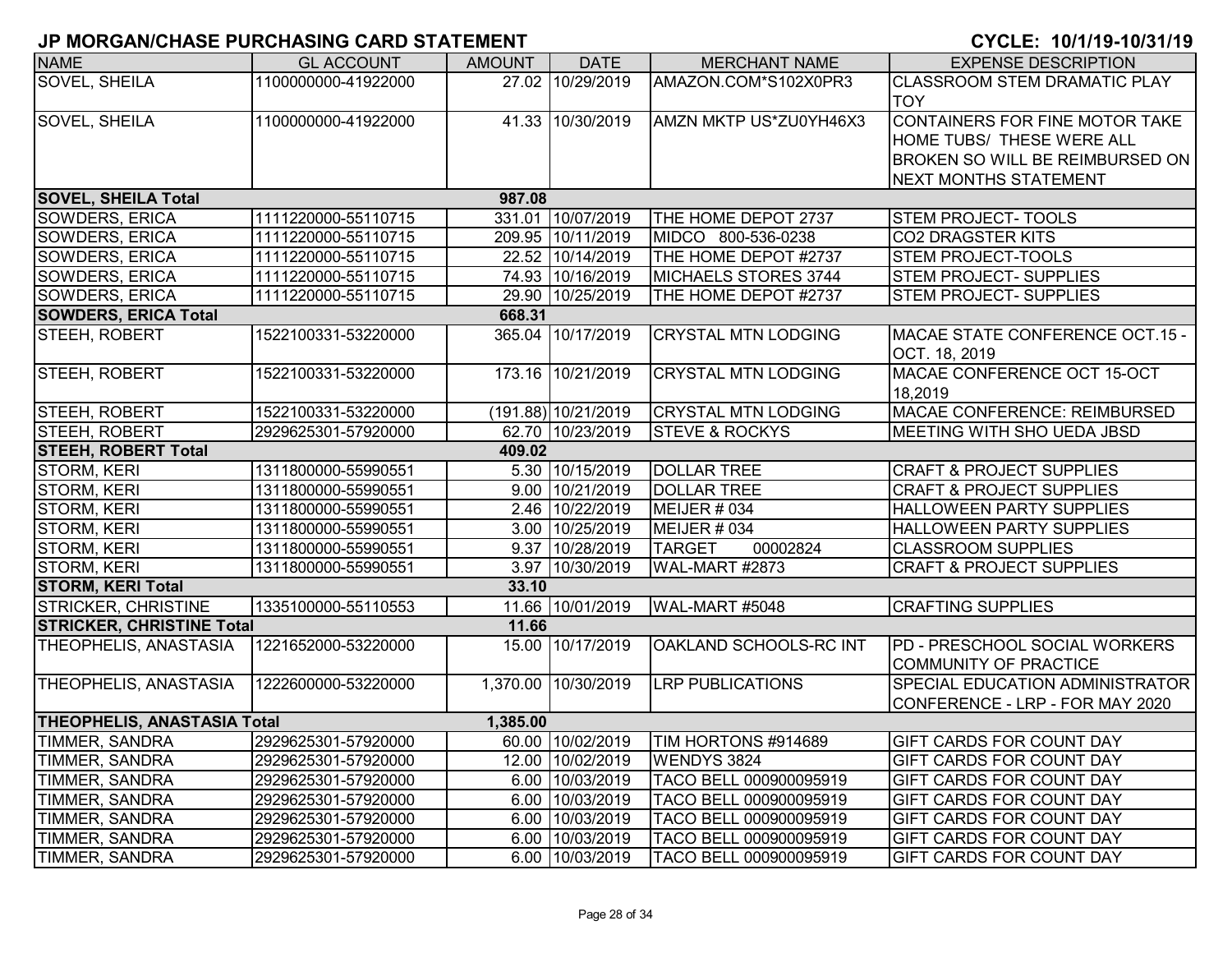| <b>NAME</b>                 | <b>GL ACCOUNT</b>   | <b>AMOUNT</b> | <b>DATE</b>         | <b>MERCHANT NAME</b>          | <b>EXPENSE DESCRIPTION</b>             |
|-----------------------------|---------------------|---------------|---------------------|-------------------------------|----------------------------------------|
| TIMMER, SANDRA              | 1624900361-55990000 |               | 208.59 10/11/2019   | AMAZON.COM*402BC0W43          | NEW TABLE CART TO STORE TABLES         |
|                             |                     |               |                     |                               | IN DEAD ZONE                           |
| TIMMER, SANDRA              | 1122600511-55910000 |               | 8.26 10/14/2019     | <b>OFFICEMAX/DEPOT 6401</b>   | PENS/OFFICE SUPPLY                     |
| <b>TIMMER, SANDRA</b>       | 1622100361-53220000 |               | 20.00 10/25/2019    | <b>MPHI</b>                   | <b>ADULT EDUCATION FALL INSTITUTES</b> |
|                             |                     |               |                     |                               | CONFERENCE NOV. 20, 2019               |
| <b>TIMMER, SANDRA Total</b> |                     | 338.85        |                     |                               |                                        |
| TURNER, NANCY               | 1126122000-55990000 |               | 203.20 10/01/2019   | INT*IN *AQUATIC SOURCE        | <b>HS POOL CHLORINE</b>                |
| TURNER, NANCY               | 1126170000-54110000 |               | 2,467.00 10/01/2019 | INT*IN *SECURE DOORS L        | <b>TRANSPORTATION - REPAIR TO NW</b>   |
|                             |                     |               |                     |                               | <b>BAY DOOR</b>                        |
| TURNER, NANCY               | 2326161000-53840000 |               | 766.46 10/01/2019   | <b>WASTE MGMT WM EZPAY</b>    | <b>DISTRICT WASTE REMOVAL REC</b>      |
| TURNER, NANCY               | 1126161000-53840000 |               | 2,299.40 10/01/2019 | <b>WASTE MGMT WM EZPAY</b>    | <b>DISTRICT WASTE REMOVAL</b>          |
| TURNER, NANCY               | 1126160000-53450000 |               | 110.00 10/02/2019   | <b>ARC LAKESIDE BLUEPRINT</b> | <b>MTCE SKYSITE MONTHLY FEE</b>        |
| TURNER, NANCY               | 1126160000-55710000 |               | 515.03 10/02/2019   | CORRIGAN OIL #2 - BRI         | MTCE - ETHANOL - 253.80 GROSS          |
| TURNER, NANCY               | 1126160000-54120000 |               | 392.01 10/02/2019   | <b>INT*IN *AQUATIC SOURCE</b> | HS POOL FAN REPLACEMENT                |
| TURNER, NANCY               | 1126122000-55990000 |               | 104.42 10/03/2019   | <b>LEONARDS SYSRUPS</b>       | HS POOL CO2                            |
| <b>TURNER, NANCY</b>        | 1126122000-54110000 |               | 514.00 10/04/2019   | IINT*IN *SERVICEPRO PLU       | HS - FLOOR DRAIN CLEANING IN           |
|                             |                     |               |                     |                               | <b>KITCHEN</b>                         |
| <b>TURNER, NANCY</b>        | 1126122000-55990000 |               | 490.00 10/09/2019   | INT*IN *AQUATIC SOURCE        | <b>HS POOL CHLORINE</b>                |
| TURNER, NANCY               | 1126122000-54110000 |               | 226.00 10/09/2019   | INT*IN *SECURE DOORS L        | HS ATRIUM DOOR RESET MONITOR           |
|                             |                     |               |                     |                               | <b>AND TESTED</b>                      |
| TURNER, NANCY               | 1126600000-54910000 |               | 4,161.00 10/09/2019 | SONITROL GREAT LAKES M        | <b>DISTRICT BUILDING SECURITY</b>      |
| TURNER, NANCY               | 1126122000-54120000 |               | 200.50 10/10/2019   | INT*IN *AQUATIC SOURCE        | HS POOL UV FAULT REPAIR                |
| TURNER, NANCY               | 4126170951-54110000 |               | 130.00 10/10/2019   | <b>REDFORD LOCK COMPANY I</b> | TRANSPORTATION - LABOR TO              |
|                             |                     |               |                     |                               | REPAIR VESTIBULE DOOR HARDWARE         |
|                             |                     |               |                     |                               | SINKING FUND PG 24                     |
| <b>TURNER, NANCY</b>        | 1126160000-53840000 |               | 907.96 10/11/2019   | <b>ARCH ENVIRONMENTAL GRO</b> | <b>PV AND MS MEDICAL WASTE</b>         |
|                             |                     |               |                     |                               | <b>DISPOSAL</b>                        |
| <b>TURNER, NANCY</b>        | 1126122000-54120000 |               | 171.77 10/11/2019   | INT*IN *AQUATIC SOURCE        | HS POOL CHECKED FLOW ON                |
|                             |                     |               |                     |                               | CONTROLLER AND CLEANED FLOW            |
|                             |                     |               |                     |                               | <b>METER</b>                           |
| <b>TURNER, NANCY</b>        | 1126160000-55710000 |               | 718.62 10/14/2019   | CORRIGAN OIL #2 - BRI         | MTCE - ETHANOL 358.40 GROSS            |
| TURNER, NANCY               | 1126152000-54120000 |               | 222.10 10/15/2019   | <b>CUMMINS INC - S1</b>       | <b>ECEC GENERATOR INSPECTION</b>       |
| TURNER, NANCY               | 1126122000-54110000 |               | 914.00 10/15/2019   | SONITROL GREAT LAKES M        | HS REPLACED 3 DOOR CONTACTS            |
| TURNER, NANCY               | 1126122000-55991000 | 152.67        | 10/17/2019          | <b>C - MAR PRODUCTS</b>       | HS RECONDITIONED CUT OUT TRASH         |
|                             |                     |               |                     |                               | <b>DRUMS - PAINTED GREEN</b>           |
|                             | 1126120000-55991000 |               |                     | <b>C - MAR PRODUCTS</b>       |                                        |
| <b>TURNER, NANCY</b>        |                     |               | 152.67 10/17/2019   |                               | MS RECONDITIONED CUT OUT TRASH         |
|                             |                     |               |                     |                               | <b>DRUMS - PAINTED GREEN</b>           |
| <b>TURNER, NANCY</b>        | 1126114000-55991000 |               | 152.66 10/17/2019   | C - MAR PRODUCTS              | PV RECONDITIONED CUT OUT TRASH         |
|                             |                     |               |                     |                               | <b>DRUMS - PAINTED GREEN</b>           |
| <b>TURNER, NANCY</b>        | 1126160000-55992000 |               | 18.20 10/17/2019    | <b>MADISON ELECTRIC COMPA</b> | MTCE - HVAC FUSES - STOCK              |
| TURNER, NANCY               | 1126160000-55993000 |               | 1,743.42 10/17/2019 | <b>RESIDEX</b>                | <b>DISTRICTWIDE - BROADLEAF WEED</b>   |
|                             |                     |               |                     |                               | <b>CONTROL</b>                         |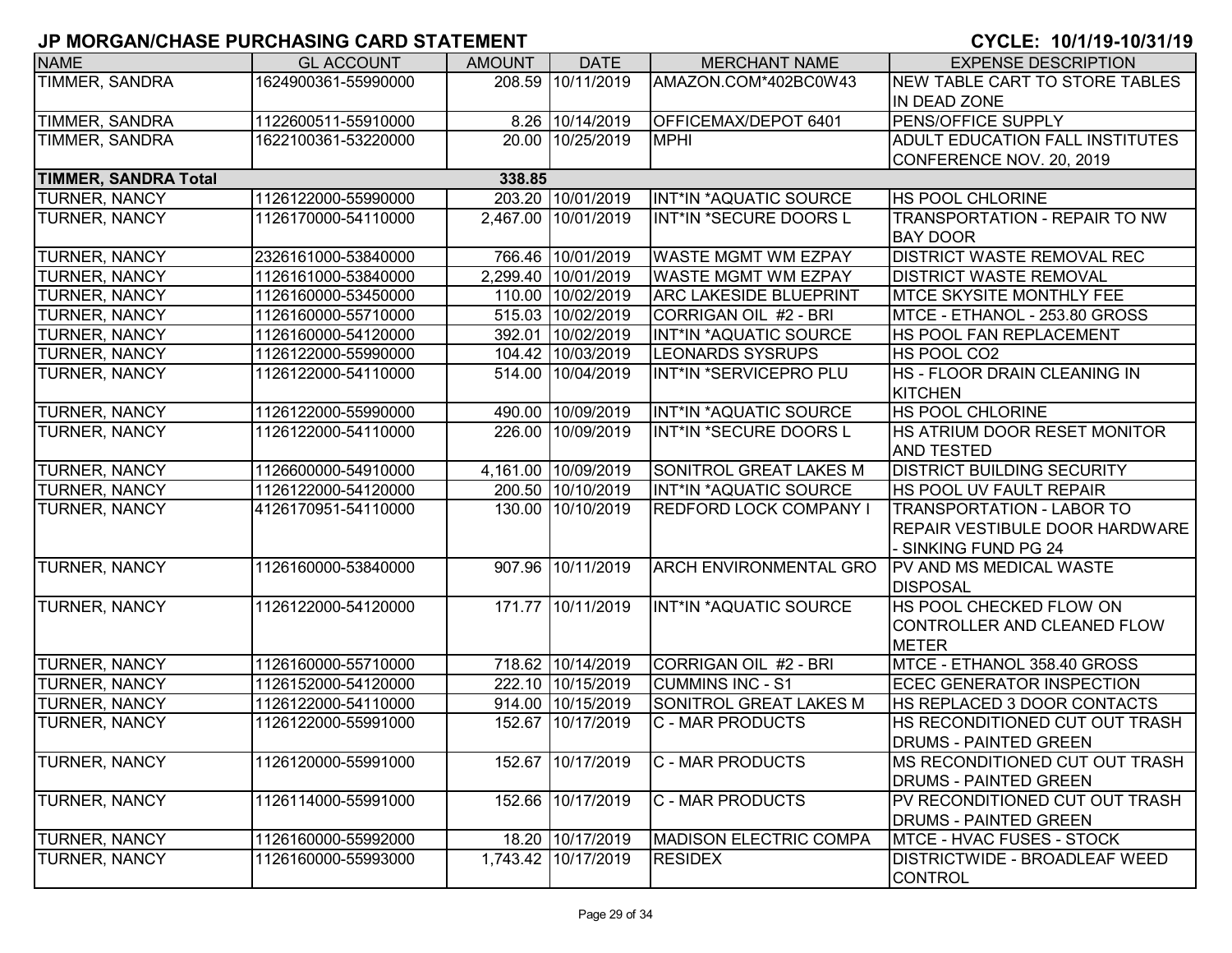| <b>NAME</b>                     | <b>GL ACCOUNT</b>   | <b>AMOUNT</b> | <b>DATE</b>         | <b>MERCHANT NAME</b>              | <b>EXPENSE DESCRIPTION</b>                                 |
|---------------------------------|---------------------|---------------|---------------------|-----------------------------------|------------------------------------------------------------|
| <b>TURNER, NANCY</b>            | 1126152000-54110000 |               | 600.00 10/18/2019   | <b>HOH WATER TECHNOLOGY</b>       | <b>ECEC - QTR WATER TREATMENT</b>                          |
| <b>TURNER, NANCY</b>            | 1126114000-54110000 |               | 300.00 10/18/2019   | HOH WATER TECHNOLOGY              | PV - QTR WATER TREATMENT                                   |
| TURNER, NANCY                   | 1126113000-54110000 |               | 700.00 10/18/2019   | HOH WATER TECHNOLOGY              | <b>NW - QTR WATER TREATMENT</b>                            |
| TURNER, NANCY                   | 1126160000-55992000 |               | 131.19 10/18/2019   | <b>MADISON ELECTRIC COMPA</b>     | <b>MTCE - CRUB WATER RETRO KIT -</b>                       |
|                                 |                     |               |                     |                                   | <b>STOCK</b>                                               |
| <b>TURNER, NANCY</b>            | 1126118000-54120000 |               | 491.50 10/18/2019   | <b>URBAN'S PARTITION &amp; RE</b> | NM - REPAIR OPERABLE WALL IN RM                            |
|                                 |                     |               |                     |                                   | 514-518 - WO 23244                                         |
| <b>TURNER, NANCY</b>            | 1126100000-54910829 |               | 1,901.31 10/21/2019 | <b>ARCH ENVIRONMENTAL GRO</b>     | <b>DISTRICT STORM WATER MGT</b>                            |
| TURNER, NANCY                   | 1126170000-54910000 |               | 663.75 10/21/2019   | <b>ARCH ENVIRONMENTAL GRO</b>     | UST CLASS A/B CONSULTING                                   |
| TURNER, NANCY                   | 1126101000-54110000 |               | 168.00 10/21/2019   | PREMIER PEST MANAG                | <b>ESB PEST CONTROL</b>                                    |
| TURNER, NANCY                   | 1126105000-54110000 |               | 31.00 10/21/2019    | <b>PREMIER PEST MANAG</b>         | <b>NATC PEST CONTROL</b>                                   |
| <b>TURNER, NANCY</b>            | 1126152000-54110000 |               | 37.00 10/21/2019    | <b>PREMIER PEST MANAG</b>         | <b>ECEC PEST CONTROL</b>                                   |
| TURNER, NANCY                   | 1126122000-54110000 |               | 33.00 10/21/2019    | <b>PREMIER PEST MANAG</b>         | HS PEST CONTROL                                            |
| TURNER, NANCY                   | 1126120000-54110000 |               | 162.00 10/21/2019   | PREMIER PEST MANAG                | <b>MS PEST CONTROL</b>                                     |
| <b>TURNER, NANCY</b>            | 1126118000-54110000 | 181.00        | 10/21/2019          | PREMIER PEST MANAG                | NM PEST CONTROL                                            |
| TURNER, NANCY                   | 1126103000-54110000 | 28.00         | 10/21/2019          | PREMIER PEST MANAG                | <b>ITC PEST CONTROL</b>                                    |
| TURNER, NANCY                   | 1126114000-54110000 | 28.00         | 10/21/2019          | PREMIER PEST MANAG                | PV PEST CONTROL                                            |
| <b>TURNER, NANCY</b>            | 1126112000-54110000 |               | 28.00 10/21/2019    | <b>PREMIER PEST MANAG</b>         | OH PEST CONTROL                                            |
| TURNER, NANCY                   | 1126111000-54110000 |               | 1,180.00 10/21/2019 | <b>PREMIER PEST MANAG</b>         | <b>VO PEST CONTROL</b>                                     |
| TURNER, NANCY                   | 1126115000-54110000 |               | 523.00 10/21/2019   | <b>PREMIER PEST MANAG</b>         | <b>DF PEST CONTROL</b>                                     |
| <b>TURNER, NANCY</b>            | 1126113000-54110000 |               | 153.00 10/21/2019   | PREMIER PEST MANAG                | <b>NW PEST CONTROL</b>                                     |
| <b>TURNER, NANCY</b>            | 1126152000-54120000 |               | 811.20 10/23/2019   | SONITROL GREAT LAKES M            | <b>ECEC - SERVICE CALL</b>                                 |
| <b>TURNER, NANCY</b>            | 1126120000-54110000 |               | 143.00 10/24/2019   | INT*IN *SECURE DOORS L            | <b>MS GIRLS LOCKER GATE REPAIR</b>                         |
| <b>TURNER, NANCY</b>            | 1126160000-55910000 |               | 52.21 10/24/2019    | STAPLS7226323005000001            | <b>MTCE OFFICE SUPPLIES</b>                                |
| TURNER, NANCY                   | 1126122000-54120000 | 322.50        | 10/25/2019          | <b>BASS</b>                       | HS RM 190 TEMP CONTROL                                     |
|                                 |                     |               |                     |                                   | <b>COMMUNICATION REPAIR</b>                                |
| TURNER, NANCY                   | 1126118000-54120000 | 437.50        | 10/25/2019          | <b>BASS</b>                       | NM 5TH GRADE - RM 621 SENSORY                              |
|                                 |                     |               |                     |                                   | <b>ISSUE CALIBRATION - TEMP CONTROL</b>                    |
| TURNER, NANCY                   | 1126160000-55710000 |               | 564.12 10/28/2019   | CORRIGAN OIL #2 - BRI             | MTCE-ETHANOL FUEL-295.30 GROSS                             |
| TURNER, NANCY                   | 2345200000-56310000 |               | 6,609.29 10/28/2019 | PRINTNOLOGY INC                   | <b>DISTRICT PLAYGROUND SIGNS</b>                           |
| TURNER, NANCY                   | 1126160000-55997000 |               | 1,750.74 10/30/2019 | CINTAS 60A SAP                    | <b>MTCE STAFF UNIFORMS</b>                                 |
| <b>TURNER, NANCY Total</b>      |                     | 35,763.40     |                     |                                   |                                                            |
| <b>VALENTINE, CYNTHIA</b>       | 1127170000-55990000 |               | 51.30 10/18/2019    | STAPLS7226072654000001            | <b>PAPER FOR LOUNGE</b>                                    |
| <b>VALENTINE, CYNTHIA</b>       | 1127170000-55990000 |               | 28.89 10/24/2019    | STAPLS7226072654000002            | <b>PAPER ROLL</b>                                          |
| <b>VALENTINE, CYNTHIA</b>       | 1127170000-55990000 |               | 11.49 10/24/2019    | STAPLS7226072654000003            | <b>PAPER ROLL</b>                                          |
| <b>VALENTINE, CYNTHIA Total</b> |                     | 91.68         |                     |                                   |                                                            |
| VANEIZENGA, JAMES               | 1111322725-55110000 |               | 254.48 10/22/2019   | <b>LUCK'S MUSIC LIBRARY</b>       | <b>MUSIC FOR WINTER CONCERT</b>                            |
| VANEIZENGA, JAMES               | 1111322725-55110000 |               | 21.00 10/22/2019    | <b>MARSHALL MUSIC CO</b>          | <b>ROSIN</b>                                               |
| <b>VANEIZENGA, JAMES</b>        | 1111322725-55110000 |               | 34.62 10/23/2019    | SHARPRODUCTS*800-248-             | <b>MAZAS DUETS</b>                                         |
| VANEIZENGA, JAMES               | 1111322725-55110000 |               | 22.10 10/23/2019    | SHARPRODUCTS*800-248-             | <b>MUTES</b>                                               |
| VANEIZENGA, JAMES               | 1111322725-55110000 |               | 60.78 10/24/2019    | <b>LUCK'S MUSIC LIBRARY</b>       | <b>BACK ORDERED MUSIC FOR THE</b><br><b>WINTER CONCERT</b> |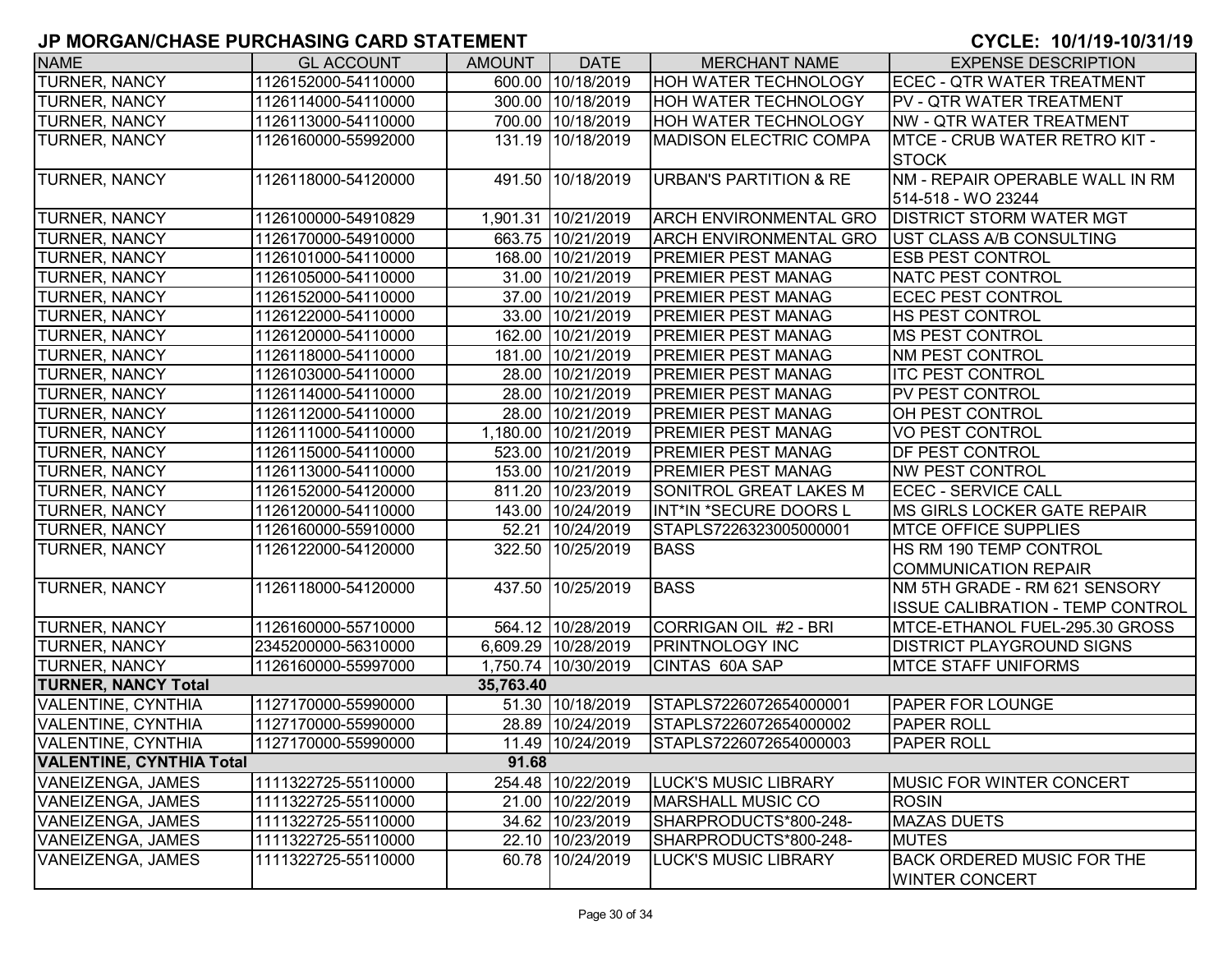| <b>NAME</b>                    | <b>GL ACCOUNT</b>   | <b>AMOUNT</b> | <b>DATE</b>         | <b>MERCHANT NAME</b>       | <b>EXPENSE DESCRIPTION</b>             |
|--------------------------------|---------------------|---------------|---------------------|----------------------------|----------------------------------------|
| <b>VANEIZENGA, JAMES Total</b> |                     | 392.98        |                     |                            |                                        |
| <b>VUICHARD, TATIANA</b>       | 1331100000-55990000 |               | 44.68 10/14/2019    | <b>CROWN AWARDS INC</b>    | TROPHIES FOR ENRICHMENT CHESS          |
|                                |                     |               |                     |                            | <b>CLUB CLASS</b>                      |
| <b>VUICHARD, TATIANA</b>       | 1311800000-55110551 |               | 2,474.30 10/16/2019 | <b>VERITIV-MIDWEST</b>     | <b>COPY PAPER FOR ECEC PRESCHOOL</b>   |
| <b>VUICHARD, TATIANA</b>       | 1331100000-53220000 |               | 182.52 10/17/2019   | <b>CRYSTAL MTN LODGING</b> | MACAE FALL CONFERENCE KAYLEY           |
|                                |                     |               |                     |                            | <b>DAHRING LODGING EXPENSE</b>         |
| <b>VUICHARD, TATIANA</b>       | 1331100000-53220000 |               | 182.52 10/17/2019   | <b>CRYSTAL MTN LODGING</b> | MACAE FALL CONFERENCE SARAH            |
|                                |                     |               |                     |                            | <b>SAVELA LODGING EXPENSE</b>          |
| <b>VUICHARD, TATIANA</b>       | 1331100000-57910000 |               | 24.37 10/24/2019    | AMAZON.COM*F45L665G3       | <b>TOASTER FOR ECEC/COMMUNITY ED</b>   |
|                                |                     |               |                     |                            | <b>OFFICE LUNCH ROOM</b>               |
| <b>VUICHARD, TATIANA</b>       | 1331100000-55910000 |               | 45.15 10/24/2019    | <b>VERITIV-MIDWEST</b>     | COPY PAPER FOR COMMUNITY               |
|                                |                     |               |                     |                            | <b>EDUCATION OFFICE</b>                |
| <b>VUICHARD, TATIANA</b>       | 1331100000-55910000 |               | 1,409.06 10/28/2019 | MILLCRAFT - SOUTHFIELD     | <b>COPY PAPER FOR COMMUNITY</b>        |
|                                |                     |               |                     |                            | <b>IEDUCATION</b>                      |
| <b>VUICHARD, TATIANA</b>       | 1331100000-57910000 |               | 568.65 10/30/2019   | <b>OTC BRANDS INC</b>      | LIGHT UP THE NIGHT - COMMUNITY         |
|                                |                     |               |                     |                            | <b>EVENT - CRAFT FOR CHILDREN</b>      |
|                                |                     |               |                     |                            | <b>ATTENDING</b>                       |
| <b>VUICHARD, TATIANA</b>       | 1331100000-55990000 |               | 12.99 10/31/2019    | KROGER #634                | <b>PRESCHOOL HALLOWEEN PARADE</b>      |
|                                |                     |               |                     |                            | <b>TREATS</b>                          |
| <b>VUICHARD, TATIANA</b>       | 1331100000-55990000 |               | 7.99 10/31/2019     | KROGER #634                | <b>PRESCHOOL HALLOWEEN PARADE</b>      |
|                                |                     |               |                     |                            | <b>TREATS</b>                          |
| <b>VUICHARD, TATIANA Total</b> |                     | 4,952.23      |                     |                            |                                        |
| <b>WARECK, MICHELE</b>         | 1111322000-53220000 |               | 480.00 10/01/2019   | <b>SQUARE</b><br>*SQ *MME  | <b>MICHIGAN MARKETING</b>              |
|                                |                     |               |                     |                            | <b>PROFESSIONAL MEMBERSHIP</b>         |
|                                |                     |               |                     |                            | <b>CONFERENCE</b>                      |
| <b>WARECK, MICHELE</b>         | 1111322000-55110716 |               | 630.00 10/03/2019   | <b>IDEAL SHIELD</b>        | <b>DRAFTING CLASSROOM SUPPLIES</b>     |
| <b>WARECK, MICHELE</b>         | 1111322738-55110000 |               | 40.00 10/03/2019    | <b>PRINTNOLOGY INC</b>     | <b>BUSINESS CARDS FOR COUNSELOR</b>    |
| <b>WARECK, MICHELE</b>         | 1111322000-55210799 |               | 120.00 10/03/2019   | <b>SUPERIOR TEXT LLC</b>   | <b>SCIENCE CLASSROOM WORKBOOKS</b>     |
| <b>WARECK, MICHELE</b>         | 1111322000-55210799 |               | 269.85 10/03/2019   | <b>SUPERIOR TEXT LLC</b>   | HISTORY CLASSROOM TEXTBOOKS            |
| <b>WARECK, MICHELE</b>         | 1111322000-55110726 |               | 2,608.00 10/04/2019 | <b>VERITIV-EAST</b>        | COPY PAPER FOR NOVI HIGH SCHOOL        |
| <b>WARECK, MICHELE</b>         | 1111322000-55110707 |               | 50.82 10/04/2019    | WM SUPERCENTER #5893       | <b>BATTERIES FOR HIGH SCHOOL</b>       |
|                                |                     |               |                     |                            | <b>COMPUTERS</b>                       |
| <b>WARECK, MICHELE</b>         | 1111322000-55110707 |               | 14.49 10/07/2019    | <b>WAL-MART #2700</b>      | <b>SUPPLIES FOR CLASSROOM</b>          |
|                                |                     |               |                     |                            | <b>COMPUTERS</b>                       |
| <b>WARECK, MICHELE</b>         | 2929622123-57920000 |               | 27.43 10/18/2019    | AMAZON.COM*TJ9SV11T3       | LAUNDRY SUPPLIES FOR SPECIAL           |
|                                |                     |               |                     |                            | NEEDS CLASSROOM                        |
| <b>WARECK, MICHELE</b>         | 1111322000-55110709 |               | 747.83 10/21/2019   | DRAMATICPUBLISHING.COM     | <b>SCRIPTS-RIGHTS FEES-MIFA DEBATE</b> |
| <b>WARECK, MICHELE</b>         | 1111322000-55110708 |               | 83.90 10/21/2019    | SAMS CLUB #4778            | PARENT - TEACHER CONFERENCE            |
|                                |                     |               |                     |                            | <b>WATER AND SNACKS</b>                |
| <b>WARECK, MICHELE</b>         | 1111322000-55110726 | 3,912.00      | 10/21/2019          | <b>VERITIV-EAST</b>        | COPY MACHINE PAPER FOR NOVI            |
|                                |                     |               |                     |                            | <b>HIGH SCHOOL</b>                     |
| <b>WARECK, MICHELE</b>         | 1111322000-54910000 |               | 101.84 10/21/2019   | <b>WASTE MGMT WM EZPAY</b> | NOVI HIGH SCHOOL RECYCLING             |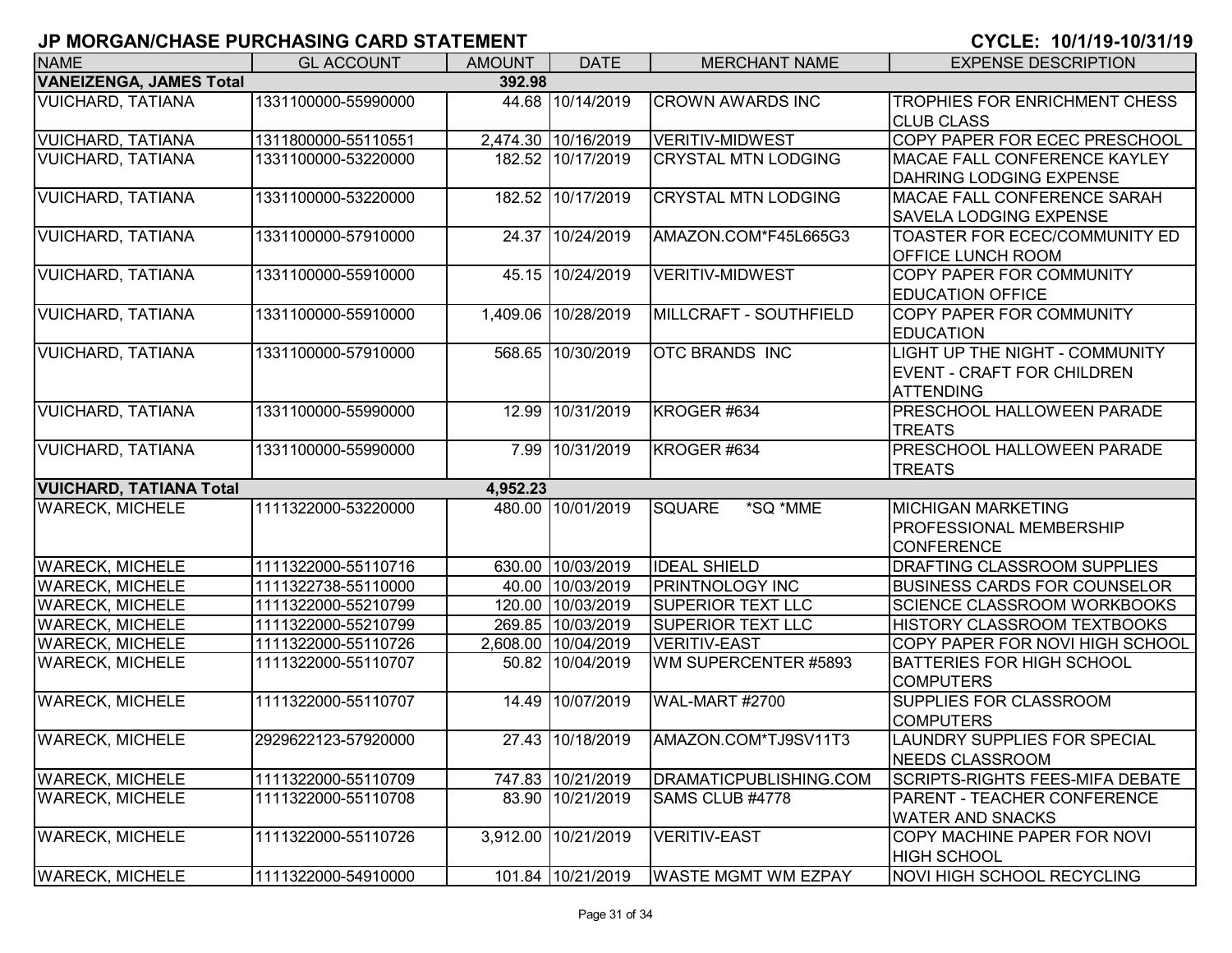| <b>NAME</b>                   | <b>GL ACCOUNT</b>   | <b>AMOUNT</b> | <b>DATE</b>      | <b>MERCHANT NAME</b>          | <b>EXPENSE DESCRIPTION</b>            |
|-------------------------------|---------------------|---------------|------------------|-------------------------------|---------------------------------------|
| <b>WARECK, MICHELE</b>        | 1111322000-54910708 | 120.00        | 10/23/2019       | <b>SAFEWAY SHREDDING</b>      | SHREDDING SERVICE'S FOR NOVI          |
|                               |                     |               |                  |                               | <b>HIGH SCHOOL</b>                    |
| <b>WARECK, MICHELE</b>        | 1111322000-55110708 | 98.44         | 10/24/2019       | SAMS CLUB #6657               | <b>SNACKS AND BEVERAGES FOR</b>       |
|                               |                     |               |                  |                               | PARENT-TEACHER CONFERENCES            |
| <b>WARECK, MICHELE</b>        | 1111322706-55110000 |               | 48.25 10/24/2019 | <b>STAPLES</b><br>00115659    | COUNSELING OFFICE SUPPLIES            |
| <b>WARECK, MICHELE</b>        | 1111322349-53430000 |               | 25.50 10/24/2019 | <b>USPS PO 2569200376</b>     | POSTAGE CHARGES FOR OVERNIGHT         |
|                               |                     |               |                  |                               | MAIL DELIVERY TO SECURE BUS FOR       |
|                               |                     |               |                  |                               | <b>CTE FIELD TRIP</b>                 |
| <b>WARECK, MICHELE</b>        | 1124922000-55999000 | 125.00        | 10/25/2019       | INT*IN *WINNING IMPRIN        | <b>SENIOR NAME PLATES FOR HONOR</b>   |
|                               |                     |               |                  |                               | <b>WALL</b>                           |
| <b>WARECK, MICHELE</b>        | 1111322712-55110000 |               | 92.54 10/25/2019 | <b>TEACHER'S DISCOVERY</b>    | <b>SCIENCE CLASSROOM SUPPLIES</b>     |
| <b>WARECK, MICHELE</b>        | 1111322000-53220000 |               | 90.95 10/28/2019 | <b>SPRINGHILL SUITES</b>      | <b>HOTEL FEES FOR MME CONFERENCE</b>  |
| <b>WARECK, MICHELE</b>        | 1111322000-53220000 |               | 90.95 10/28/2019 | <b>SPRINGHILL SUITES</b>      | HOTEL FEES FOR MME CONFERENCE         |
| <b>WARECK, MICHELE</b>        | 1111322000-55110731 |               | 19.22 10/30/2019 | AMZN MKTP US*4T8DK93P3        | <b>SOCIAL STUDIES CLASSROOM</b>       |
|                               |                     |               |                  |                               | <b>RESEARCH SUPPLIES</b>              |
| <b>WARECK, MICHELE</b>        | 1111322000-55110731 | 12.81         | 10/30/2019       | AMZN MKTP US*PF0PL2933        | <b>SOCIAL STUDIES CLASSROOM</b>       |
|                               |                     |               |                  |                               | <b>SUPPLIES</b>                       |
| <b>WARECK, MICHELE</b>        | 2929622186-57920000 | 1,500.00      | 10/30/2019       | <b>MASSP</b>                  | LEADERSHIP WORKSHOP WITH MATT         |
|                               |                     |               |                  |                               | <b>ALLEY</b>                          |
| <b>WARECK, MICHELE Total</b>  |                     | 11,309.82     |                  |                               |                                       |
| <b>WATSON, MICHAELA</b>       | 2929641355-57920000 |               | 44.76 10/22/2019 | <b>OTC BRANDS INC</b>         | <b>CLASSROOM MATERIALS</b>            |
| <b>WATSON, MICHAELA Total</b> |                     | 44.76         |                  |                               |                                       |
| <b>WEBBER, RONALD</b>         | 1722100000-53229000 |               | 15.73 10/02/2019 | PLUM MARKET - 101             | SEL CONFERENCE (WEBBER) - MEAL        |
| <b>WEBBER, RONALD</b>         | 1722100000-53229000 |               | 16.12 10/03/2019 | <b>FRESHII - 50 E WASHING</b> | SEL CONFERENCE (WEBBER) - MEAL        |
| <b>WEBBER, RONALD</b>         | 1722100000-53229000 |               | 91.44 10/03/2019 | <b>STAPLES</b><br>00116111    | SEL CONFERENCE (WEBBER) -             |
|                               |                     |               |                  |                               | <b>CONFERENCE POSTER</b>              |
| <b>WEBBER, RONALD</b>         | 1722100000-53229000 | 69.30         | 10/03/2019       | <b>TAXI SVC CHICAGO</b>       | <b>SEL CONFERENCE (WEBBER &amp;</b>   |
|                               |                     |               |                  |                               | <b>HOPPENSTEDT) - TAXI</b>            |
| <b>WEBBER, RONALD</b>         | 1722100000-53229000 |               | 13.25 10/04/2019 | <b>TAXI SVC CHICAGO</b>       | <b>SEL CONFERENCE (WEBBER) - TAXI</b> |
| <b>WEBBER, RONALD</b>         | 1722100000-53229000 | 14.00         | 10/04/2019       | <b>TAXI SVC CHICAGO</b>       | SEL CONFERENCE (WEBBER) - TAXI        |
| <b>WEBBER, RONALD</b>         | 1722100000-53229000 |               | 19.94 10/07/2019 | <b>MARRIOTT</b>               | SEL CONFERENCE (WEBBER) - MEAL        |
| <b>WEBBER, RONALD</b>         | 1722100000-53229000 |               | 24.15 10/07/2019 | <b>MARRIOTT</b>               | SEL CONFERENCE (WEBBER) - MEAL        |
| <b>WEBBER, RONALD</b>         | 1722100000-53229000 |               | 6.49 10/07/2019  | MCDONALD'S F22821             | SEL CONFERENCE (WEBBER) - MEAL        |
| <b>WEBBER, RONALD</b>         | 1722100000-53229000 | 78.00         | 10/07/2019       | <b>METRO AIRPORT PARKING</b>  | SEL CONFERENCE (WEBBER) - DTW         |
|                               |                     |               |                  |                               | <b>PARKING</b>                        |
| <b>WEBBER, RONALD</b>         | 1722100000-53229000 |               | 11.00 10/07/2019 | <b>TAXI SVC CHICAGO</b>       | SEL CONFERENCE (WEBBER) - TAXI        |
| <b>WEBBER, RONALD</b>         | 1722100000-53229000 |               | 10.50 10/07/2019 | <b>TAXI SVC CHICAGO</b>       | SEL CONFERENCE (WEBBER) - TAXI        |
| <b>WEBBER, RONALD</b>         | 1722100000-53229000 |               | 62.40 10/07/2019 | <b>TAXI SVC CHICAGO</b>       | SEL CONFERENCE (WEBBER &              |
|                               |                     |               |                  |                               | <b>HOPPENSTEDT) - TAXI</b>            |
| <b>WEBBER, RONALD</b>         | 1722100000-53229000 |               | 15.00 10/07/2019 | TAXI SVC NEW YORK             | SEL CONFERENCE (WEBBER) - TAXI        |
| <b>WEBBER, RONALD</b>         | 1722100000-57910611 |               | 52.20 10/22/2019 | <b>BENITOS PIZZA-NOVI</b>     | <b>STUDENT YOUTH DIALOGUES</b>        |
|                               |                     |               |                  |                               | <b>PRESENTER SUPPLIES</b>             |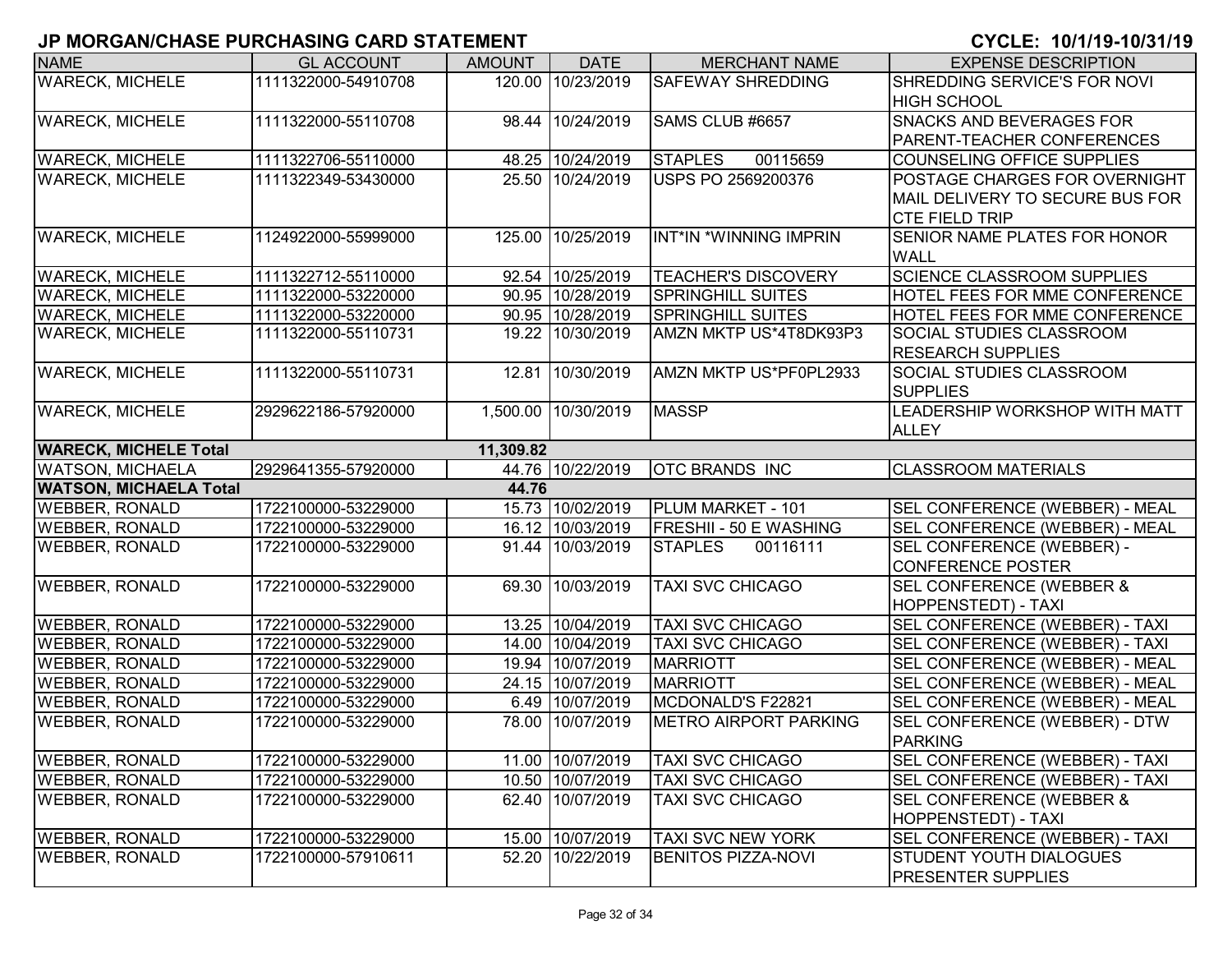| <b>NAME</b>                    | <b>GL ACCOUNT</b>   | <b>AMOUNT</b> | <b>DATE</b>           | <b>MERCHANT NAME</b>          | <b>EXPENSE DESCRIPTION</b>                          |  |  |  |  |
|--------------------------------|---------------------|---------------|-----------------------|-------------------------------|-----------------------------------------------------|--|--|--|--|
| <b>WEBBER, RONALD Total</b>    | 499.52              |               |                       |                               |                                                     |  |  |  |  |
| <b>WESNER, KIMBERLY</b>        | 2929620262-57920000 |               | 119.00 10/04/2019     | <b>AMAZON PRIME</b>           | CONTINUOUS FREE SHIPPING FOR<br><b>THE YEAR</b>     |  |  |  |  |
| <b>WESNER, KIMBERLY</b>        | 2929620262-57920000 |               | 35.94 10/07/2019      | <b>IKEA CANTON</b>            | <b>FRAMES FOR TEACHERSREADTOO</b><br><b>POSTERS</b> |  |  |  |  |
| <b>WESNER, KIMBERLY</b>        | 1122220000-55310000 |               | 20.57 10/09/2019      | AMAZON.COM*M526D1JU3          | <b>BOOKS FOR MEDIA CENTER</b>                       |  |  |  |  |
| <b>WESNER, KIMBERLY</b>        | 2929620262-57920000 |               | 120.99 10/14/2019     | <b>DOUBLETREE</b>             | CONFERENCE HOTEL                                    |  |  |  |  |
| <b>WESNER, KIMBERLY</b>        | 1122220000-55310000 |               | 39.14 10/14/2019      | SQU*SQ *LOWRY'S BOOKS         | <b>BOOKS FOR MEDIA CENTER</b>                       |  |  |  |  |
| <b>WESNER, KIMBERLY</b>        | 1122220000-55990000 |               | 177.49 10/17/2019     | <b>DEMCO INC</b>              | LIBRARY MEDIA CENTER SUPPLIES                       |  |  |  |  |
| <b>WESNER, KIMBERLY</b>        | 1122220000-55310000 |               | 26.41 10/17/2019      | <b>FOLLETT SCHOOL SOLUTIO</b> | <b>REPLACEMENT BOOKS FOR MEDIA</b><br><b>CENTER</b> |  |  |  |  |
| <b>WESNER, KIMBERLY</b>        | 1122220000-55990000 |               | 18.47 10/28/2019      | SAMS CLUB #6657               | <b>BATTERIES FOR MEDIA CENTER</b><br>PLAYAWAYS      |  |  |  |  |
| <b>WESNER, KIMBERLY Total</b>  |                     | 558.01        |                       |                               |                                                     |  |  |  |  |
| <b>WILLIAMS, LAKEISA</b>       | 1111111000-55110723 |               | 38.68 10/02/2019      | <b>MACIE PUBLISHING COMPA</b> | <b>RECORDER BOOKS</b>                               |  |  |  |  |
| <b>WILLIAMS, LAKEISA</b>       | 2929611275-57920000 |               | 135.56 10/02/2019     | <b>MACIE PUBLISHING COMPA</b> | <b>RECORDER BOOKS</b>                               |  |  |  |  |
| <b>WILLIAMS, LAKEISA</b>       | 1111111000-55110723 |               | 86.69 10/02/2019      | <b>PLANK ROAD PUBLISHING</b>  | <b>EXTRA RECORDERS</b>                              |  |  |  |  |
| <b>WILLIAMS, LAKEISA</b>       | 1111111000-55110723 |               | 555.98 10/02/2019     | <b>PLANK ROAD PUBLISHING</b>  | <b>MUSIC RECORDERS</b>                              |  |  |  |  |
| <b>WILLIAMS, LAKEISA</b>       | 1124111000-55910000 |               | 48.29 10/07/2019      | SSI*SCHOOL SPECIALTY          | <b>OFFICE SUPPLIES</b>                              |  |  |  |  |
| <b>WILLIAMS, LAKEISA</b>       | 1111111000-53450000 |               | 132.00 10/08/2019     | TEACHERSPAYTEACHERS.CO        | <b>TEACHER MATH SOFTWARE</b>                        |  |  |  |  |
| <b>WILLIAMS, LAKEISA</b>       | 1111111000-57910695 |               | 1,511.00 10/09/2019   | <b>CLAY KING</b>              | <b>NEF GRANT</b>                                    |  |  |  |  |
| <b>WILLIAMS, LAKEISA</b>       | 1111111000-55110702 |               | 1,489.00 10/09/2019   | SSI*SCHOOL SPECIALTY          | <b>CLAY FOR ART</b>                                 |  |  |  |  |
| <b>WILLIAMS, LAKEISA</b>       | 2929611275-57920000 |               | 359.56 10/09/2019     | SSI*SCHOOL SPECIALTY          | <b>CLAY FOR ART</b>                                 |  |  |  |  |
| <b>WILLIAMS, LAKEISA</b>       | 1124111000-55910000 |               | 41.20 10/09/2019      | STAPLS7225818479000001        | <b>OFFICE SUPPLIES</b>                              |  |  |  |  |
| <b>WILLIAMS, LAKEISA</b>       | 1122211000-55310000 |               | 9.99 10/10/2019       | <b>FOLLETT SCHOOL SOLUTIO</b> | <b>LIBRARY PURCHASE</b>                             |  |  |  |  |
| <b>WILLIAMS, LAKEISA</b>       | 2929611275-57920000 |               | 16.85 10/10/2019      | <b>PLANK ROAD PUBLISHING</b>  | <b>RECORDER</b>                                     |  |  |  |  |
| <b>WILLIAMS, LAKEISA</b>       | 2929611275-57920000 |               | 19.90 10/11/2019      | <b>MACIE PUBLISHING COMPA</b> | <b>RECORDER BOOKS</b>                               |  |  |  |  |
| <b>WILLIAMS, LAKEISA</b>       | 1111111000-55110729 |               | 165.00 10/11/2019     | <b>SCRIPPS SPELLING BEE</b>   | <b>SPELLING BEE</b>                                 |  |  |  |  |
| <b>WILLIAMS, LAKEISA</b>       | 2929611275-57920000 |               | 99.84 10/14/2019      | AMAZON.COM*YD6787WD3          | <b>TEACHER SUPPLIES</b>                             |  |  |  |  |
| <b>WILLIAMS, LAKEISA</b>       | 2929611275-57920000 |               | $(195.30)$ 10/14/2019 | STAPLS7223876451004001        | <b>TEACHER SUPPLIES</b>                             |  |  |  |  |
| <b>WILLIAMS, LAKEISA</b>       | 1124111000-55910000 |               | 276.00 10/21/2019     | STAPLS7224828124000004        | <b>OFFICE SUPPLIES</b>                              |  |  |  |  |
| <b>WILLIAMS, LAKEISA</b>       | 2929611275-57920000 |               | 47.64 10/23/2019      | <b>SMILEMAKERS INC</b>        | PRINCIPAL                                           |  |  |  |  |
| <b>WILLIAMS, LAKEISA</b>       | 1124111000-55910000 |               | 25.44 10/23/2019      | SSI*SCHOOL SPECIALTY          | <b>OFFICE SUPPLIES</b>                              |  |  |  |  |
| <b>WILLIAMS, LAKEISA</b>       | 4445611000-56420000 |               | 498.87 10/23/2019     | STAPLS7224828124000003        | <b>KIDNEY TABLES</b>                                |  |  |  |  |
| <b>WILLIAMS, LAKEISA</b>       | 1122211000-55310000 |               | 51.47 10/24/2019      | <b>FOLLETT SCHOOL SOLUTIO</b> | <b>LIBRARY</b>                                      |  |  |  |  |
| <b>WILLIAMS, LAKEISA</b>       | 2929611275-57920000 |               | $(2.70)$ 10/25/2019   | SMILEMAKERS INC               | <b>TEACHER SUPPLIES</b>                             |  |  |  |  |
| <b>WILLIAMS, LAKEISA</b>       | 2929611275-57920000 |               | 834.00 10/31/2019     | PP*ANIMALMAGIC                | <b>STUDENT ASSEMBLY</b>                             |  |  |  |  |
| <b>WILLIAMS, LAKEISA</b>       | 2929611275-57920000 |               | 44.20 10/31/2019      | STAPLS7226597268000001        | <b>TEACHER SUPPLIES</b>                             |  |  |  |  |
| <b>WILLIAMS, LAKEISA Total</b> |                     | 6,289.16      |                       |                               |                                                     |  |  |  |  |
| <b>WILSON, KAREN</b>           | 1311800000-55110551 |               | 16.10 10/02/2019      | <b>TARGET</b><br>00014654     | <b>CLASS MATERIALS</b>                              |  |  |  |  |
| <b>WILSON, KAREN</b>           | 1311800000-55110551 |               | $(8.99)$ 10/07/2019   | <b>AMZN MKTP US</b>           | <b>CLASS MATERIALS</b>                              |  |  |  |  |
| <b>WILSON, KAREN</b>           | 1311800000-55110551 |               | 14.20 10/18/2019      | KROGER #632                   | <b>CLASS MATERIALS</b>                              |  |  |  |  |